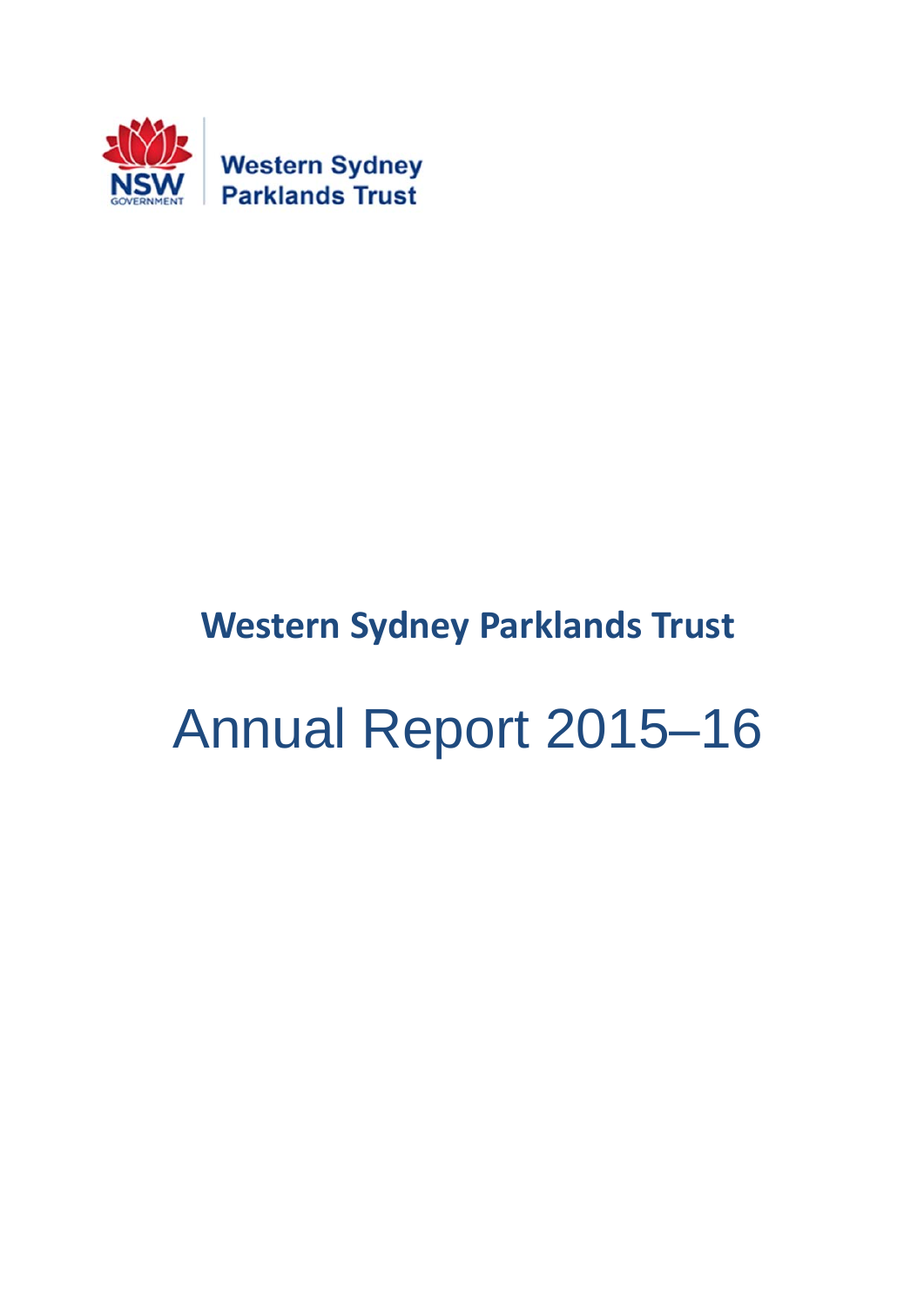Western Sydney Parklands Trust has compiled this report in good faith, exercising all due care and attention. No representation is made about the accuracy, completeness or suitability of the information in this publication for any particular purpose. WSPT shall not be liable for any damage which may occur to any person or organisation taking action or not on the basis of this publication.

Published by: Western Sydney Parklands Trust Level 7, 10 Valentine Avenue, Parramatta PO Box 3064, Parramatta NSW 2124 Phone: +61 2 9895 7500 Fax: +61 2 9895 7580 Email: info@wspt.nsw.gov.au Website: www.westernsydneyParklands.com.au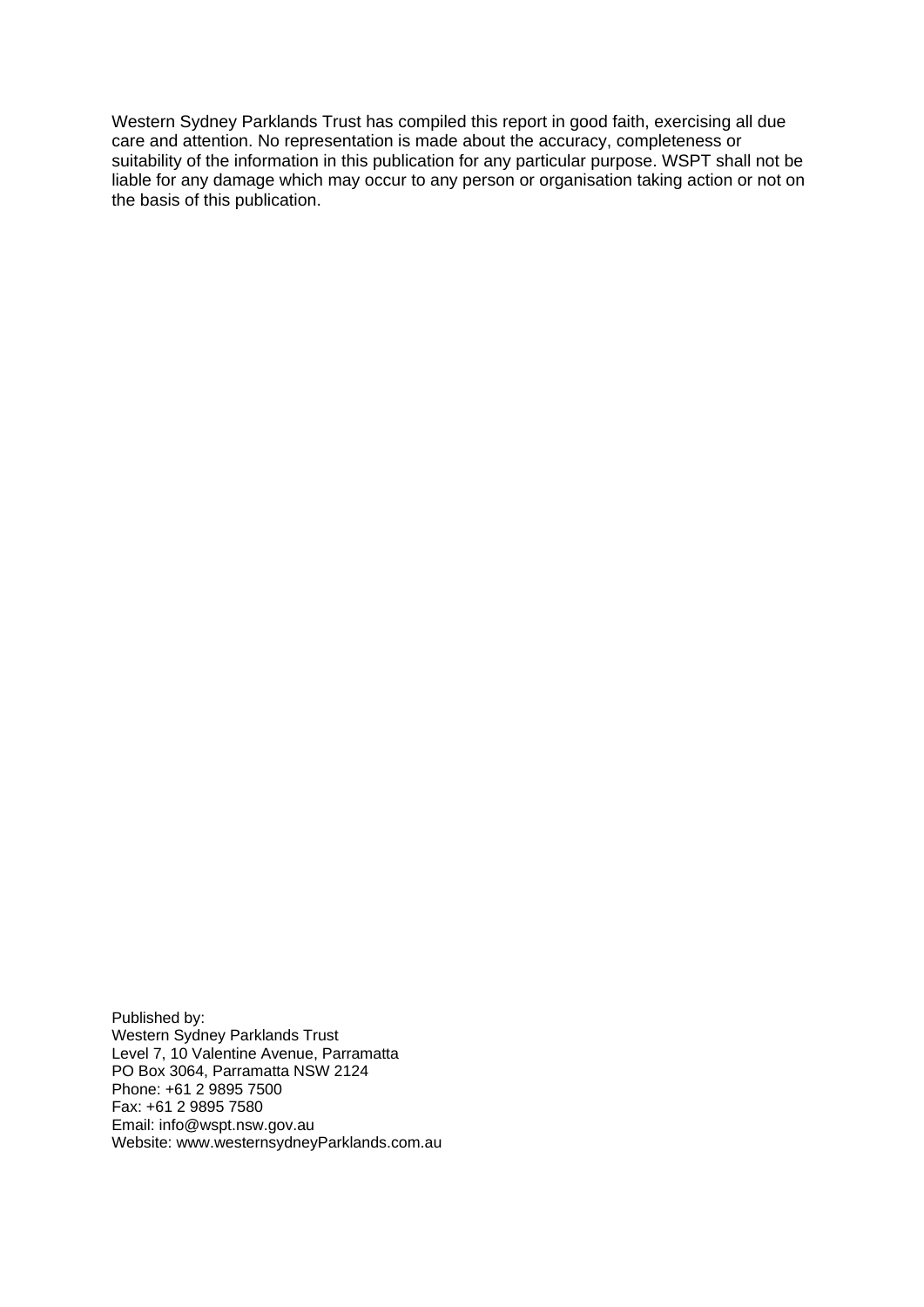## **Contents**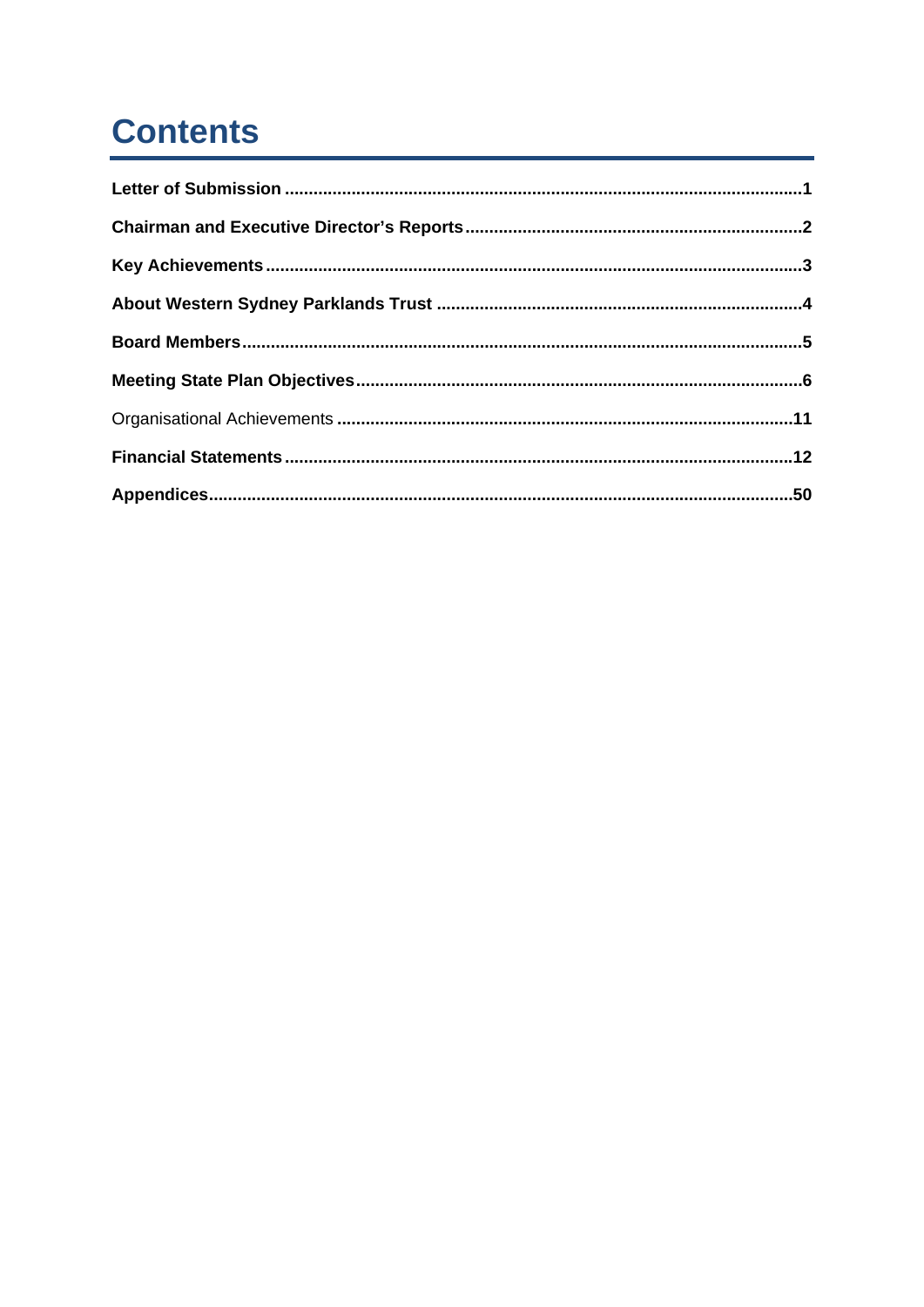## **Letter of Submission**

The Hon. Mark Speakman, SC MP Minister for the Environment Minister for Heritage Assistant Minister for Planning Level 15, 52 Martin Place SYDNEY NSW 2000

Dear Minister

We are pleased to submit to you the Annual Report of the Western Sydney Parklands Trust for your presentation to the New South Wales Parliament. This report provides a summary of our services and achievements and covers our performance for 2015/16.

In addition, the report contains the audited financial statements and appendices as required by legislation.

Yours sincerely

dwitt

**Chairman** Director

Sueller Fitzgerald

**Brendan Crotty Suellen Fitzgerald**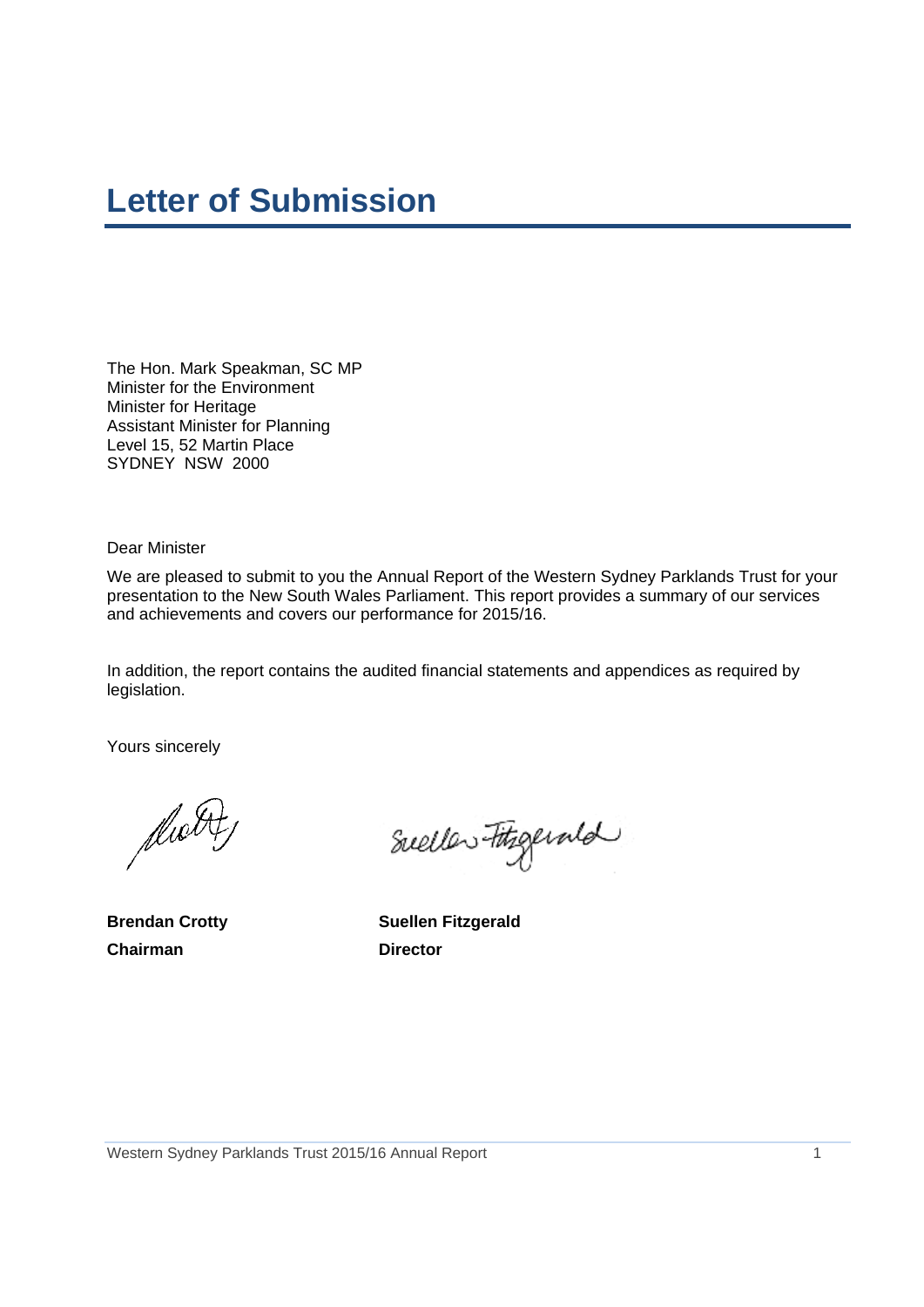## **Chairman and Executive Director's Reports**



The Trust has made significant progress in relation to its long term objectives during 2015/2016 and the Board has seen successful outcomes in promoting the sustainable activation of the Parklands on a range of fronts.

Significant milestones have been reached in creating future revenue streams for the Parklands from business hubs

Those developments will generate strong financial support for the establishment of important recreation facilities and access to open space, adding to the recreational opportunities available to Western Sydney's communities. These activities will also complement the NSW Government's goals of employment and economic growth in the region.

The Board has been heartened to see the response from new partners such as Sydney Zoo, while at the same time maintaining the Trust's close working relationships with established partners including local councils, sports groups, the tourism industry and the broader business community.

I extend my thanks to my Board colleagues, the Parklands management and staff as well as to all of our business and strategic alliance partners for their contributions to what has been a year of great progress and achievement.

**Brendan Crotty**  Chairman Western Sydney Parklands Trust



In the past year, the Trust has seen accelerating outcomes for environmental protection and land stewardship, community engagement and involvement and financial and organisational sustainability.

Work is progressing at Bungarribee, creating a park the size of Centennial Park that will fulfil a central role in meeting the recreation and leisure needs of the communities of north western Sydney over the coming years.

While visitation to the Parklands remained steady, bookings of park facilities grew by 37% and the generation of park management revenues was assisted by progress on business and tourism hubs.

The organisation was further strengthened this year by the addition of a business development team to foster a closer engagement with our community and more opportunities for the public to participate in events and activities in the Parklands.

I would like to take this opportunity to commend the efforts of the Trust's team in achieving so much in the past year as a result of their dedication and hard work.

**Suellen Fitzgerald**  Executive Director Western Sydney Parklands Trust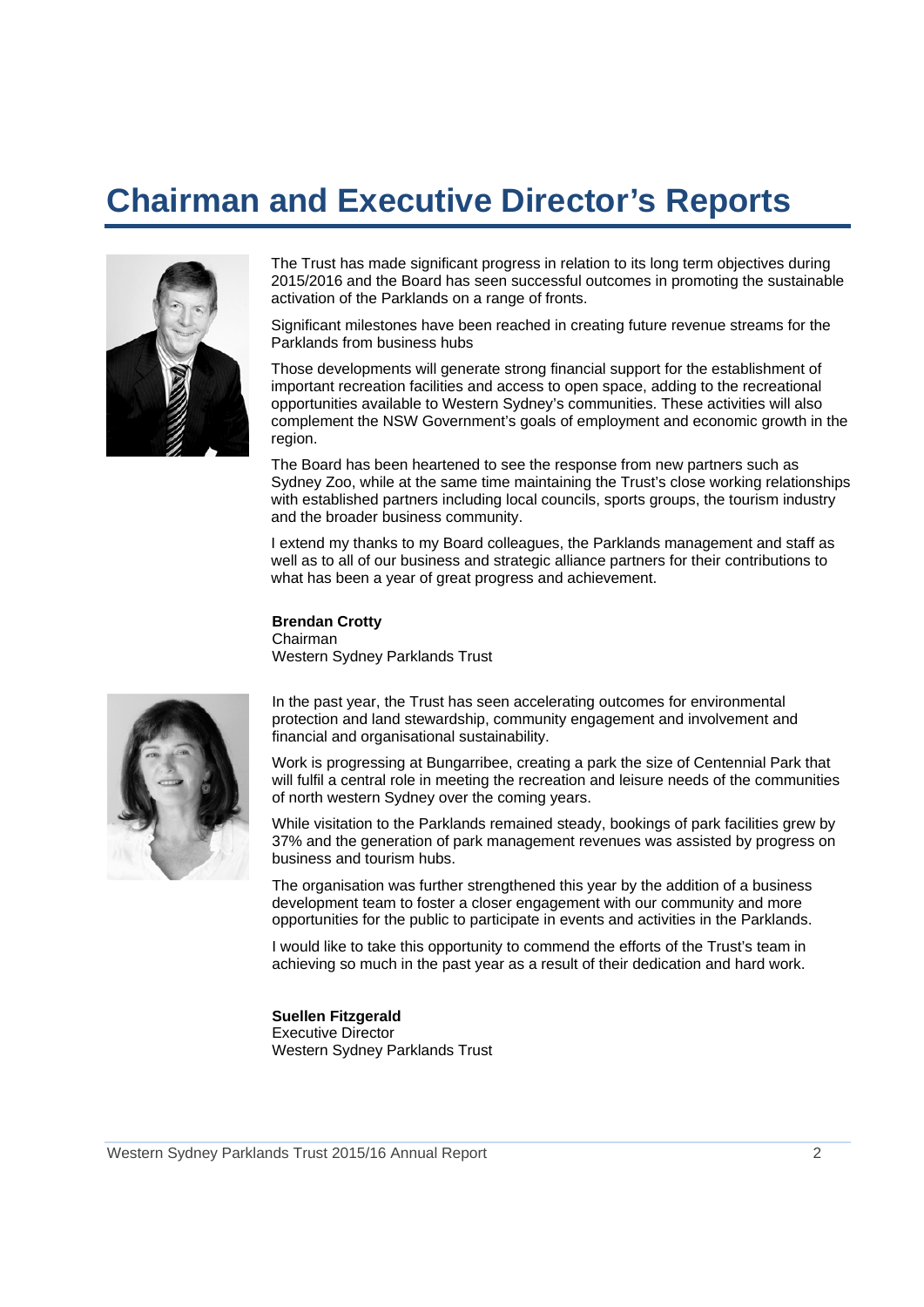## **Key Achievements**

#### **Asset Development, Environmental Protection and Land Stewardship**

- First stage construction of the 200 ha 'super park' in Bungarribee has seen the completion of internal access roads, 250 visitor car parking spaces, walking and cycling tracks, landscaping and entrance signage.
- More than 2kms of east-west tracks and north-south tracks have been created from Power Street to Richmond Road. This includes a new bridge crossing over Eastern Creek and trail head and car parking at Richmond Road.
- In 2015/16 the Trust continued to expand bushland through planting of more than 53,200 Cumberland Plain Woodland plants, and direct seeding of the corridor.
- Erosion control works were completed at two sites where gully erosion was occurring. The design has also created a wetland/dam system.
- The Trust completed its 5 year review of the WSP Bush Fire Management Strategy and created a GIS database of all assets, including directly adjoining lands managed by the Trust.
- The Trust has continued its management and care of the tree estate across lands it manages including a large number of remnant native trees with significant habitat value.

#### **Community Engagement and Involvement**

- Visitors to Western Sydney Parklands, including tenant venues, totalled 3.3 million.
- A 2015-16 Park User Survey rated overall satisfaction with all aspects of the Parklands at 8.7/10, exceeding the local average of 8.0 and Plan of Management target of 7.0.
- The Trust experienced a 37% growth in shelter bookings and 34% growth in booking income.
- 3,000 school children from 56 schools planted 15,714 trees, under the Bring Back The Bush program.
- Strong marketing campaigns around the Trust's annual events Parklands Food Fest and Woof-fest – boosted participation and engagement of the Parklands community.

#### **Financial and Organisational Sustainability**

- An agreement for lease with Sydney Zoo P/L became effective from 1 July 2015. An Environmental Impact Statement for the development was logged with the Department of Planning and Environment in November 2015.
- The majority of internal and external infrastructure works at Horsley Drive Business Park has been completed, creating local employment opportunities.
- Eastern Creek Retail centre was successfully advertised and negotiations with the shortlisted proponent are due to conclude in late 2016.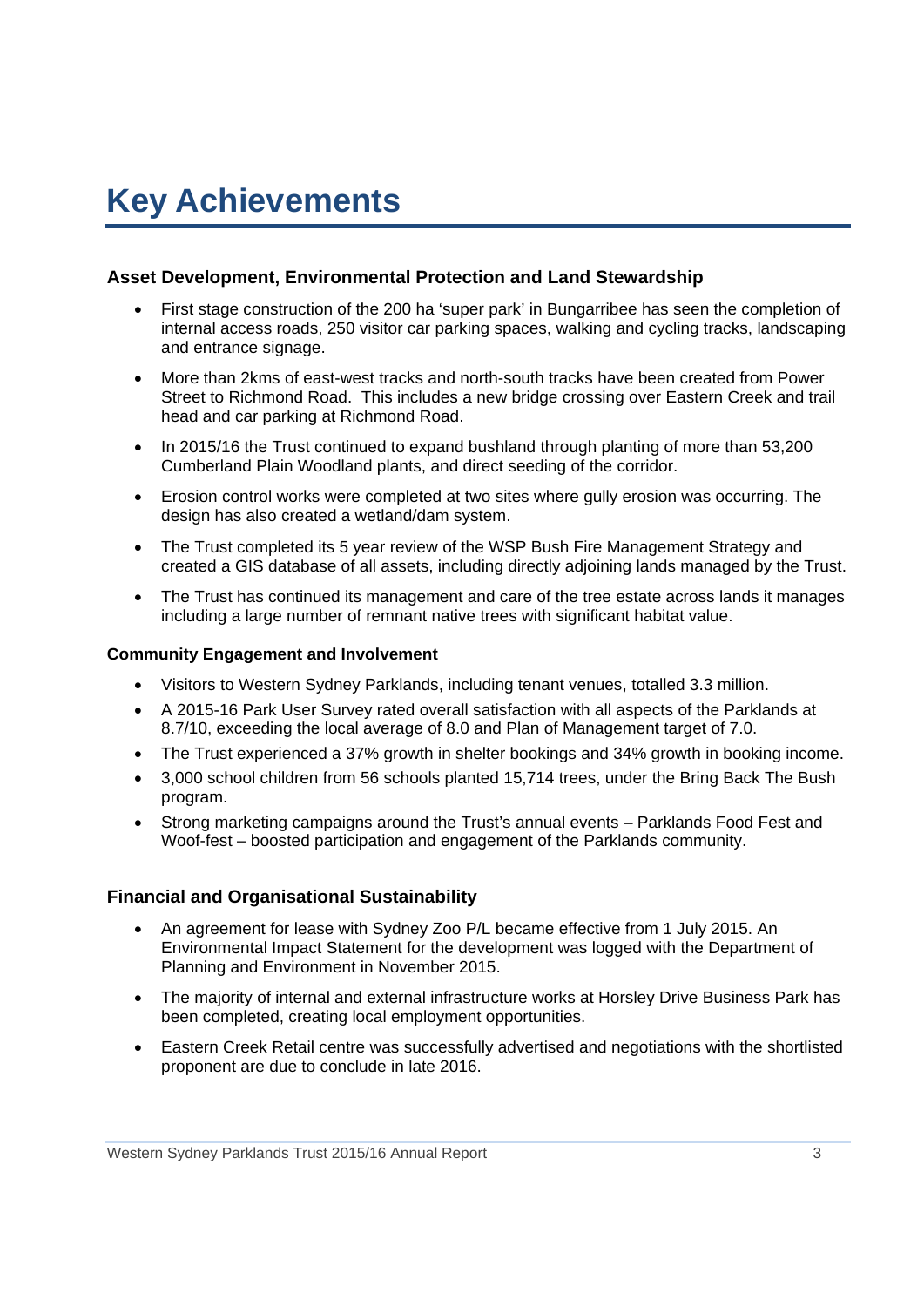## **About Western Sydney Parklands Trust**

## **The Organisation**

The Western Sydney Parklands Trust is a NSW State Government statutory authority established in 2008 to plan, develop, manage and fund the Western Sydney Parklands as a multi-purpose, open space corridor to meet the needs of the Western Sydney community. The Trust is governed by the *Western Sydney Parklands Act 2006* and reports to the NSW Minister for the Environment.

With its 5280 hectares largely undeveloped, the Trust is tasked with expanding public access to the Parklands and securing a strong funding base for ongoing operations, maintenance and improvements. The Parkland's plan of management includes a strategy to use two percent of the parklands for business hubs to create a long-term income stream to manage the remainder of the parklands. The Trust must ensure that the Parklands remain welcoming and inclusive for all, are managed sustainably and have a long term, economically viable future.

### **Vision**

Western Sydney Parklands is a place for people of all backgrounds to meet, celebrate, learn, play and appreciate the environment. The Parklands will be a venue for communities to create and manage a new sustainable future on the Cumberland Plain.

### **What We Do**

The Western Sydney Parklands Trust is responsible for strategic planning of the Parklands, to build capacity, improve amenities and increase accessibility to public lands. In particular the Trust is focussed on providing access to the natural environment for children and families, opportunities to be involved in the restoration of the environment and to better understand the natural world.

This is underpinned by the establishment of a sustainable income stream to fund operations and improvements to picnic areas, playgrounds, cycling and walking track networks and sporting facilities, as well as help restore and expand natural habitat throughout the Parklands.

The Trust continues to facilitate public and private investment in the Parklands to develop and promote sport, recreation, business and tourism. Through managing its own venues and making land available for private lease, the Trust creates momentum for economic sustainability.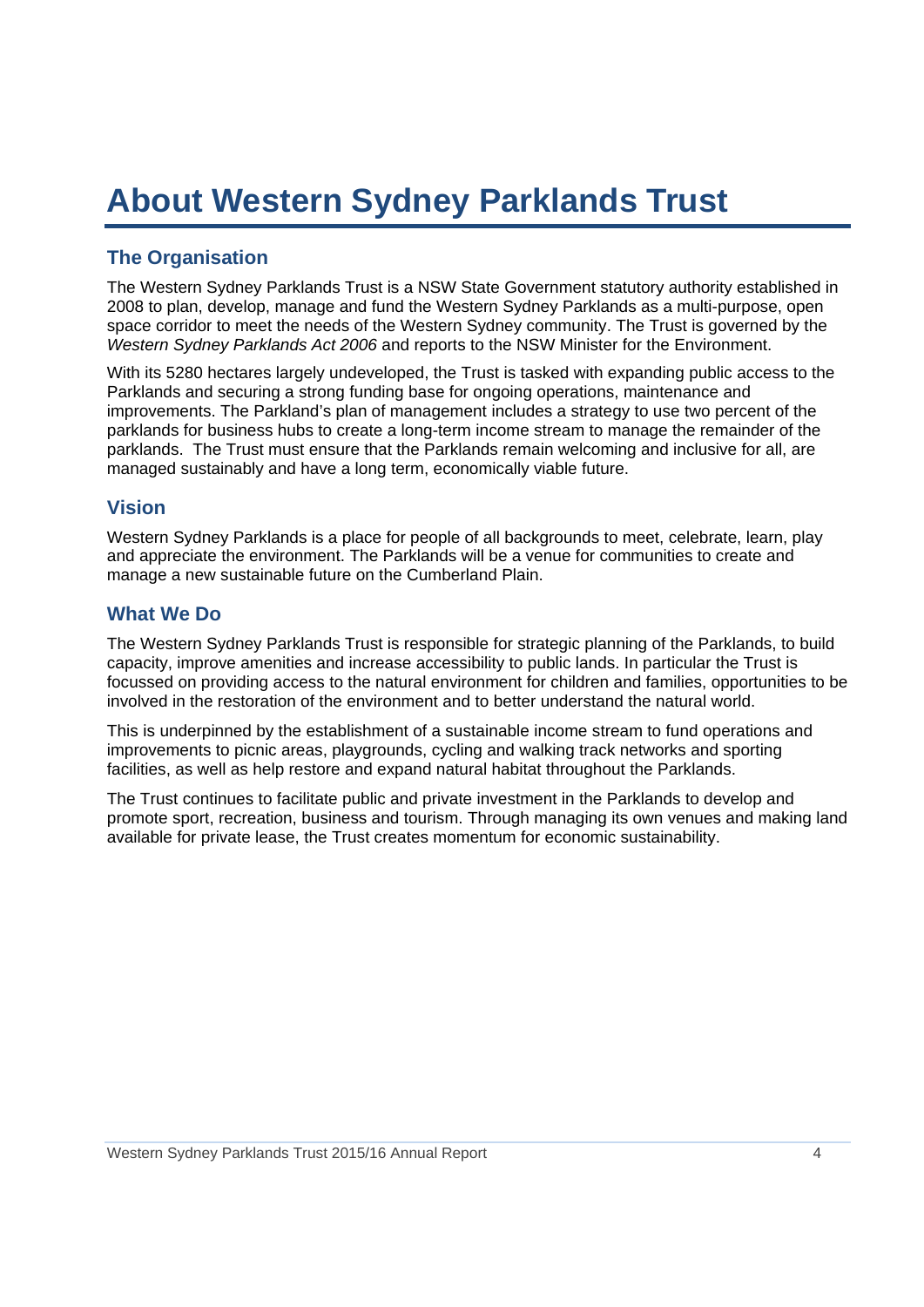## **Board Members**

| <b>Member</b>                                                                        | <b>Appointment</b>       |
|--------------------------------------------------------------------------------------|--------------------------|
| Brendan Crotty (Chairman)                                                            | Reappointed January 2016 |
| Dianne Azzopardi                                                                     | Reappointed January 2016 |
| Alan Zammit                                                                          | Appointed November 2015  |
| <b>Kerry Bartlett</b>                                                                | Appointed January 2014   |
| Marcus Ray                                                                           | Appointed April 2016     |
| (Representative of the Secretary of the Department of<br>Planning and Environment)   |                          |
| <b>Mike Patrick</b>                                                                  | Reappointed January 2011 |
| (Representative of the Chief Executive of the Office of<br>Environment and Heritage) |                          |
| Janett Milligan                                                                      | Appointed January 2014   |
| (Representative of the Secretary of the Department of<br>Education and Community)    |                          |
| Suellen Fitzgerald (Parklands Executive Director)                                    | Reappointed October 2015 |







*Brendan Crotty Dianne Azzopardi Alan Zammit Kerry Bartlett* 











*Marcus Ray Mike Patrick Janett Milligan Suellen Fitzgerald*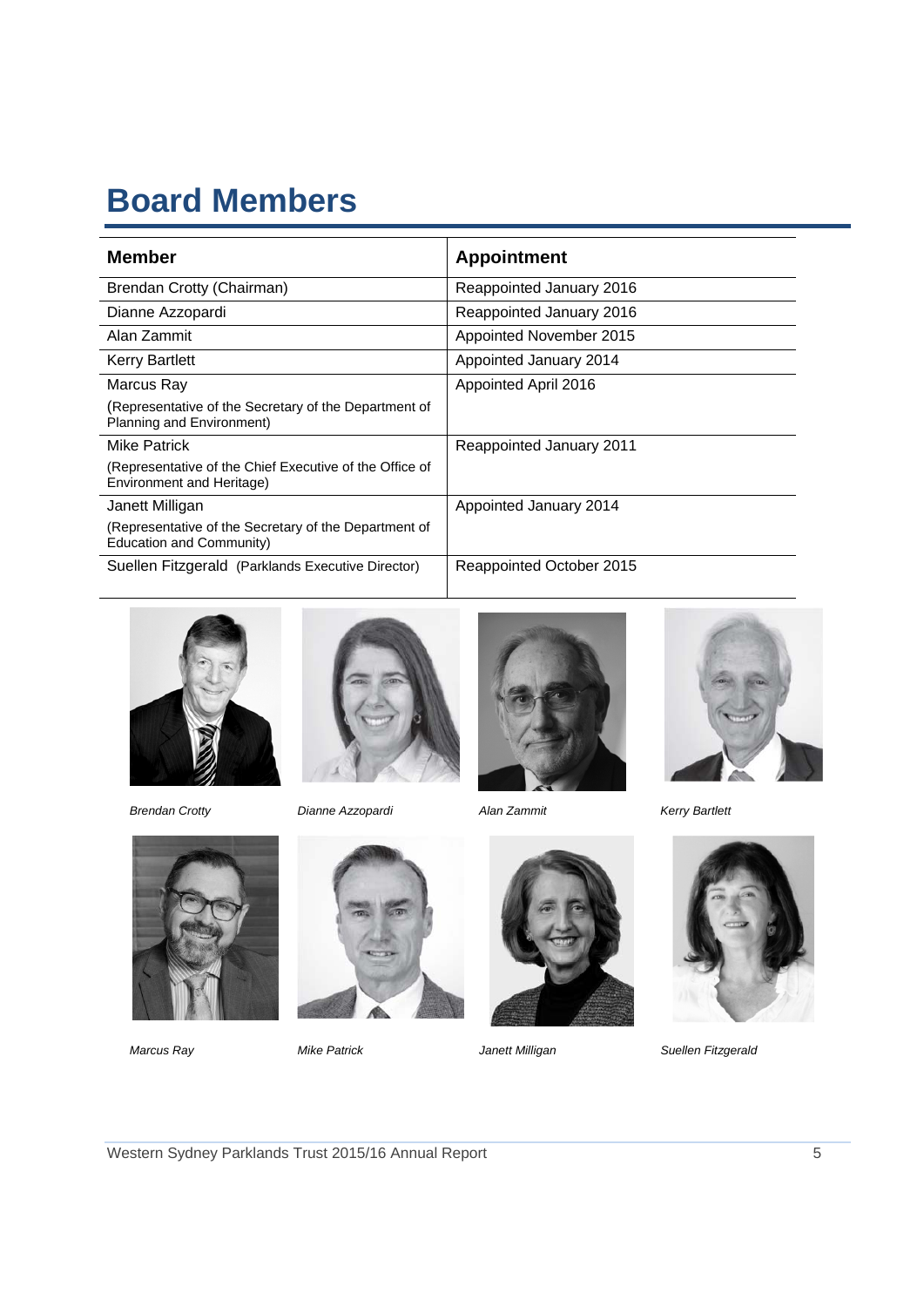## **Meeting State Plan Objectives**

## **Meeting State Plan Objectives**

## **Asset Development, Environmental Protection and Land Stewardship**

#### **Recreational Asset Development**

The Parklands focus this year has been on building the 'super park' in Bungarribee, Blacktown and continuing track network in the northern section of the Parklands.

- Construction of the 200 ha 'super park' in Bungarribee continues. Works have been completed on an internal access road, 250 visitor car parking spaces, walking and cycling tracks, landscaping and entrance signage. Works have also been commenced on a new regional playground, picnic facilities, tracks and landscaping. The expected completion date is March 2017.
- More than 2 kms of east west tracks and north south tracks have been completed from Power Street to Richmond Road. This includes a new bridge crossing over Eastern Creek and trail head and car parking at Richmond Road.

#### **Environmental Protection and Land Stewardship**

The Trust continues to deliver the key outcomes of the Biodiversity Strategy related to the restoration of degraded lands and preserving the existing Cumberland Plain Woodland.

- In 2015/16 the Trust continued to expand the bushland through planting of more than 53,200 Cumberland Plain Woodland plants and direct seeding of the corridor. This provides more habitat for native fauna and improves the water quality in Eastern Creek and other creek systems running through the Parklands.
- Erosion control works have been completed at two sites where gully erosion was occurring. The works have halted the erosion upslope which was threatening to undermine an old growth eucalypt that was providing habitat hollows for many species of birds. The design has also created a small wetland / dam that has attracted frogs.
- The Trust continued to activate more land for agriculture use at the Horsley Park Farming Precinct. In 2015/16 an additional 13 new leases were signed for approximately 34 hectares of land.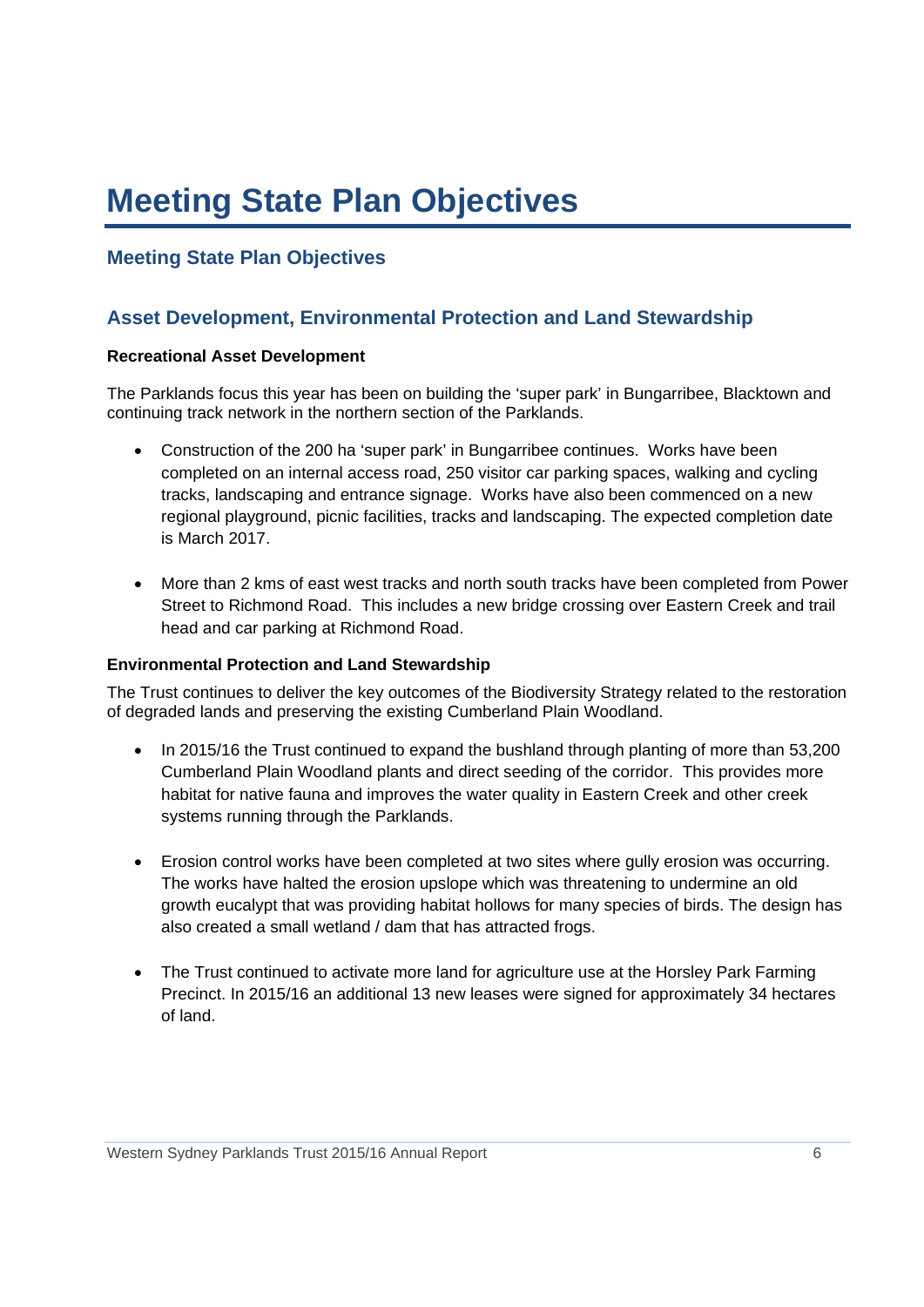## **Community Engagement and Involvement**

- In 2015/16, visitor numbers remained steady at 1.3 million visits. A further 2.1 million people visited the venues of Parklands partners and lessees.
- The Trust has experienced a 37% growth in shelter bookings and a 34% growth in booking income during 2015/16 compared to the previous year, indicating a strong demand in the community for this convenient service. The increasing demand for shelter bookings has seen the Trust release more shelters for hire.
- The Trust completed a Park User survey. Visitors rated their overall satisfaction with all aspects of the Parklands as 8.7 out of 10, above the local average rating of 8.0 and the Plan of Management target of 7.0.

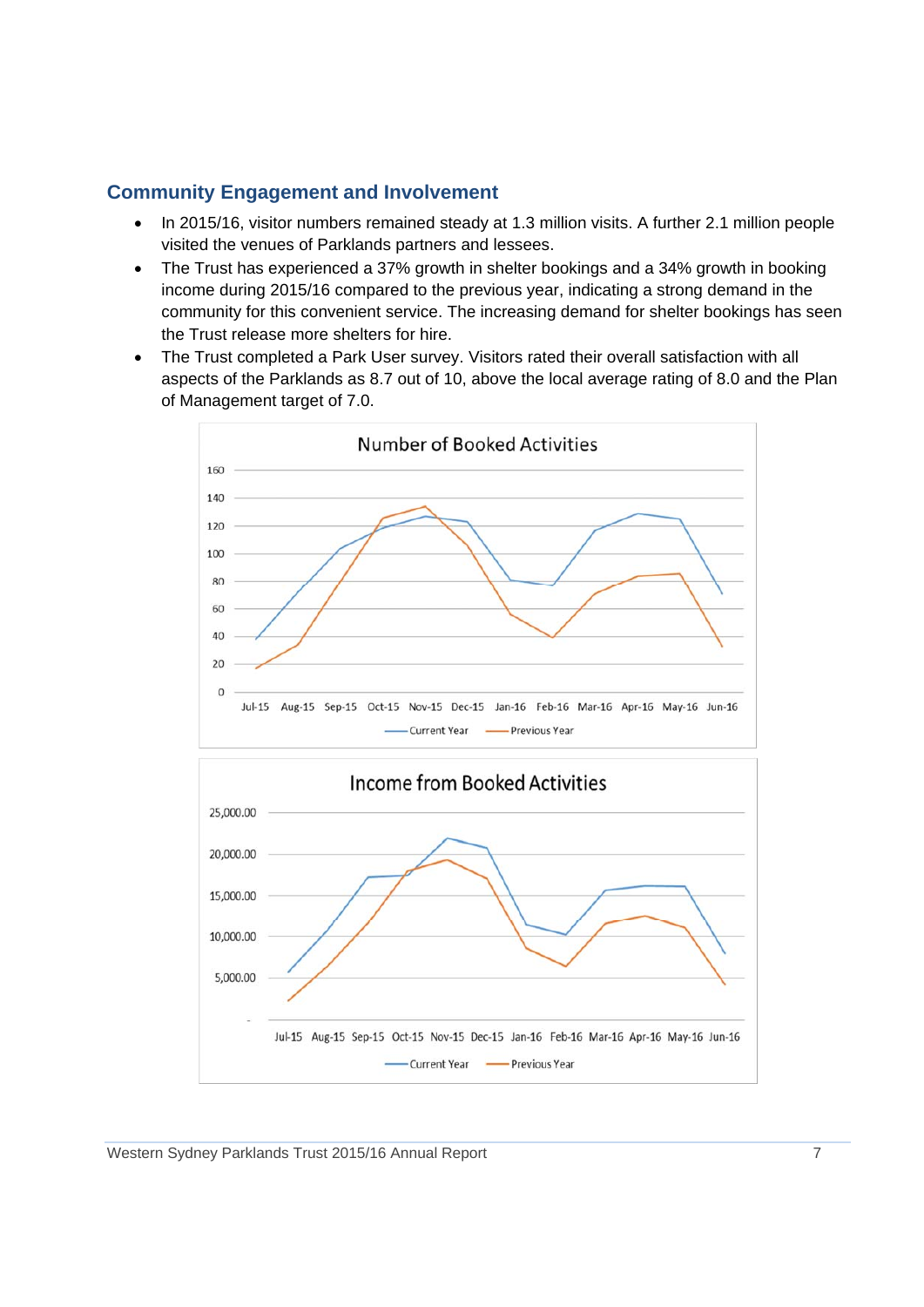Key annual events operated by the Trust also grew in attendance – Parklands Food Fest attracting 6,500 people (62% increase on 2014-15), and Woof-fest 6,000 (up by 50%).

Charity, community and commercial events brought a further 6200 visitors.

Website and social media

- 452,100 page views of westernsydneyparklands.com.au, up by 68% from 2014-15.
- The Trust has gained more than 9,000 new Facebook friends an increase of approximately 114% thanks to successful marketing campaigns around Parklands Food Fest and Woof-fest. As of July 2016, we have more than 17,000 followers.
- The eNewsletter subscriber list has almost doubled, to 1,960 current subscribers.

## **Financial and Organisational Sustainability**

## **Financial Summary**



## **Where funds come from**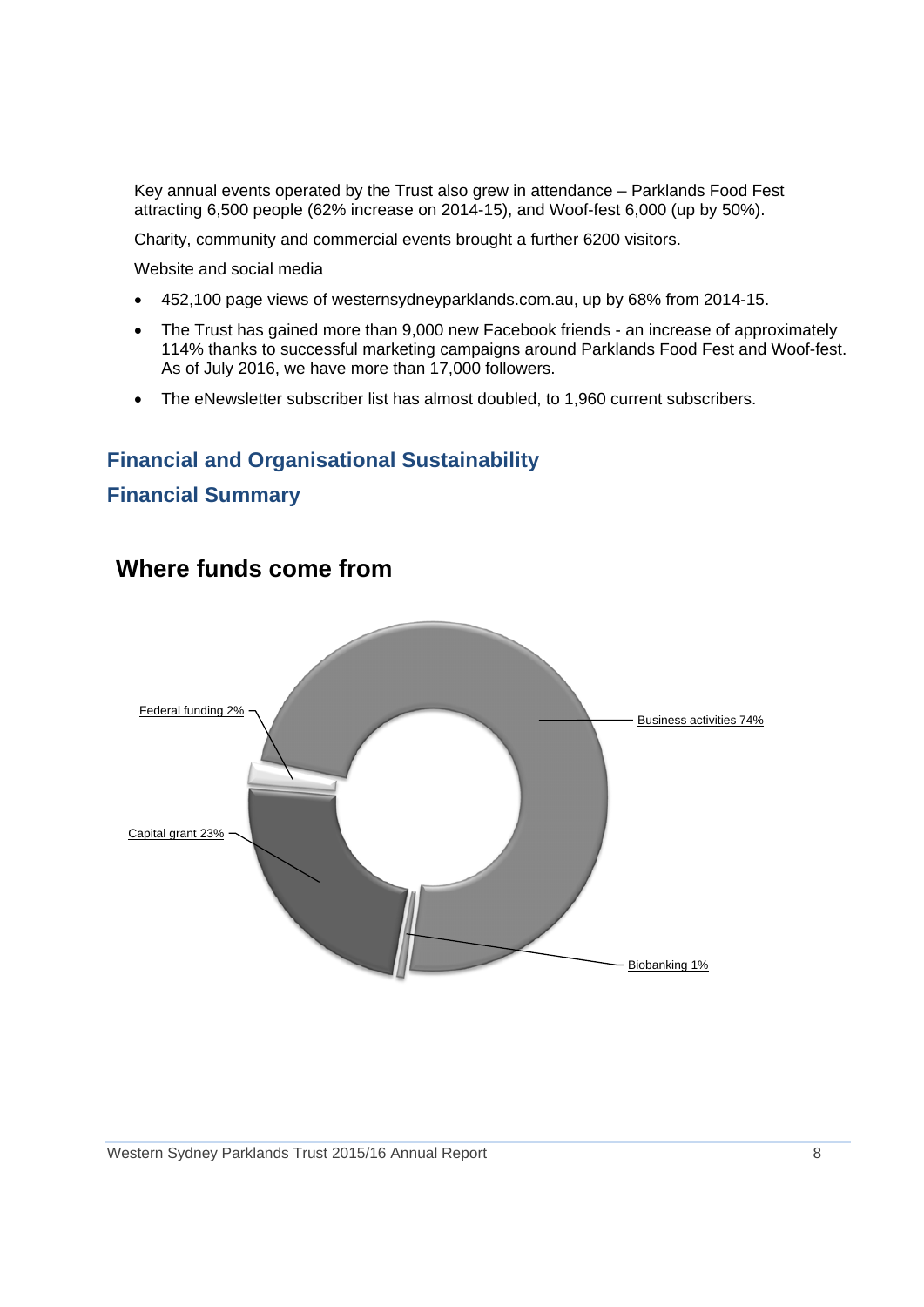## **Where funds are spent**



## **Financial Overview**

#### Financial Overview

In the 2015/16 financial year Western Sydney Parklands Trust generated an income base of \$17 million from self-generated funds and grants from other agencies. Our recurrent income grew by 5% largely from long-term commercial leases and rental properties.

Recurrent expenses were capped at \$9.1 million as a result of prudent management of outgoings and personnel services.

Capital expenditure of \$18.7 million was directed towards both business, recreation and environmental improvement works.

Notably, the agreement for lease for a 16ha site at Bungarribee for a \$36 million Sydney Zoo became effective on 1 July 2015, for the next tourism attraction in the Lighthorse Precinct. It is expected to open in 2017 and will attract a further 500,000 visitors to the Parklands, complementing other venues such as Wet n Wild, Sydney Motorsports Park and Dragway, Bungarribee Super Park and Blacktown International Sports Park.

Substantial progress was made towards marketing and leasing of Horsley Drive Business Park under a development management agreement. The infrastructure works for the business hub are near completion to deliver a capital investment of \$80 million and 600 full time jobs for the Western Sydney community.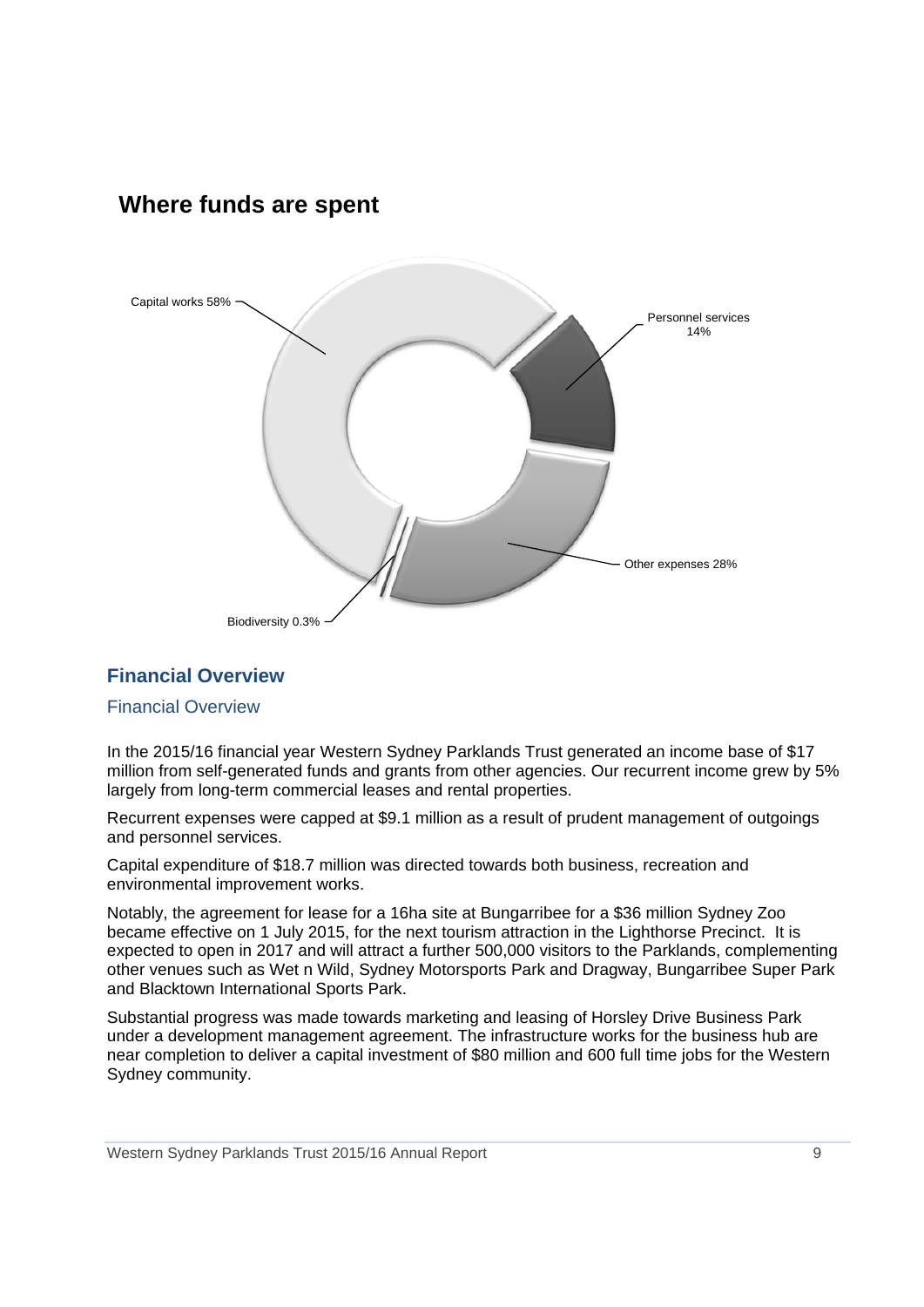The second business hub at Eastern Creek was successfully marketed.

It is expected the Eastern Creek retail centre will deliver 1000 retail jobs and around \$129 million in new capital investment. Planning approval for the third business hub at Bringelly Road was received in the second half of the financial year. A planning application is in train for a fourth site on Fifteenth Ave in Liverpool.

The table below summarizes the key economic performance of the Trust over the year.

| <b>Item</b>                              | 2014/15 | 2015/16 |
|------------------------------------------|---------|---------|
| Net cost to Government per visit         | Nil     | Nil     |
| Net cost to Trust per visit              | \$1.24  | \$1.39  |
| Total cost per visit                     | \$1.24  | \$1.39  |
| Total asset value                        | \$745 M | \$773 M |
| Capital investment as a % of asset value | 1.5%    | 2%      |
| % of operating costs funded by Trust     | 100%    | 100%    |
| revenue                                  |         |         |
| Trust generated revenue                  | \$7.3 M | \$7.7 M |
| Trust generated revenue growth           | 5.8%    | 5%      |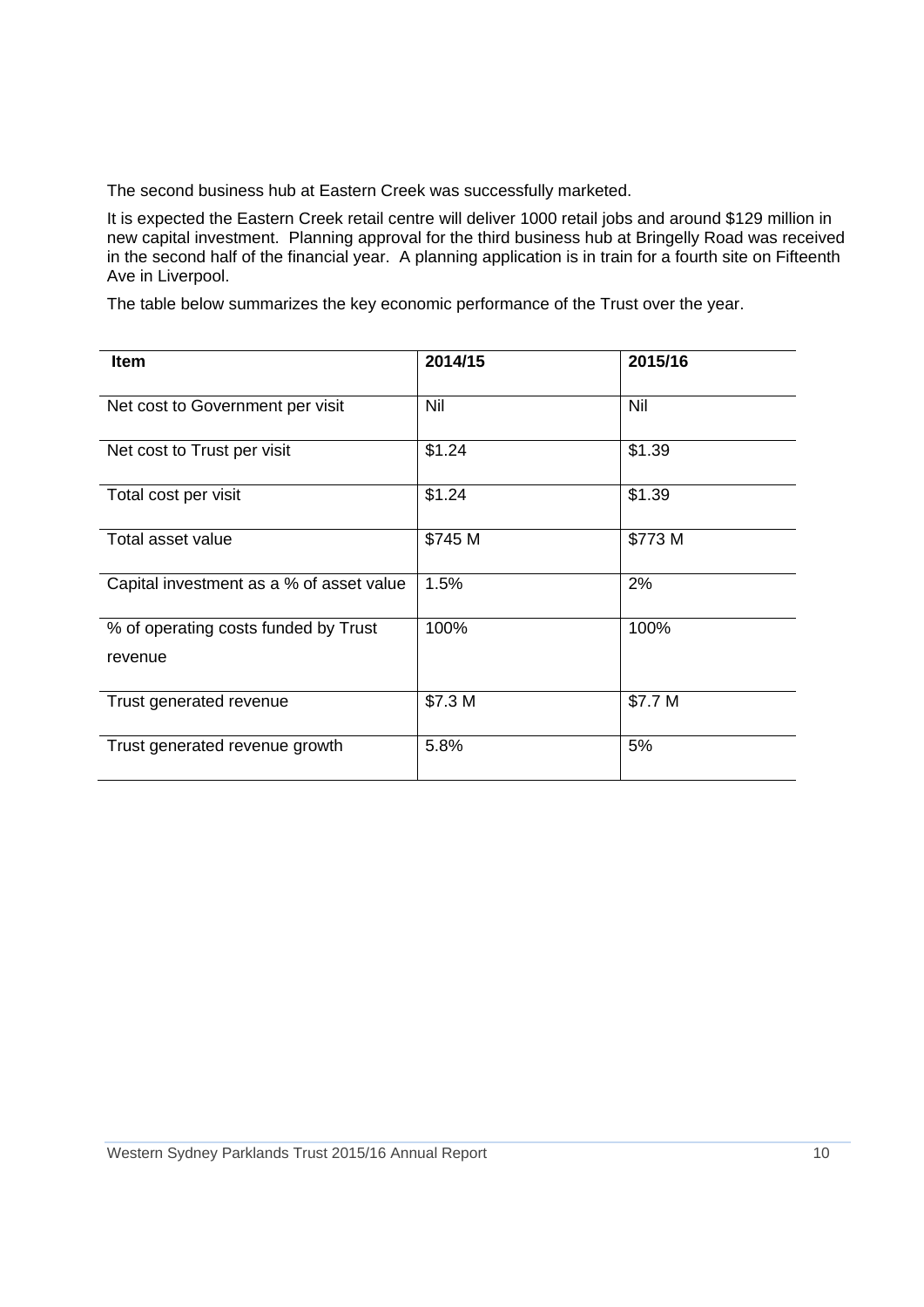## **Organisational Achievements**

The Trust's senior executive team was successfully transitioned under Government Sector Employment Act 2013 arrangements, including recruitment of all executive roles and support for new executive training initiatives.

A new Business Development team was created in January 2016 with the appointment of the Trust's first Director, Business Development. This team covers the areas of marketing, communications, events and commercial/marketing partnerships, and alongside the Operations and Visitor Services team, is tasked with increasing audience participation and engagement.

Workplace health and safety training continued across the whole team, with particular emphasis on review of systems and compliance by the Trust's internal audit program. Trust staff successfully presented at a number of industry forums and were active in their professional organisations and networks.

Enormous progress was made on the implementation of the Trust's Asset Management System, which will facilitate much more efficient asset maintenance and more accurate asset renewal planning.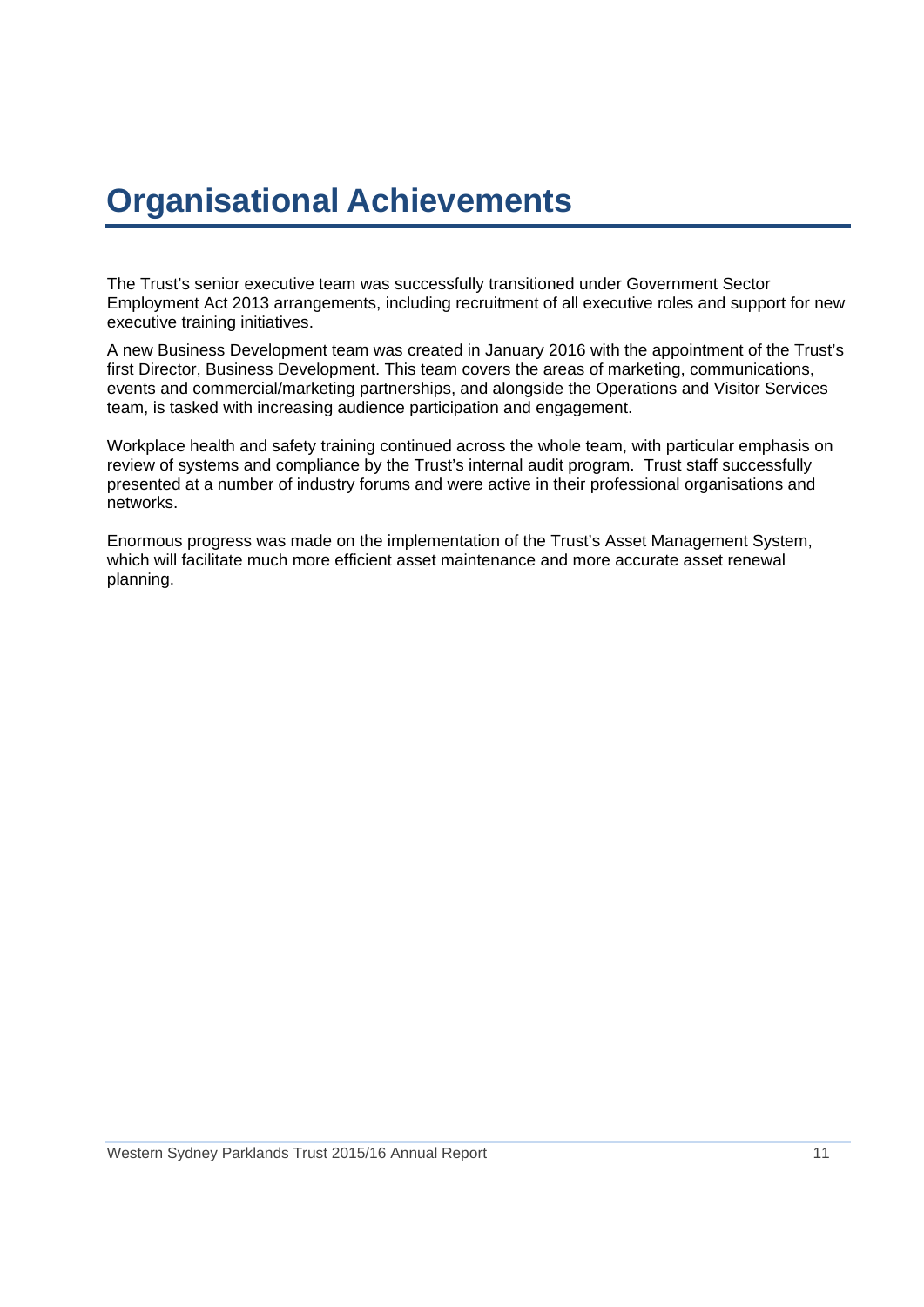**Financial Statements** 

## **Western Sydney Parklands Trust FINANCIAL STATEMENTS FOR THE YEAR ENDED 30 JUNE 2016**

Western Sydney Parklands Trust 2015/16 Annual Report 12 12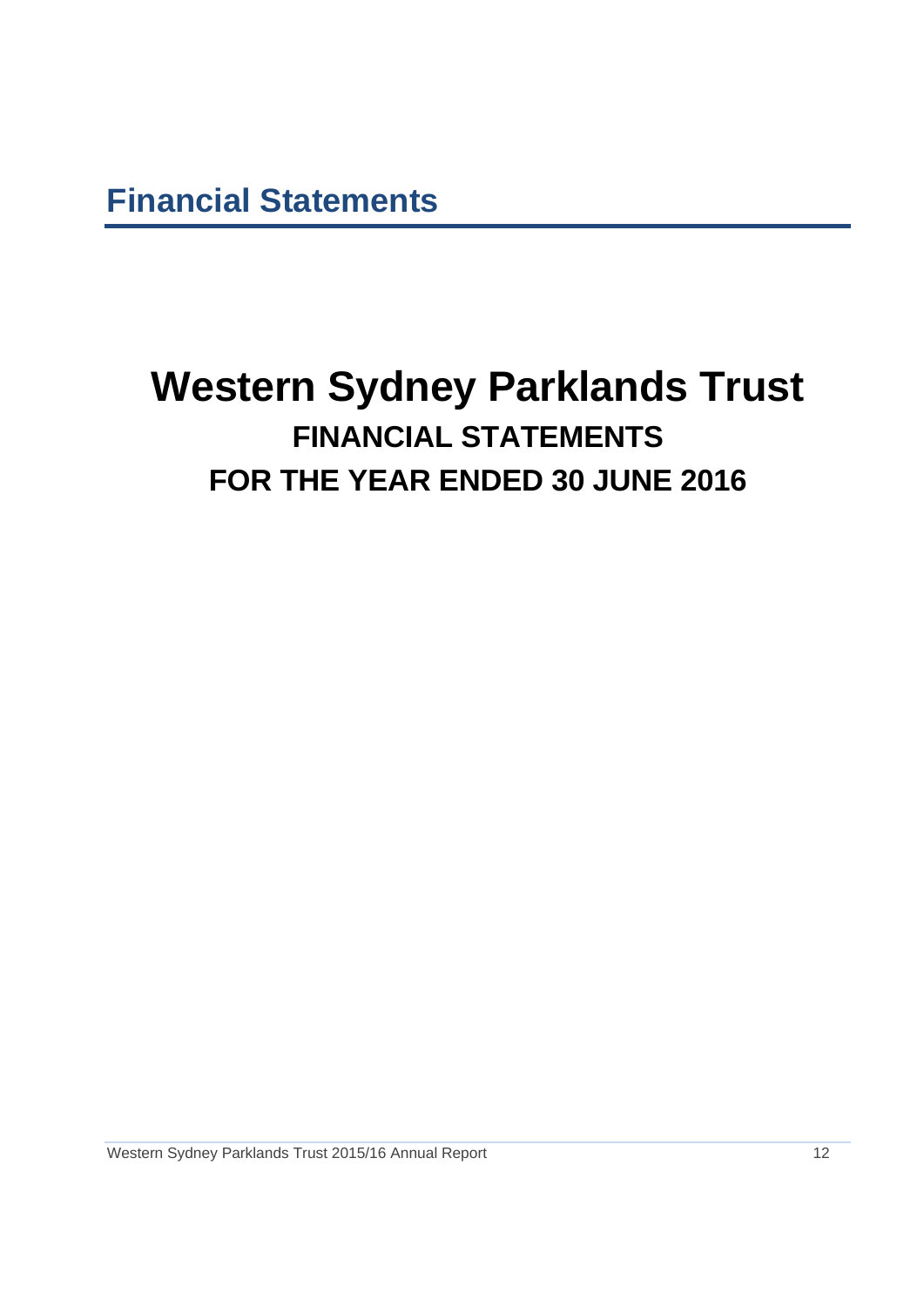## **WESTERN SYDNEY PARKLANDS TRUST**

FINANCIAL STATEMENTS FOR THE YEAR ENDED 30 JUNE 2016

#### **Statement by Members of the Board**

Pursuant to Section 41C (1B) and (1C) of the *Public Finance and Audit Act 1983* we declare on behalf of the Trust that in our opinion:

- (1) the accompanying financial statements exhibit a true and fair view of the financial position of the Western Sydney Parklands Trust as at 30 June 2016 and the financial performance for the year then ended,
- (2) the statements have been prepared in accordance with Australian Accounting Standards and Interpretations, the provisions of the *Public Finance and Audit Act* 1983, the Public Finance and Audit Regulation 2015*,* and the Treasurer's Directions.

Further, we are not aware of any circumstances which would render any particulars included in the financial statements to be misleading or inaccurate.

diabit

Sueller Fitzgerald

**Chairman Western Sydney Parklands Trust** 

**Executive Director Western Sydney Parklands Trust**

**28 September 2016**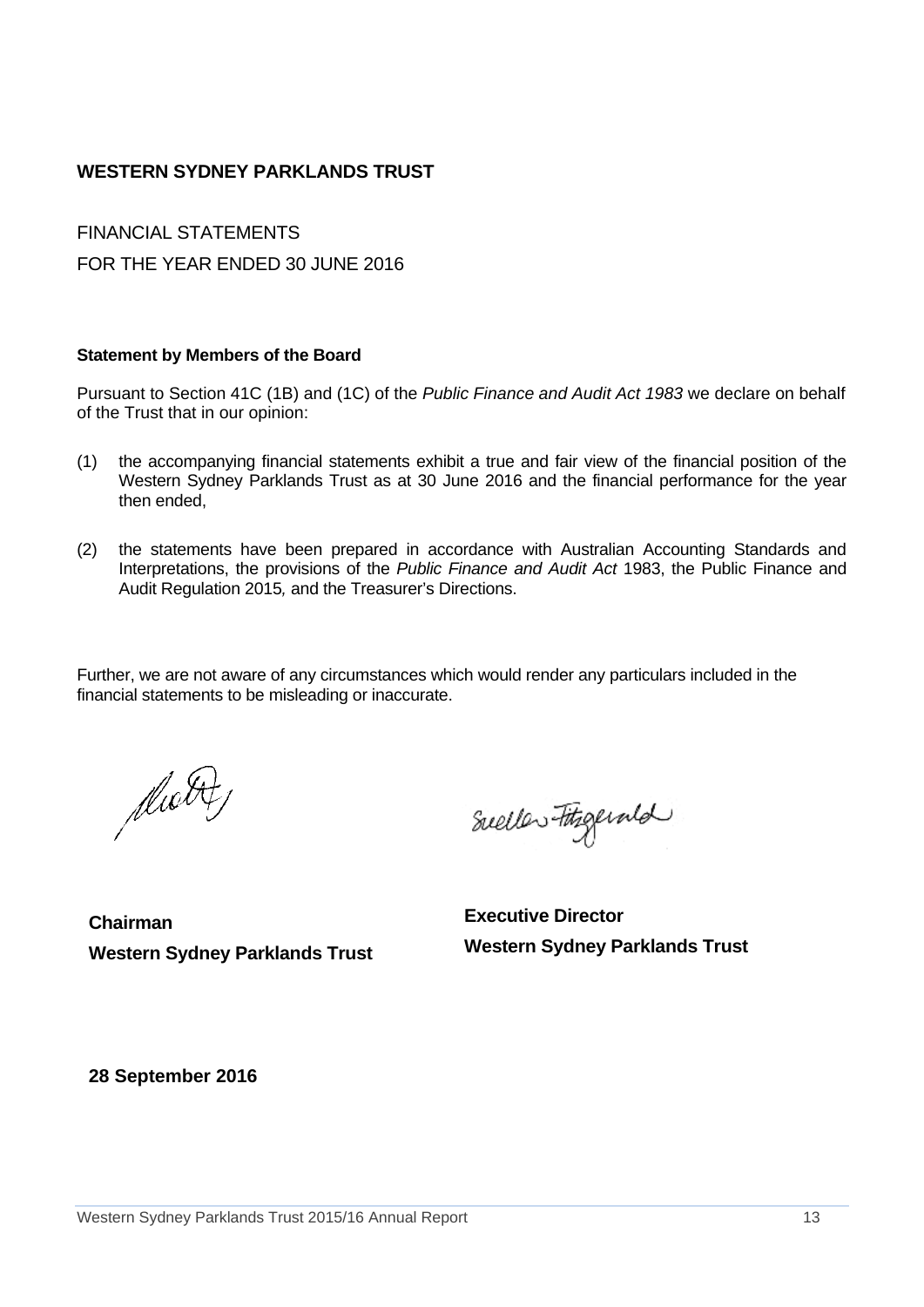

#### **INDEPENDENT AUDITOR'S REPORT**

#### **Western Sydney Parklands Trust**

To Members of the New South Wales Parliament

#### Opinion

I have audited the accompanying financial statements of Western Sydney Parklands Trust (the Trust), which comprise the statement of financial position as at 30 June 2016, the statement of comprehensive income, statement of changes in equity and statement of cash flows for the year then ended, notes comprising a summary of significant accounting policies and other explanatory information.

In my opinion, the financial statements:

- give a true and fair view of the financial position of the Trust as at 30 June 2016, and of its financial performance and its cash flows for the year then ended in accordance with Australian Accounting Standards
- are in accordance with section 41B of the Public Finance and Audit Act 1983 (PF&A Act) and the Public Finance and Audit Regulation 2015.

My opinion should be read in conjunction with the rest of this report.

#### **Basis for Opinion**

I conducted my audit in accordance with Australian Auditing Standards. My responsibilities under those standards are further described in the Auditor's Responsibilities for the Audit of the Financial Statements section of my report.

I am independent of the Trust in accordance with the auditor independence requirements of:

- Australian Auditing Standards
- ethical requirements of the Accounting Professional and Ethical Standards Board's APES 110 'Code of Ethics for Professional Accountants' (the Code).

I have also fulfilled my other ethical responsibilities in accordance with the Code.

The PF&A Act further promotes independence by ensuring the Auditor-General and the Audit Office of New South Wales are not compromised in their roles by:

- providing that only Parliament, and not the executive government, can remove an Auditor-General
- mandating the Auditor-General as auditor of public sector agencies, but precluding the provision of non-audit services.

I believe the audit evidence I have obtained is sufficient and appropriate to provide a basis for my audit opinion.

Level 15, 1 Margaret Street, Sydney NSW 2000 | GPO Box 12, Sydney NSW 2001 | t 02 9275 7101 | f 02 9275 7179 | e mall@audit.nsw.gov.au | audit.nsw.gov.au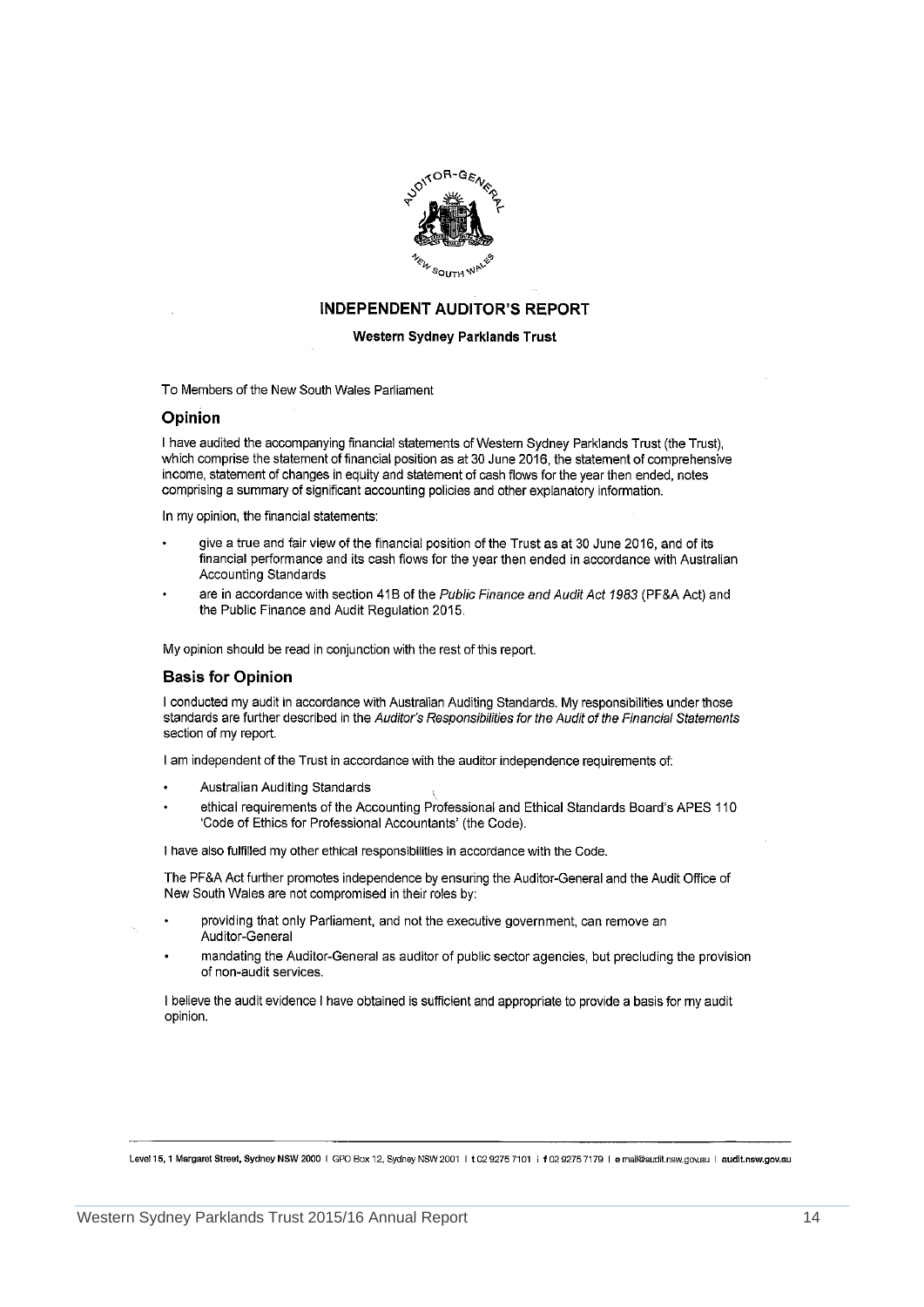### The Board's Responsibility for the Financial Statements

The members of the Board are responsible for preparing financial statements that give a true and fair view in accordance with Australian Accounting Standards and the PF&A Act, and for such internal control as the members of the Board determine is necessary to enable the preparation of financial statements that give a true and fair view and are free from material misstatement, whether due to fraud or error.

In preparing the financial statements, the members of the Board must assess the Trust's ability to continue as a going concern unless the Trust will be dissolved by an Act of Parliament or otherwise cease operations. The assessment must include, disclosing, as applicable, matters related to going concern and using the going concern basis of accounting.

## Auditor's Responsibility for the Audit of the Financial Statements

My objectives are to:

- obtain reasonable assurance about whether the financial statements as a whole are free from material misstatement, whether due to fraud or error
- issue an Independent Auditor's Report including my opinion.

Reasonable assurance is a high level of assurance, but does not quarantee an audit conducted in accordance with Australian Auditing Standards will always detect material misstatements. Misstatements can arise from fraud or error. Misstatements are considered material if, individually or in aggregate, they could reasonably be expected to influence the economic decisions users take based on the financial statements.

A further description of my responsibilities for the audit of the financial statements is located at the Auditing and Assurance Standards Board website at: http://www.auasb.gov.au/Home.aspx. The description forms part of my auditor's report.

My opinion does not provide assurance:

- that the Trust carried out its activities effectively, efficiently and economically
- about the assumptions used in formulating the budget figures disclosed in the financial statements
- about the security and controls over the electronic publication of the audited financial statements on any website where they may be presented.

James Sugumar Director, Financial Audit Services

30 September 2016 **SYDNEY**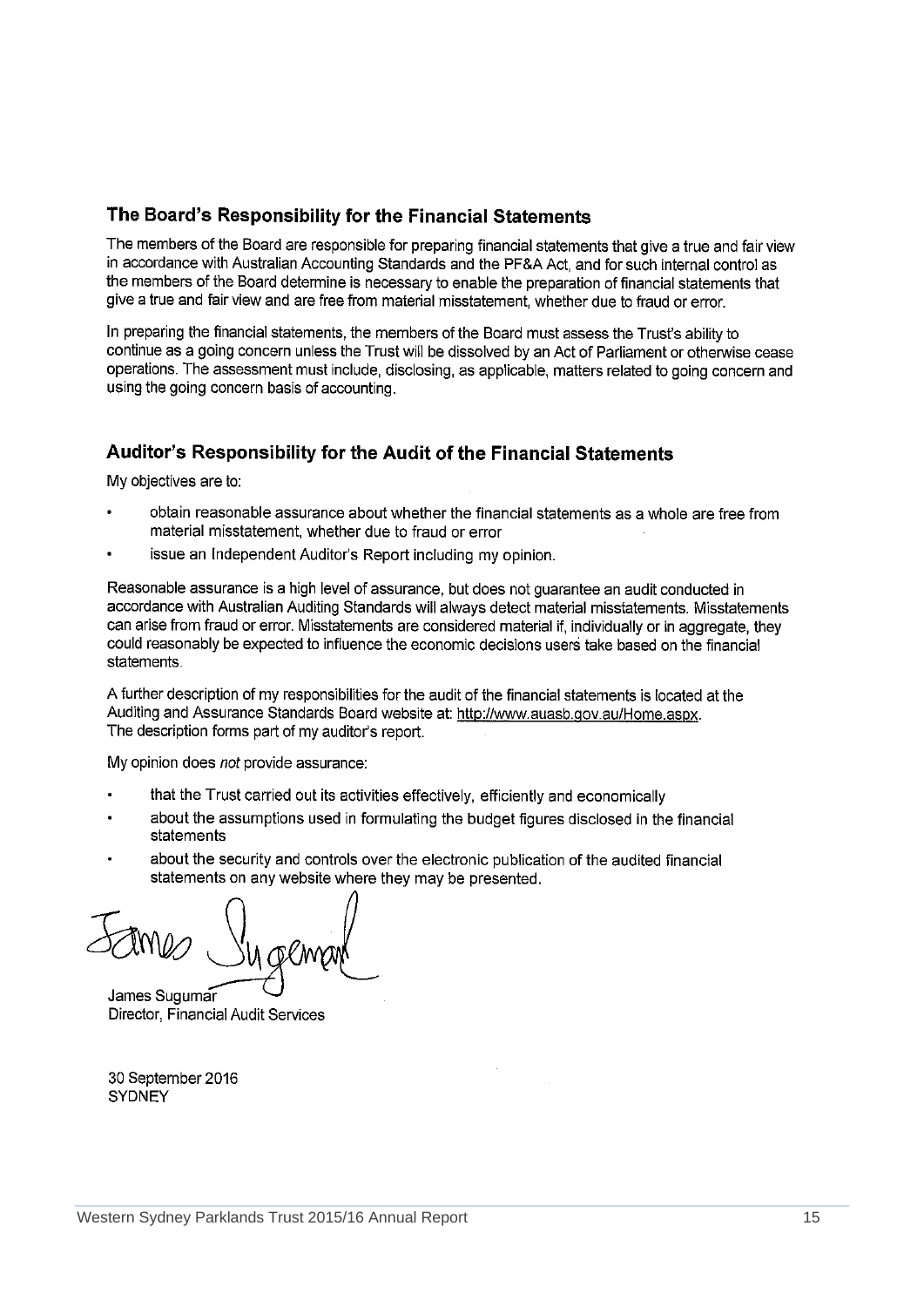## Western Sydney Parklands Trust **STATEMENT OF COMPREHENSIVE INCOME**  For the year ended 30 June 2016

|                                                                                                        | <b>Notes</b> | <b>Actual</b><br>2016<br>\$'000 | <b>Budget</b><br>2016<br>\$'000 | <b>Actual</b><br>2015<br>\$'000 |
|--------------------------------------------------------------------------------------------------------|--------------|---------------------------------|---------------------------------|---------------------------------|
| <b>Expenses excluding losses</b>                                                                       |              |                                 |                                 |                                 |
| Operating expenses                                                                                     |              |                                 |                                 |                                 |
|                                                                                                        |              |                                 |                                 |                                 |
| <b>Personnel Services</b>                                                                              | 2(a)         | 2,392                           | 2,592                           | 2,490                           |
| Other operating expenses                                                                               | 2(b)         | 4,740                           | 4,563                           | 4,497                           |
| Depreciation and amortisation                                                                          | 2(c)         | 1,927                           | 2,469                           | 1,647                           |
| <b>Total Expenses Excluding Losses</b>                                                                 |              | 9,059                           | 9,624                           | 8,634                           |
|                                                                                                        |              |                                 |                                 |                                 |
| Revenue                                                                                                |              |                                 |                                 |                                 |
| Investment revenue                                                                                     | 3(a)         | 6,728                           | 519                             | 1,643                           |
| Grants and contributions                                                                               | 3(b)         | 4,469                           | 4,531                           | 4,506                           |
| Rental revenue                                                                                         | 3(c)         | 3,534                           |                                 | 3,542                           |
| Other revenue                                                                                          | 3(d)         | 2,276                           | 10,830                          | 12,995                          |
| <b>Total Revenue</b>                                                                                   |              | 17,007                          | 15,880                          | 22,686                          |
| Gain / (loss) on disposal                                                                              | 3(f)         | 67                              |                                 | 2,083                           |
| Net result                                                                                             | 14           | 8,015                           | 6,256                           | 16,135                          |
| Other comprehensive income                                                                             |              |                                 |                                 |                                 |
| Items that will not be reclassified to net result:<br>Net increase / (decrease) in property, plant and |              |                                 |                                 |                                 |
| equipment revaluation surplus                                                                          |              | 16,693                          |                                 | 87,392                          |
| Total other comprehensive income                                                                       |              | 16,693                          |                                 | 87,392                          |
| <b>Total Comprehensive Income</b>                                                                      |              | 24,708                          | 6,256                           | 103,527                         |
| The accompanying notes form part of these financial statements.                                        |              |                                 |                                 |                                 |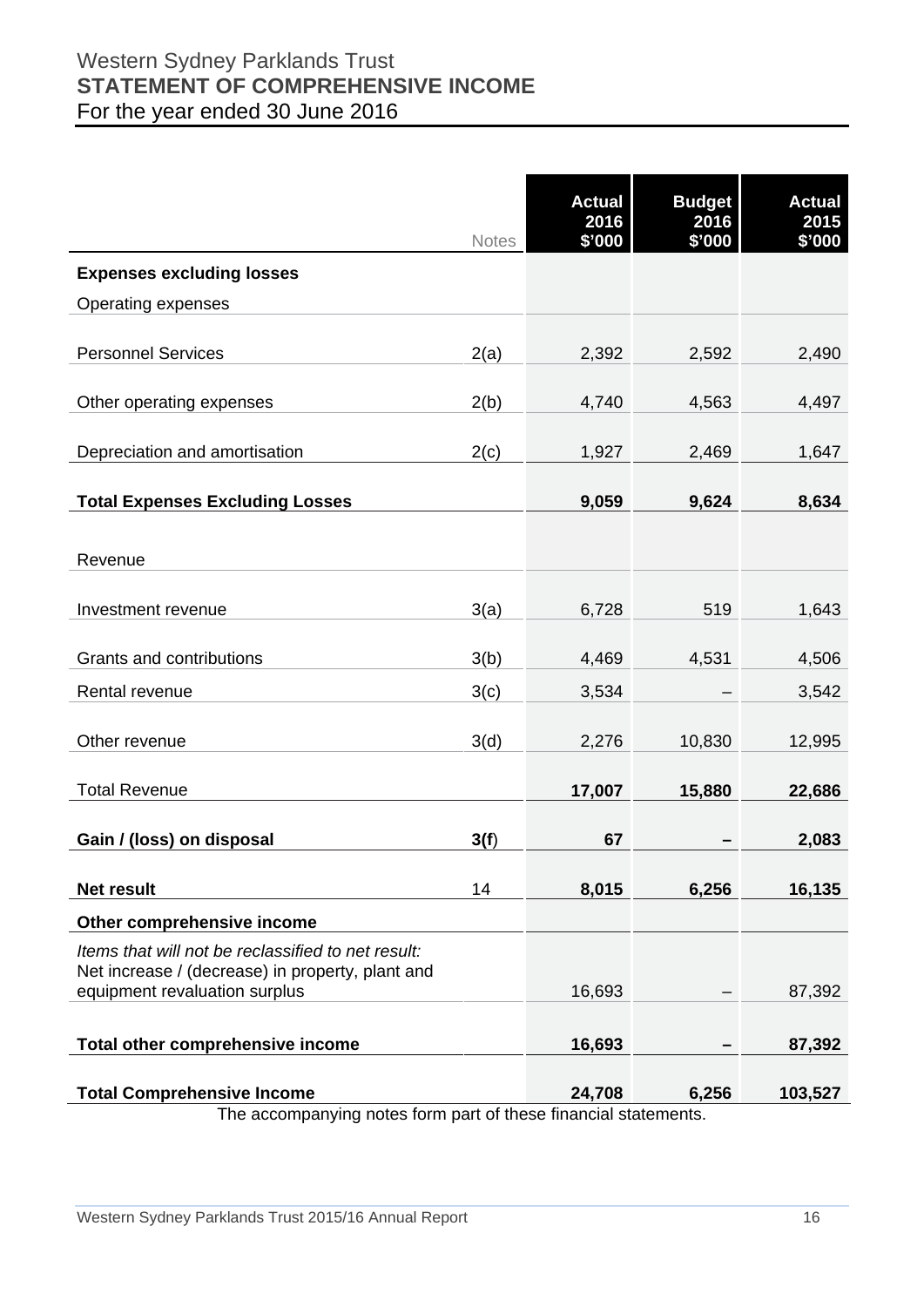## Western Sydney Parklands Trust **STATEMENT OF FINANCIAL POSITION**  as at 30 June 2016

|                                      | <b>Notes</b>   | <b>Actual</b><br>2016<br>\$'000 | <b>Budget</b><br>2016<br>\$'000 | <b>Actual</b><br>2015<br>\$'000 |
|--------------------------------------|----------------|---------------------------------|---------------------------------|---------------------------------|
| <b>ASSETS</b>                        |                |                                 |                                 |                                 |
| <b>Current Assets</b>                |                |                                 |                                 |                                 |
| Cash and cash equivalents            | 4              | 5,380                           | 9,804                           | 7,455                           |
| Financial assets at fair value       | 5              | 26,759                          |                                 | 31,569                          |
| Receivables                          | 6              | 1,067                           | 1,025                           | 1,983                           |
| <b>Total Current Assets</b>          |                | 33,206                          | 10,829                          | 41,007                          |
| <b>Non-Current Assets</b>            |                |                                 |                                 |                                 |
| Receivables                          | 6              | 32,923                          | 3,552                           | 6,563                           |
| Property, plant and equipment        | $\overline{7}$ | 704,153                         | 682,014                         | 694,762                         |
| Intangible assets                    | 8              | 2,893                           | 5,960                           | 2,940                           |
| <b>Total Non-Current Assets</b>      |                | 739,969                         | 691,526                         | 704,265                         |
| <b>Total Assets</b>                  |                | 773,175                         | 702,355                         | 745,272                         |
| <b>LIABILITIES</b>                   |                |                                 |                                 |                                 |
| <b>Current Liabilities</b>           |                |                                 |                                 |                                 |
| Payables                             | 10             | 5,175                           | 2,907                           | 5,570                           |
| <b>Total Current Liabilities</b>     |                | 5,175                           | 2,907                           | 5,570                           |
| <b>Non-Current Liabilities</b>       |                |                                 |                                 |                                 |
| Provisions                           | 11             | 11,760                          | 8,439                           | 8,170                           |
| <b>Total Non-Current Liabilities</b> |                | 11,760                          | 8,439                           | 8,170                           |
| <b>Total Liabilities</b>             |                | 16,935                          | 11,346                          | 13,740                          |
| <b>Net Assets</b>                    |                | 756,240                         | 691,009                         | 731,532                         |
| <b>EQUITY</b>                        |                |                                 |                                 |                                 |
| Reserves                             |                | 206,794                         | 145,552                         | 190,101                         |
| Accumulated funds                    |                | 549,446                         | 545,457                         | 541,431                         |
| <b>Total Equity</b>                  |                | 756,240                         | 691,009                         | 731,532                         |

The accompanying notes form part of these financial statements.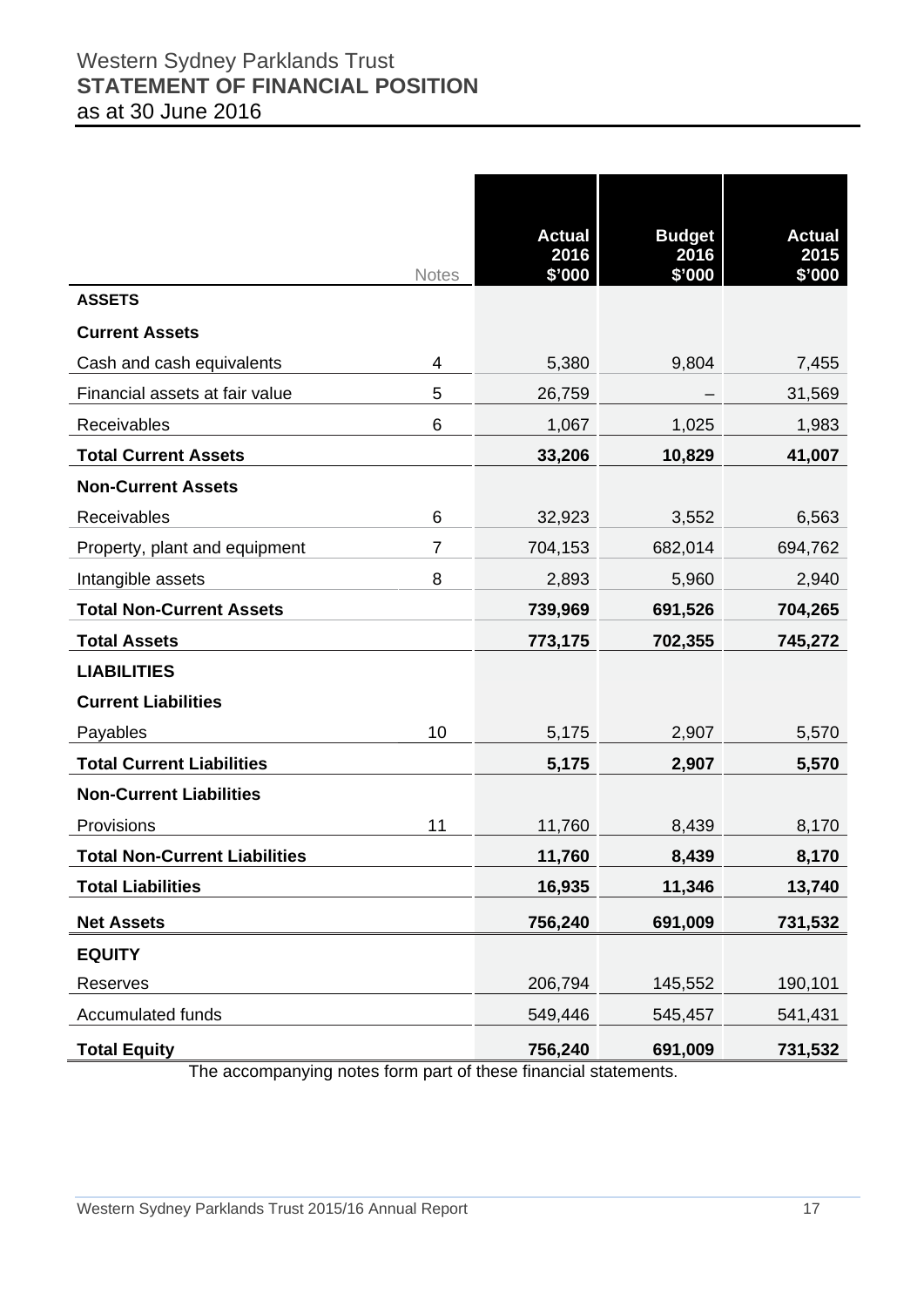## Western Sydney Parklands Trust **STATEMENT OF CHANGES IN EQUITY**  For the year ended 30 June 2016

|                                                               | <b>Notes</b> | <b>Accumulated</b><br><b>Funds</b><br>\$'000 | <b>Asset</b><br><b>Revaluation</b><br><b>Surplus</b><br>\$'000 | <b>Total</b><br>\$'000 |
|---------------------------------------------------------------|--------------|----------------------------------------------|----------------------------------------------------------------|------------------------|
| <b>Balance at 1 July 2015</b>                                 |              | 541,431                                      | 190,101                                                        | 731,532                |
| Net result for the year                                       | 14           | 8,015                                        |                                                                | 8,015                  |
| Total other comprehensive income                              |              |                                              | 16,693                                                         | 16,693                 |
| Total comprehensive income for the year                       |              | 8,015                                        | 16,693                                                         | 24,708                 |
| Increase / (decrease) in net assets from<br>equity transfers  | 12           |                                              |                                                                |                        |
| <b>Balance at 30 June 2016</b>                                |              | 549,446                                      | 206,794                                                        | 756,240                |
| <b>Balance at 1 July 2014</b>                                 |              | 522,226                                      | 102,709                                                        | 624,935                |
| Net result for the year                                       |              | 16,135                                       |                                                                | 16,135                 |
| <b>Total other comprehensive income</b>                       |              |                                              | 87,392                                                         | 87,392                 |
| Total comprehensive income for the year                       |              | 16,135                                       | 87,392                                                         | 103,527                |
| Increase / (decrease) in land assets from<br>equity transfers | 12           | 3,070                                        |                                                                | 3,070                  |
| <b>Balance at 30 June 2015</b>                                |              | 541,431                                      | 190,101                                                        | 731,532                |

The accompanying notes form part of these financial statements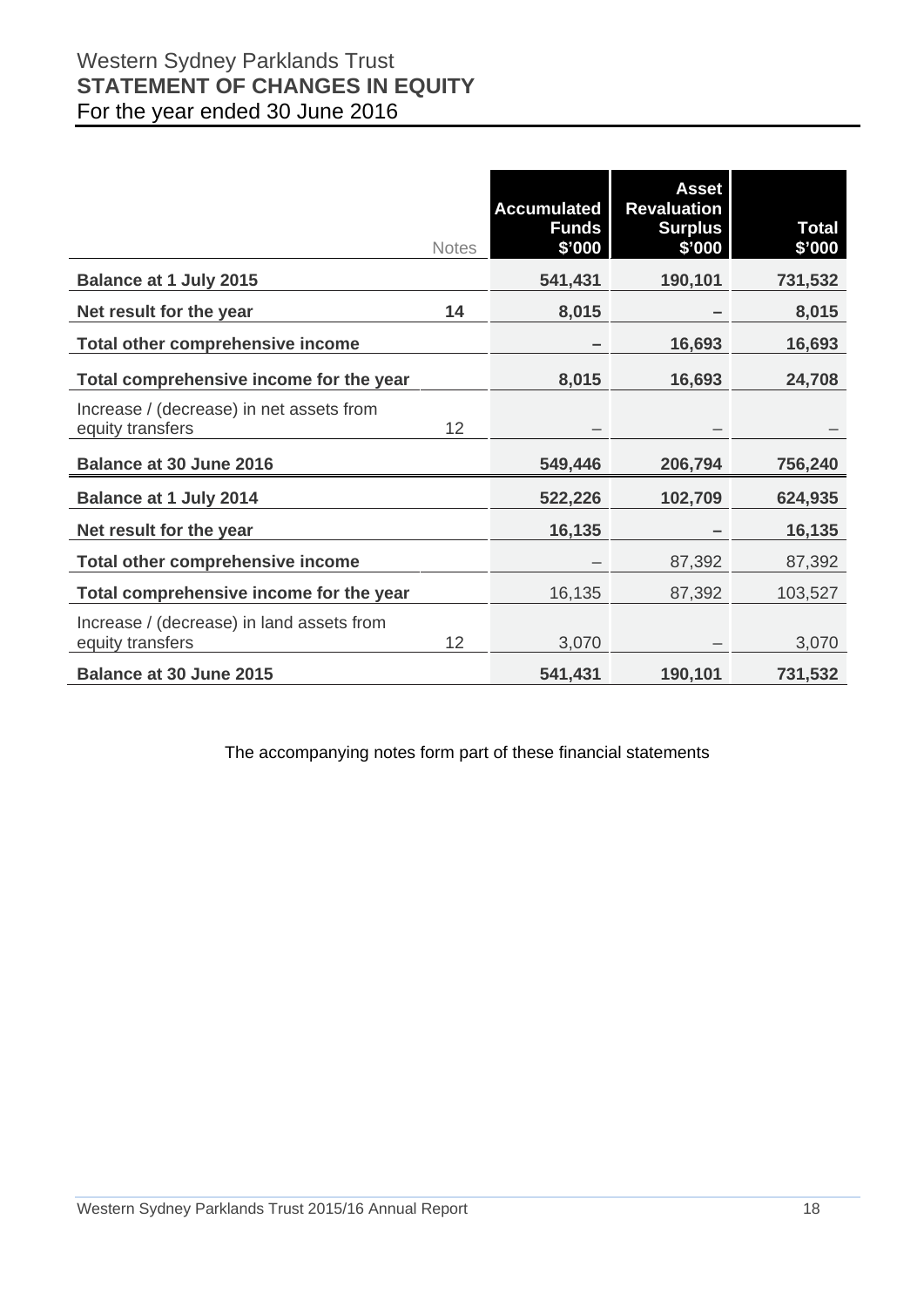|                                                       | <b>Actual</b>  | <b>Budget</b>  | <b>Actual</b>  |
|-------------------------------------------------------|----------------|----------------|----------------|
| <b>Notes</b>                                          | 2016<br>\$'000 | 2016<br>\$'000 | 2015<br>\$'000 |
| <b>CASH FLOWS FROM OPERATING</b><br><b>ACTIVITIES</b> |                |                |                |
| <b>Payments</b>                                       |                |                |                |
| Personnel services                                    | (2, 423)       | (2,592)        | (2,358)        |
| Suppliers and others                                  | (4,824)        | (5,289)        | (6, 496)       |
| <b>Total Payments</b>                                 | (7, 247)       | (7,881)        | (8, 854)       |
|                                                       |                |                |                |
| <b>Receipts</b>                                       |                |                |                |
| Interest received                                     | 812            | 569            | 1,122          |
| Grants and contributions                              | 4,474          | 4,447          | 4,506          |
| Rent received                                         | 3,060          | 2,990          | 4,185          |
| Compensation for easement                             | 92             |                | $\overline{7}$ |
| Sale proceeds from bio-banking credits                | 115            |                | 1,664          |
| Offset and environmental fee                          | 430            |                | 472            |
| Other                                                 | 3,466          | 9,644          | 13,040         |
| <b>Total Receipts</b>                                 | 12,449         | 17,650         | 24,996         |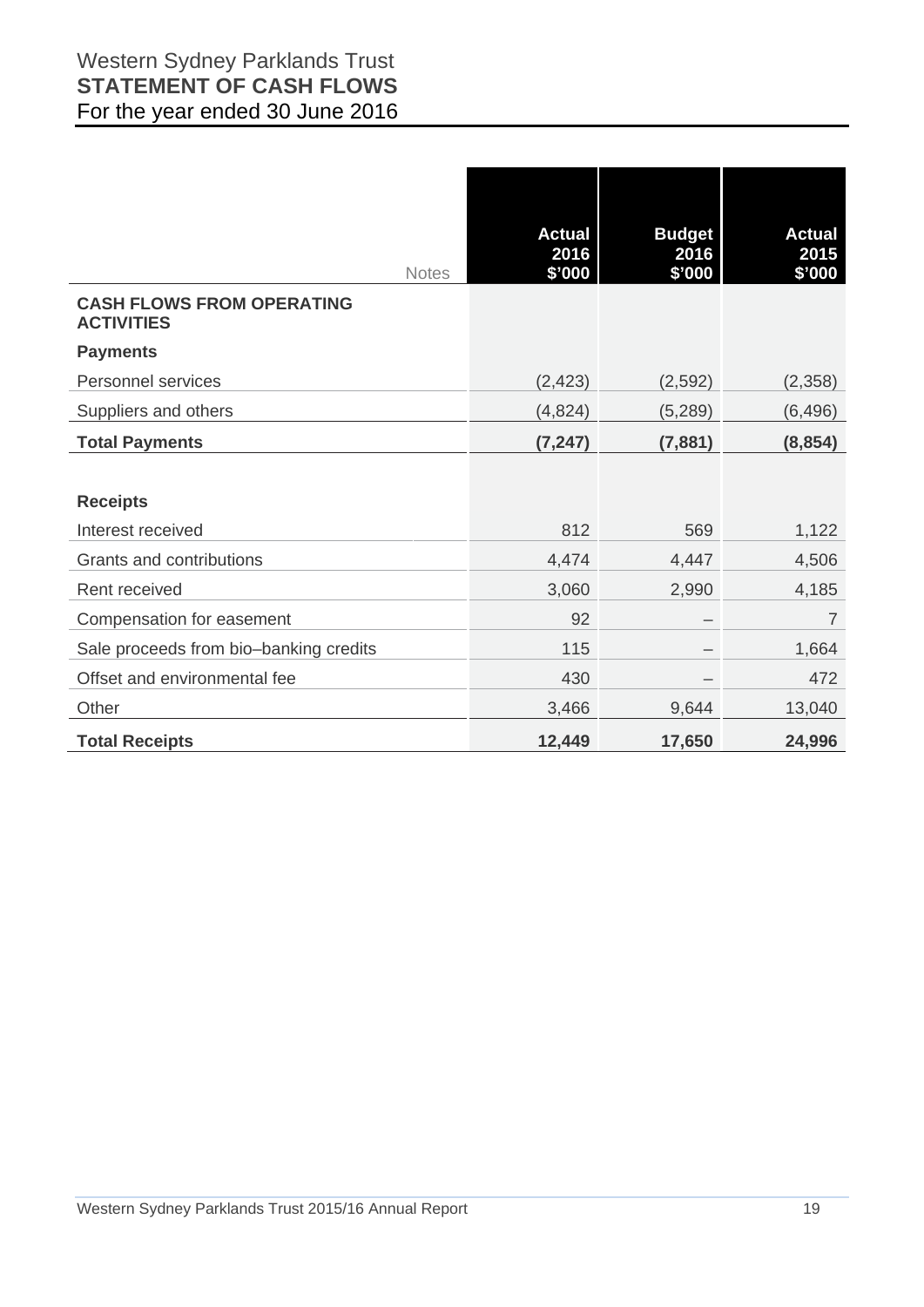## Western Sydney Parklands Trust **STATEMENT OF CASH FLOWS**  For the year ended 30 June 2016

| 14<br><b>NET CASH FLOWS FROM OPERATING</b>                                         |          |           |           |
|------------------------------------------------------------------------------------|----------|-----------|-----------|
| <b>ACTIVITIES</b>                                                                  | 5,202    | 9,769     | 16,142    |
| <b>CASH FLOWS FROM INVESTING</b><br><b>ACTIVITIES</b>                              |          |           |           |
| Proceeds from sale of investments                                                  | 4,810    |           | (10, 747) |
| Purchases of land and buildings, plant and<br>equipment and infrastructure systems | (12,087) | (27, 023) | (9, 417)  |
| <b>NET CASH FLOWS FROM INVESTING</b><br><b>ACTIVITIES</b>                          | (7, 277) | (27, 023) | (20, 164) |
| <b>CASH FLOWS FROM FINANCING</b><br><b>ACTIVITIES</b>                              |          |           |           |
| <b>NET CASH FLOWS FROM FINANCING</b><br><b>ACTIVITIES</b>                          |          |           |           |
| <b>NET INCREASE / (DECREASE) IN CASH</b>                                           | (2,075)  | (17, 254) | (4,022)   |
| Opening cash and cash equivalents                                                  | 7,455    | 39,024    | 11,477    |
| <b>CLOSING CASH AND CASH</b><br><b>EQUIVALENTS</b><br>4                            |          |           |           |
|                                                                                    | 5,380    | 21,770    | 7,455     |

The accompanying notes form part of these financial statements.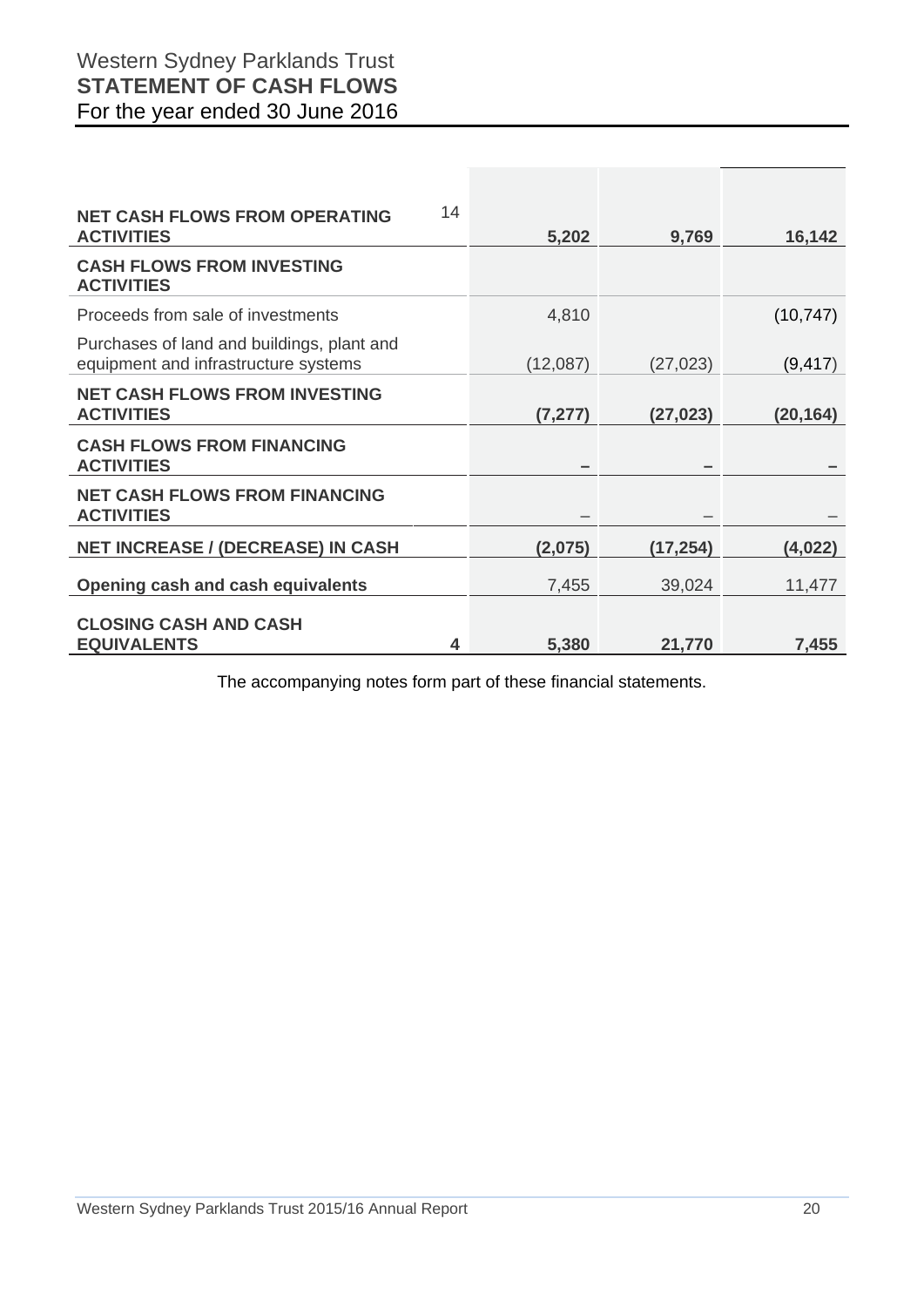#### **Note 1. Summary of Significant Accounting Policies**

(a) Reporting entity

The Western Sydney Parklands Trust ("the Trust"), as a reporting entity, is responsible for coordinating the development and management of 5,280 hectares of conservation, destination and community Parklands in the western suburbs of Sydney.

The Trust is a NSW statutory body. The Trust is a not-for-profit entity (as profit is not its principal objective). The reporting entity is consolidated as part of the NSW Total State Sector Accounts.

These financial statements for the year ended 30 June 2016 have been authorised for issue by the Chairman on 28 September 2016.

(b) Basis of preparation

The Trust's financial statements are general purpose financial statements which have been prepared in accordance with:

- Australian Accounting Standards (which include Australian Accounting Interpretations),
- the requirements of the *Public Finance and Audit Act 1983* and Public Finance and Audit Regulation 2015,
- Treasurer's Directions.

Property, plant and equipment as well as financial assets are valued at fair value. Other financial statement items are prepared in accordance with the historical cost convention.

Judgements, key assumptions and estimations that management has made are disclosed in the relevant notes to the financial statements.

All amounts are rounded to the nearest one thousand dollars and are expressed in Australian currency.

(c) Statement of compliance

The financial statements and notes comply with Australian Accounting Standards, which include Australian Accounting Interpretations.

(d) Insurance

The majority of the Trust's insurance activities are conducted through the NSW Treasury Managed Fund Scheme of self-insurance for Government agencies. The expense/(premium) is determined by the Fund Manager based on past claims experience.

In addition to the insurance through NSW Treasury Managed Fund, the Trust holds Environmental Insurance through AIG Australia Limited for Horsley Drive Business Hub to mitigate contamination risk from the development of the site.

(e) Accounting for the Goods and Services Tax (GST)

Income, expenses and assets are recognised net of the amount of GST, except that: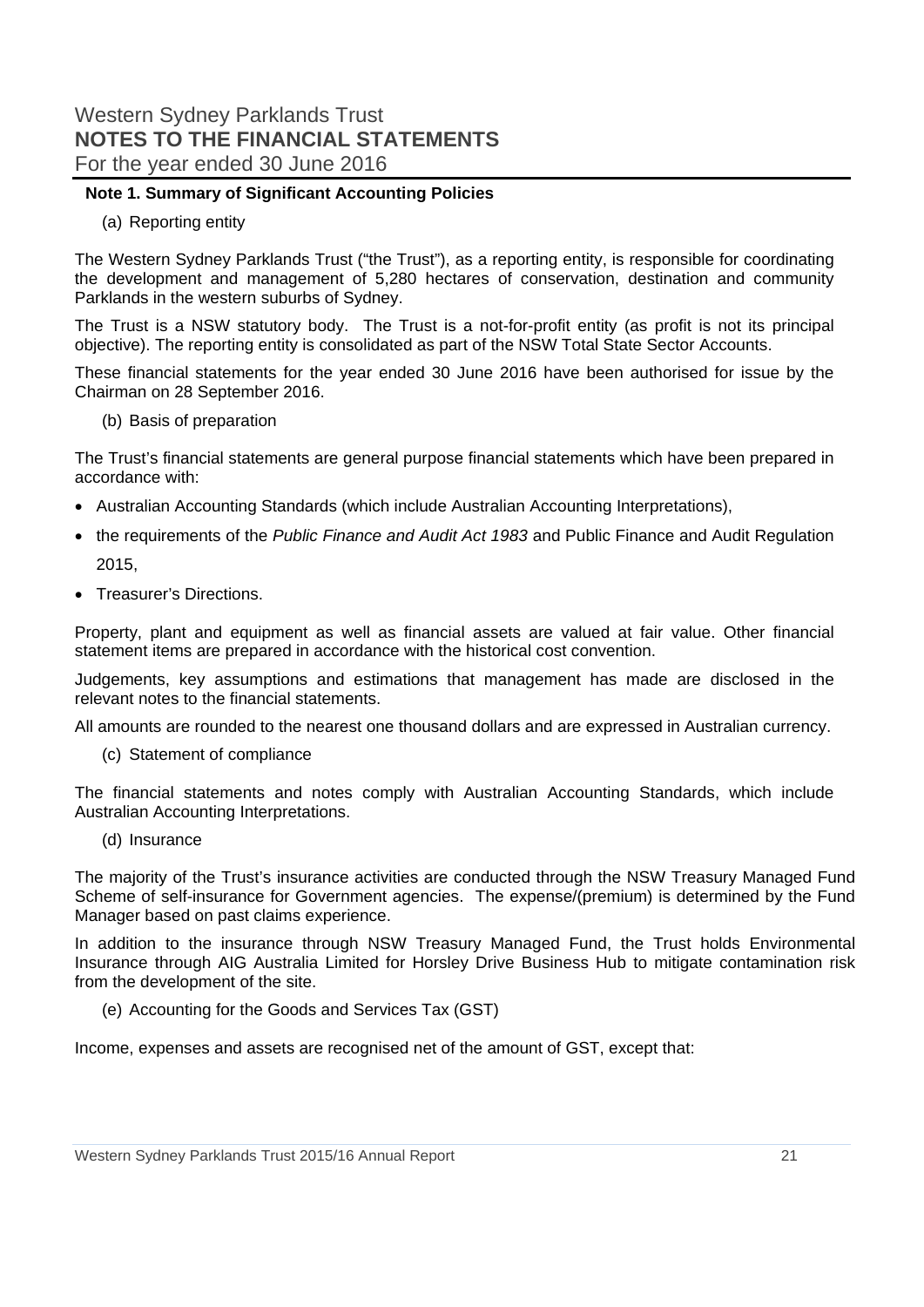- the amount of GST incurred by the Trust as a purchaser that is not recoverable from the Australian Taxation Office is recognised as part of the cost of acquisition of an asset or as part of an item of expense and;
- receivables and payables are stated with the amount of GST included.

Cash flows are included in the statement of cash flows on a gross basis. However, the GST components of cash flows arising from investing and financing activities which is recoverable from or payable to the Australian Taxation Office are classified as operating cash flows.

(f) Income recognition

The Trust recognises revenue when the amount of revenue can be reliably measured, it is probable that future economic benefits will flow to the entity, and specific criteria have been met for each of the activities as described below. The amount of revenue is not considered to be reliably measured until all contingencies relating to the sale have been resolved.

Revenue is measured at the fair value of the consideration or contribution received or receivable. Additional comments regarding the accounting policies for the recognition of revenue are discussed below.

(i) Rental revenue

Rental revenue from operating leases is recognised in accordance with AASB 117 *Leases* on a straightline basis over the lease term.

(ii) Long term leases of land

Long term prepaid leases of land are usually classified as finance leases where the risks and rewards incidental to ownership of the land are substantially transferred to the lessees. Where lessees make upfront lease payments, this arrangement is accounted for as a sale and the associated gain/loss recognised in the statement of comprehensive income. A lease will transfer substantially all of those risks and rewards to the lessee if, at the inception of the lease, the present value of the minimum lease payments amount to at least substantially all of the fair value of the leased land, and the lessor's residual risks and rewards after the end of the lease term is not significant.

(iii) Investment revenue

Interest revenue is recognised on an accrual basis using the effective interest method as set out in AASB 139 *Financial Instruments: Recognition and Measurement*.

(iv) Grants and contributions

Grants and contributions from other bodies (including donations) are generally recognised as revenue when the Trust obtains control over the assets comprising the grants / contributions. Control over grants and contribution is normally obtained upon the receipt of cash.

(v) Share of land sale proceeds

The Trust's entitlement to 25% of the lands proceeds was established by the NSW Cabinet Standing Committee decision on 25th September 2006. The Trust recognises revenue from land proceeds from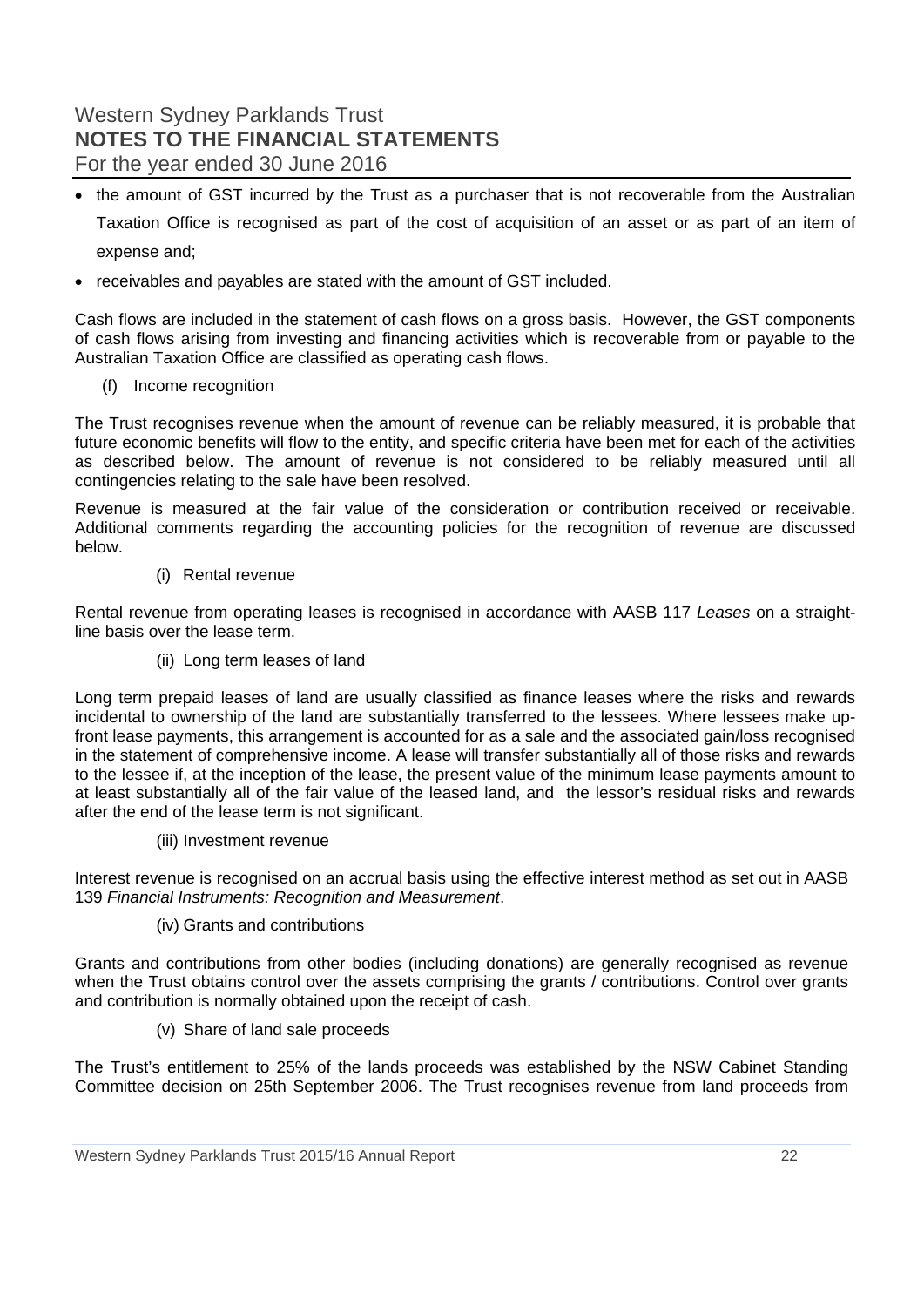the Office of Strategic Lands in accordance with its Deed with the Corporation Sole, *Minister Administering the Environmental Planning and Assessment Act 1979*.

#### (vi) Bio-banking Trust Fund income

Payments from the Trust Fund are recognised as income in the period in which the cash is received.

(vii) Easement compensation

Compensation from the sale of easements is generally recognised as revenue on an accrual basis in accordance with the agreement between the Trust and the assignee organisation.

(g) Assets

(i) Acquisitions of assets

The cost method of accounting is used for the initial recording of all acquisitions of assets controlled by the Trust. Cost is the amount of cash or cash equivalents paid or the fair value of the other consideration given to acquire the asset at the time of its acquisition or construction or, where applicable, the amount attributed

to that asset when initially recognised in accordance with the requirements of Australian Accounting Standards.

Assets acquired at no cost, or for nominal consideration, are initially recognised at their fair value at the date of acquisition.

Fair value is the price that would be received to sell an asset in an orderly transaction between market participants at measurement date.

Where payment for an asset is deferred beyond normal credit terms, its cost is the cash price equivalent, i.e. deferred payment amount is effectively discounted at an asset-specific rate.

(ii) Capitalisation thresholds

Property, plant and equipment as well as intangible assets costing \$5,000 and above individually (or forming part of a network or a group costing more than \$5,000) are capitalised.

(iii) Revaluation of property, plant and equipment

Physical non-current assets are valued in accordance with NSW Treasury policy outlined in "Valuation of Physical Non-Current Assets at Fair Value" Policy and Guidelines (TPP 14-01). This policy adopts fair value in accordance with AASB 13 *Fair Value Measurement and AASB 116 Property Plant and Equipment.*

Non-specialised assets with short useful lives are measured at depreciated historical cost, as a surrogate for fair value. The Trust has assessed that any difference between fair value and depreciated historical cost is unlikely to be material.

For non-specialised assets with short useful lives, this Policy allows recognition at depreciated historical cost as an acceptable approximation for fair value.

When revaluing non-current assets by reference to current prices for assets newer than those being revalued (adjusted to reflect the present condition of the assets), the gross amount and the related accumulated depreciation are separately restated.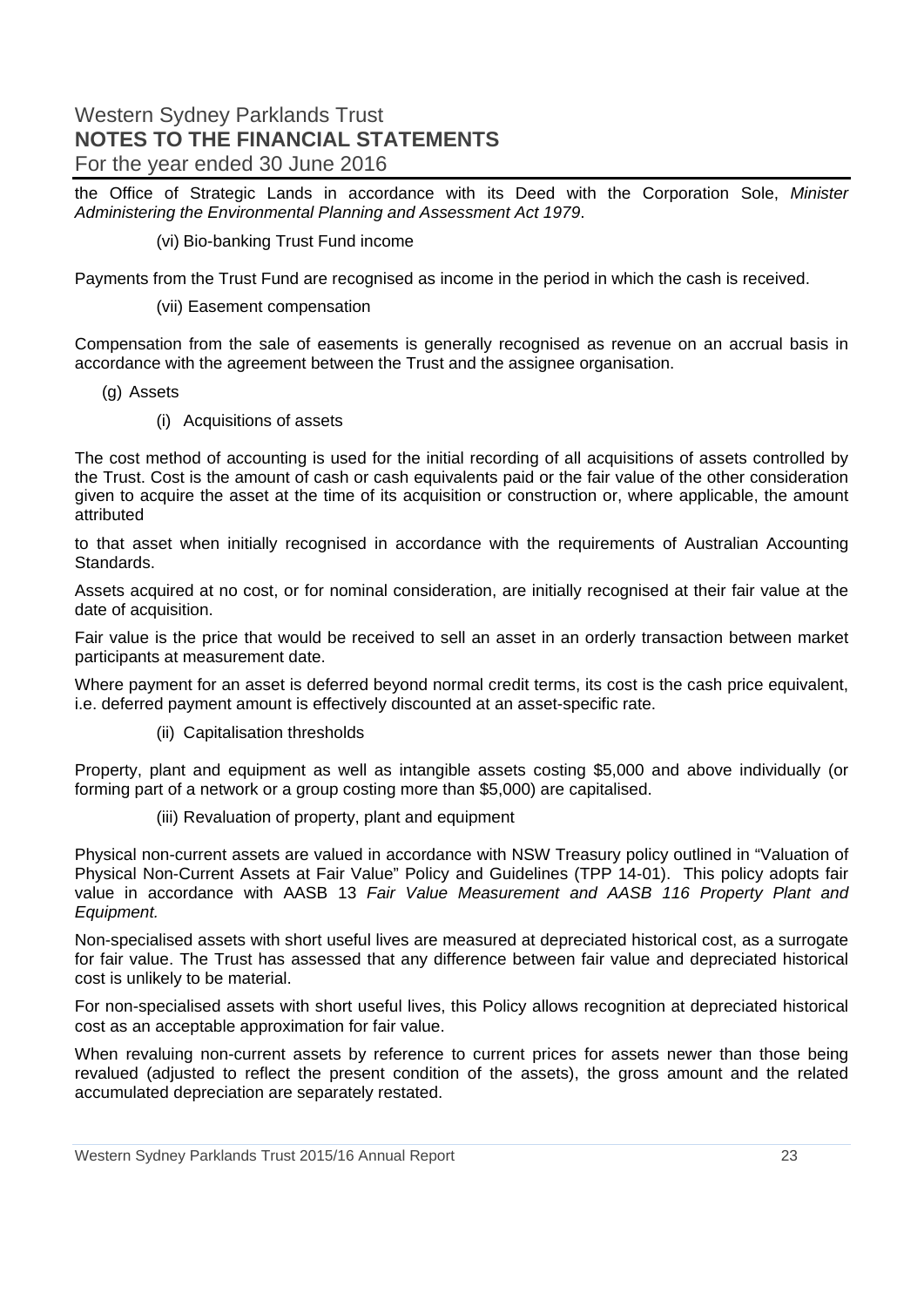For other assets, any balances of accumulated depreciation at the revaluation date in respect of those assets are credited to the asset accounts to which they relate. The net asset accounts are then increased or decreased by the revaluation increments or decrements.

Revaluation increments are credited directly to the asset revaluation reserve, except that, to the extent that an increment reverses a revaluation decrement in respect of that class of asset previously recognised as an expense in the surplus / deficit, the increment is recognised immediately as revenue in the net result.

Revaluation decrements are recognised immediately as expenses in the net result, except that, to the extent that a credit balance exists in the asset revaluation reserve in respect of the same class of assets, they are debited directly to the asset revaluation surplus.

As a not-for-profit entity, revaluation increments and decrements are offset against one another within a class of non-current assets, but not otherwise.

Where an asset that has previously been revalued is disposed of, any balance remaining in the asset revaluation reserve in respect of that asset is transferred to accumulated funds.

#### (iv) Impairment of property, plant and equipment

As a not-for-profit entity with no cash generating units, impairment under AASB 136 *Impairment of Assets* is unlikely to arise. As property, plant and equipment is carried at fair value or an amount that approximates fair value, impairment can only arise in the rare circumstances such as where the costs of disposal are material. Specifically, impairment is unlikely for not-for-profit entities given that AASB 136 *Impairment of Assets* modifies the recoverable amount test for non-cash generating assets of not-forprofit entities to the higher of fair value less costs of disposal and depreciated replacement cost, where depreciated replacement cost is also fair value.

(v) Depreciation of property, plant and equipment

Depreciation is provided for on a straight-line basis for all depreciable assets so as to write off the depreciable amount of each asset as it is consumed over its useful life to the Trust.

All material separately identifiable components of assets are depreciated over their shorter useful lives.

Land is not a depreciable asset. Depreciation rates of other assets are same as previous year and are:

| <b>Buildings</b>       | 2.0% to 2.50% |
|------------------------|---------------|
| Infrastructure systems | 2.0% to 20.0% |
| Plant and equipment    | 2.5% to 20.0% |

(vi) Maintenance

Day-to-day servicing costs or maintenance are charged as expenses as incurred, except where they relate to the replacement of a part or component of an asset, in which case the costs are capitalised and depreciated.

(vii) Leased assets

 A distinction is made between finance leases which effectively transfer from the lessor to the lessee substantially all the risks and benefits incidental to ownership of the leased assets, and operating leases under which the lessor effectively retains all such risks and benefits.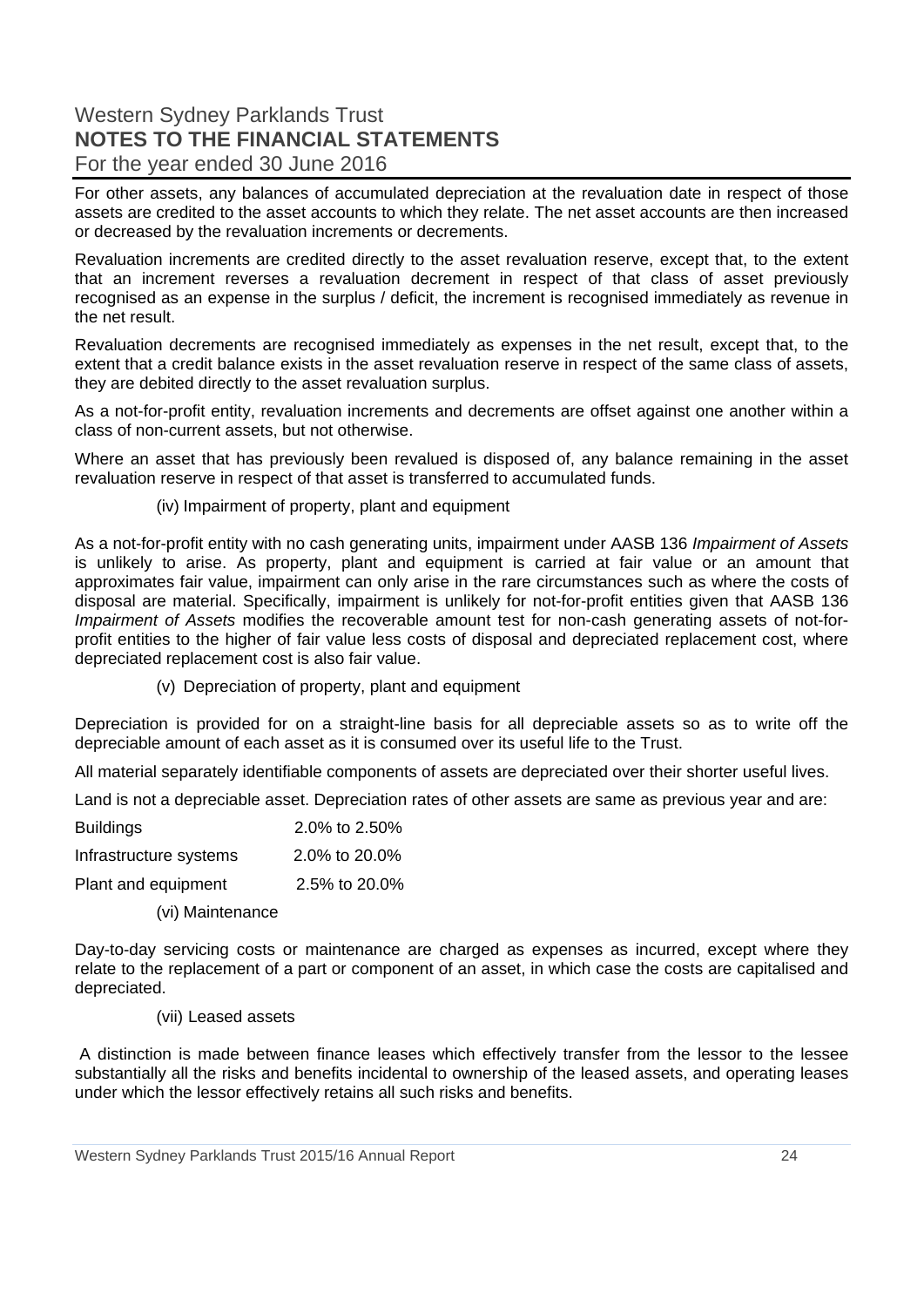Where a non-current asset is acquired by means of a finance lease, the asset is recognised at its fair value at the commencement of the lease term or if lower, the present value of minimum lease payments at the inception of the lease. The corresponding liability is established at the same amount. Lease payments are allocated between the principal component and the interest expense.

Operating lease payments are charged to the statement of comprehensive income in the periods in which they are incurred.

#### (viii) Residential dwellings

There are a number of residential dwellings within the Parklands that generate rental income and contribute toward the Trust's revenue streams. The Trust considers the value of the properties based on a condition assessment report to be nil due to the age of the dwellings, and have not recorded these in the financial statements. These dwellings were acquired as an attachment to the land parcel by the Office of Strategic Lands and its predecessor departments over a 30 year period to convert these parcels of land into Parklands for community use. The properties are not held for the primary purpose of generating rental income, neither are they held for capital appreciation. The Trust considers the dwellings on the lots and rental revenue as incidental to the broader strategic purpose of the Trust.

#### (ix) Intangible assets

The Trust recognises intangible assets only if it is probable that future economic benefits will flow to the entity and the cost of the asset can be measured reliably. Intangible assets are measured initially at cost. Where an asset is acquired at no or nominal cost, the cost is its fair value as at the date of acquisition.

All research costs are expensed. Development costs are only capitalised when certain criteria are met. The useful lives of intangible assets are assessed to be finite.

The Trust carries intangible assets at cost less any accumulated amortisation and any accumulated impairment losses in accordance with AASB 138 *Intangible Assets*. The Trust's intangible assets are amortised using the straight line method over a period of useful life.

Intangible assets are tested for impairment where an indicator of impairment exists. If the recoverable amount is less than its carrying amount, the carrying amount is reduced to recoverable amount and the reduction is recognised as an impairment loss.

#### (x) Bio-banking Credits

Bio-banking Credits are recognised as an intangible asset upon signing the Bio-banking Agreement with the Office of Environment and Heritage. The credits are initially recognised at cost. The cost of the asset is considered to be the value of the Bio-banking Liability. Bio-banking Liability is the environmental obligations to maintain the biodiversity of the land in accordance with the terms and conditions of the Biobanking Agreement.

#### (xi) Bio-banking Trust Fund Receivables

The Bio-banking Agreement requires that a pre-determined portion of proceeds from the sale of credits be deposited into the Bio-banking Trust Fund. The balance of the Bio-banking Trust Fund represents amounts that will be made available to the Trust in order to fund the performance of the environmental works required under the Bio-banking Agreement.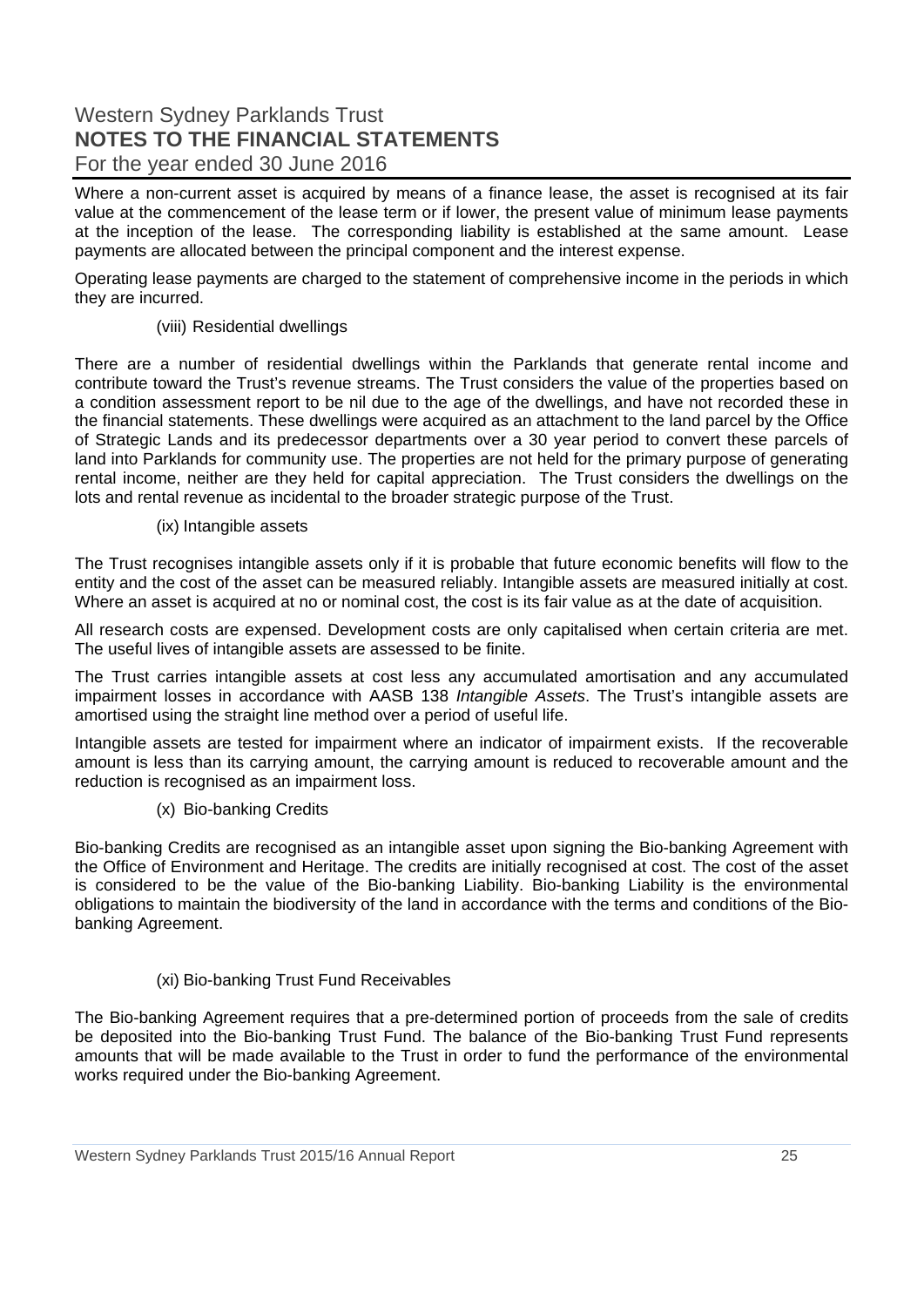#### (xii) Loans and receivables

Loans and receivables are non-derivative financial assets with fixed or determinable payments that are not quoted in an active market. These financial assets are recognised initially at fair value, usually based on the transaction cost or face value. Subsequent measurement is at amortised cost using the effective interest method, less an allowance for any impairment of receivables. Any changes are accounted for in the statement of comprehensive income when impaired, derecognised or through the amortisation process.

Short-term receivables with no stated interest rate are measured at the original invoice amount where the effect of discounting is immaterial.

#### (xiii) Investments

Investments are initially recognised at fair value plus, in the case of investments not at fair value through profit or loss, transaction costs.

The Trust determines the classification of its financial assets at initial recognition and, when allowed and appropriate, re-evaluates this at each financial year end.

The Hour-Glass Investment Facilities are designated at fair value through profit or loss using the second leg of the fair value option under AASB 139.9 (b) (ii) – i.e. these financial assets are managed and their performance is evaluated on a fair value basis, in accordance with a documented risk management strategy, and information about these assets is provided internally on that basis to the Trust's key management personnel.

The Treasury Risk Management Policy requires management to report on all investments, including the amount, yield, maturity, counterparty credit rating and total investments with counterparty. Exposure limits per counterparty are set to minimise the Trust's risk.

Any Hour-Glass Investment facilities held by the Trust are short term unit trust investment funds managed by the NSW Treasury Corporation (TCorp). The Trust has been issued with a number of units in TCorp's Hour-Glass Cash Facility Trust, based on the amount of the deposit and the unit value for the day.

The movement in the fair value of the Hour-Glass Investment Facilities incorporates distributions received as well as unrealised movement in fair value and is reported in the line item 'investment revenue'.

Non-derivative financial assets with fixed or determinable payments and fixed maturity that the Trust has the positive intention and ability to hold to maturity are classified as "held to maturity". These investments are measured at amortised cost using the effective interest method. Changes are recognised in profit or loss when impaired, derecognised or though the amortisation process.

The fair value of investments that are traded at fair value in an active market is determined by reference to quoted current bid prices at the close of business on reporting date.

#### (xiv) Impairment of financial assets

All financial assets, except those measured at fair value through profit or loss, are subject to an annual review for impairment. An allowance for impairment is established when there is an objective evidence that the Trust will not be able to collect all amounts due.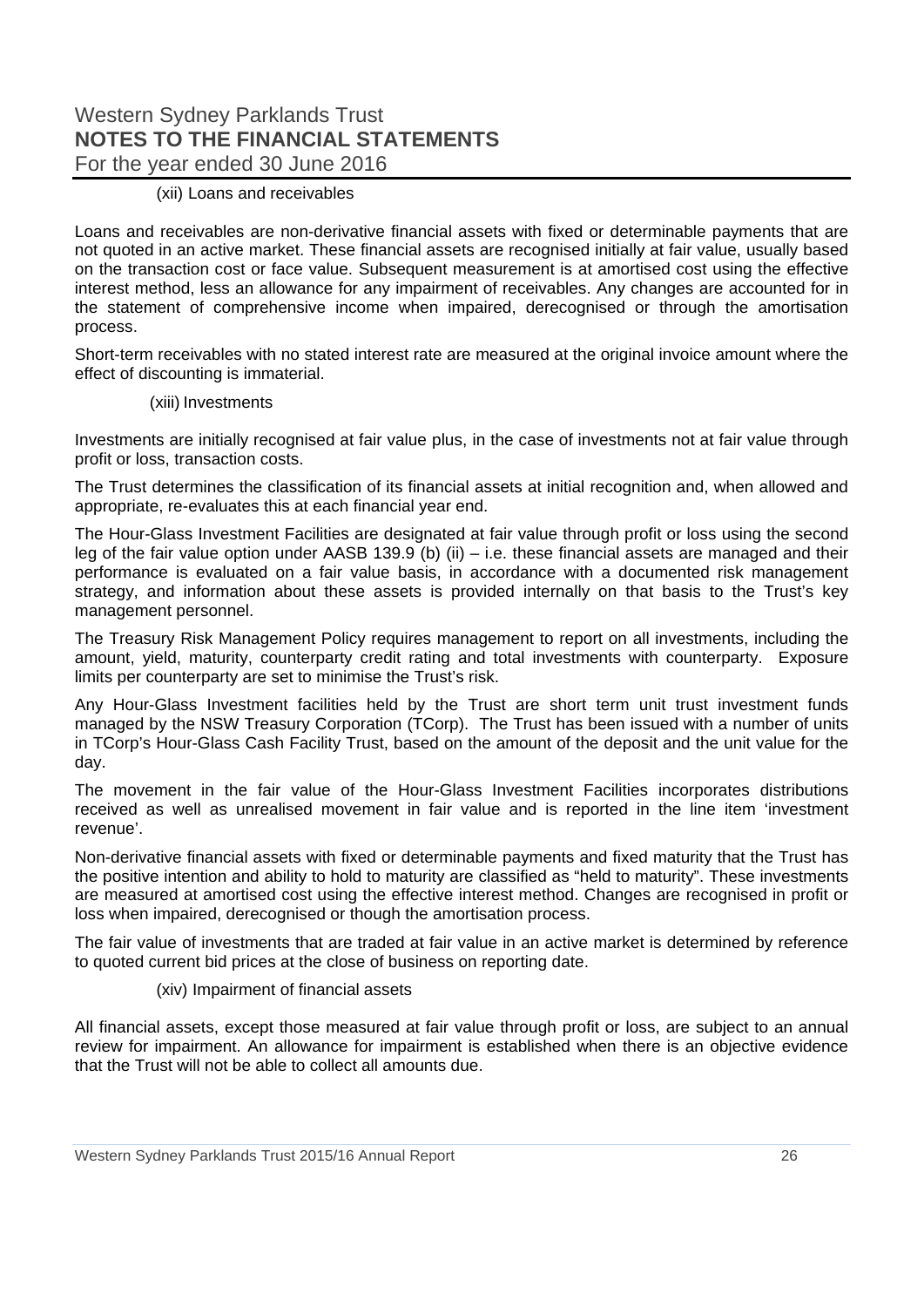For financial assets carried at amortised cost, the amount of the allowance is the difference between the asset's carrying amount and the present value of estimated future cash flows, discounted at the effective interest rate. The amount of the impairment loss is recognised in statement of comprehensive income.

Any reversals of impairment losses are reversed through profit or loss, where there is objective evidence. Reversals of impairment losses of financial assets, carried at amortised cost, cannot result in a carrying amount that exceeds what the carrying amount would have been had there not been an impairment loss.

#### (xv) De-recognition of financial assets and financial liabilities

A financial asset is derecognised when the contractual rights to the cash flows from the financial assets expire; or if the Trust transfers the financial asset:

- where substantially all the risks and rewards have been transferred; or
- where the Trust has not transferred substantially all the risks and rewards, if the Trust has not retained control.

Where the Trust has neither transferred nor retained substantially all the risks and rewards or transferred control, the asset is recognised to the extent of the Trust's continuing involvement in the asset.

A financial liability is derecognised when the obligation specified in the contract is discharged or cancelled or expires.

- (h) Liabilities
	- (i) Payables

These amounts represent liabilities for goods and services provided to the Trust and other amounts. Payables are recognised initially at fair value, usually based on the transaction cost or face value. Subsequent measurement is at amortised cost using the effective interest method. Short-term payables with no stated interest rate are measured at the original invoice amount where the effect of discounting is immaterial.

(ii) Personnel Services and Related Payables

As a result of *the Government Sector Employment Act 2013* (GSE Act) and related Administrative Orders, on 24 February 2014 the employees of the Trust were reported as employees of a public service executive agency related to Office of Environment and Heritage (OEH), previously being employees of the

Department of Premier and Cabinet (DPC). The Trust reports employee related information as "personnel services" in its financial statements.

Salaries and wages (including non-monetary benefits) as well as paid sick leave that are expected to be settled wholly within 12 months after the end of the period in which the employees render the service are recognised and measured at the undiscounted amounts of the benefits. These amounts are payable to Office of Environment and Heritage.

- (i) Equity and reserves
	- (i) Revaluation surplus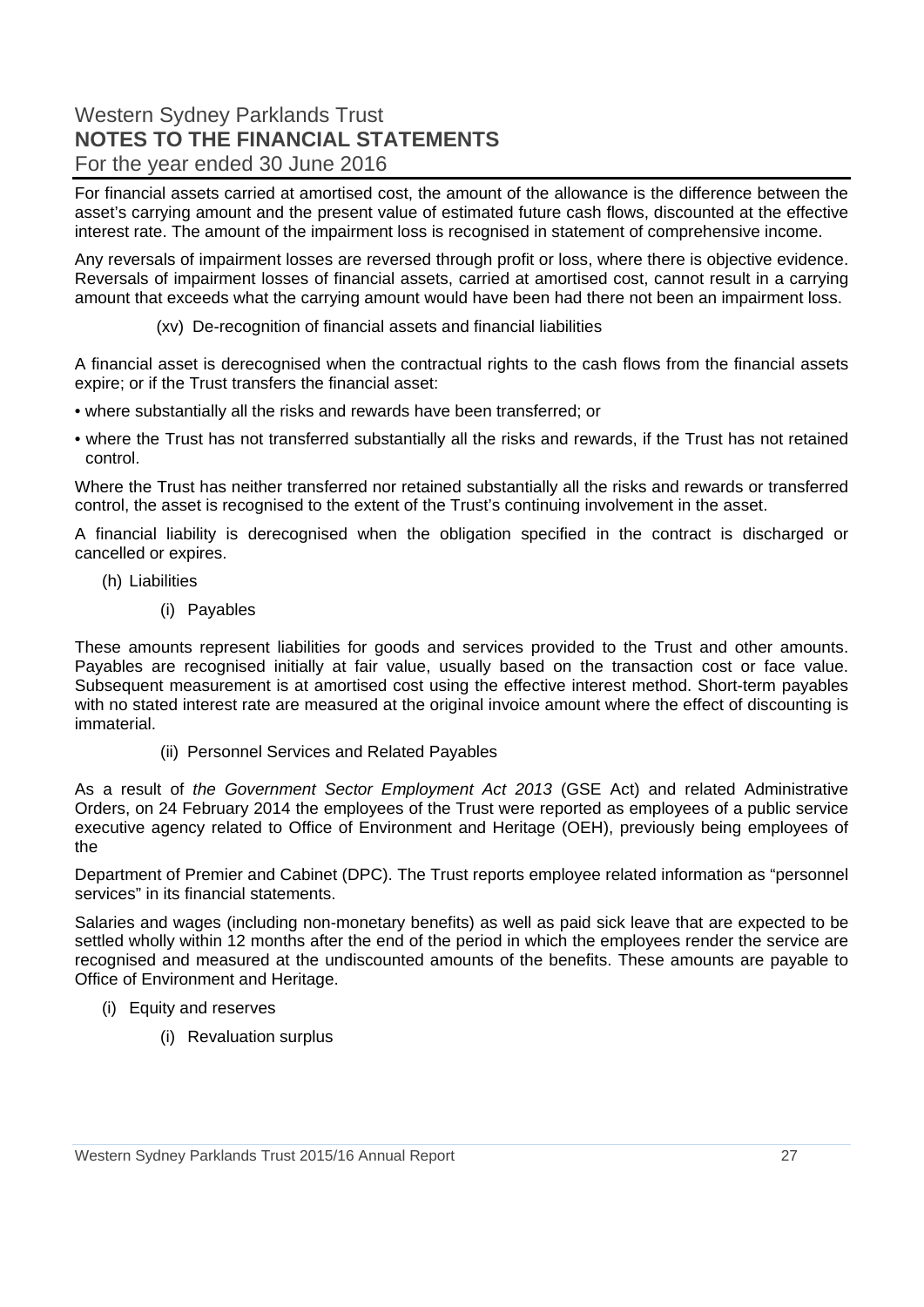The revaluation surplus is used to record increments and decrements on the revaluation of non-current assets. This accords with the Trust's policy on the revaluation of property, plant and equipment as discussed in note 1(g) (iii).

#### (ii) Accumulated Funds

The category 'Accumulated Funds' includes all current and prior period retained funds.

Separate reserve accounts are recognised in the financial statements only if such accounts are required by specific legislation or Australian Accounting Standards (e.g. revaluation surplus and foreign currency translation reserve).

(j) Equity Transfers

The transfer of net assets between entities as a result of an administrative restructure, transfers of programs/ functions and parts thereof between NSW public sector entities and 'equity appropriations' are designated or required by Accounting Standards to be treated as contributions by owners and recognised as an adjustment to 'Accumulated Funds'. This treatment is consistent with AASB 1004 *Contributions* and Australian Interpretation 1038 *Contributions by Owners Made to Wholly-Owned Public Sector Entities.* 

Transfers arising from an administrative restructure involving not-for-profit and for-profit government entities are recognised at the amount at which the assets and liabilities were recognised by the transferor immediately prior to the restructure. Subject to below, in most instances this will approximate fair value.

All other equity transfers are recognised at fair value, except for intangibles. Where an intangible has been recognised at (amortised) cost by the transferor because there is no active market, the entity recognises the asset at the transferor's carrying amount. Where the transferor is prohibited from recognising internally generated intangibles, the entity does not recognise that asset.

(k) Budgeted amounts

The budgeted amounts are drawn from the original budgeted financial statements presented to Parliament in respect of the reporting period. Subsequent amendments to the original budget (e.g. adjustment for transfer of functions between entities as a result of Administrative Arrangements Orders) are not reflected in the budgeted amounts. Major variances between the original budgeted amounts and the actual amounts disclosed in the primary financial statements are explained in Note 18.

(l) Comparative information

Except when an Australian Accounting Standard permits or requires otherwise, comparative information is disclosed in respect of the previous year for all amounts reported in the financial statements.

- (m) Changes in accounting policy, including new or revised Australian Accounting Standards.
	- (i) Accounting Standards issued but not yet effective

At reporting date a number of Australian Accounting Standards have been issued by the Australian Accounting Standards Board but are not yet operative. These have not been early adopted by the Trust in accordance with Treasury Circular NSW TC 15/03. The Trust does not anticipate any material impact on its financial statements. The main changes will be in presentation and disclosure. The following is a list of those standards that will have an impact on the financial statements: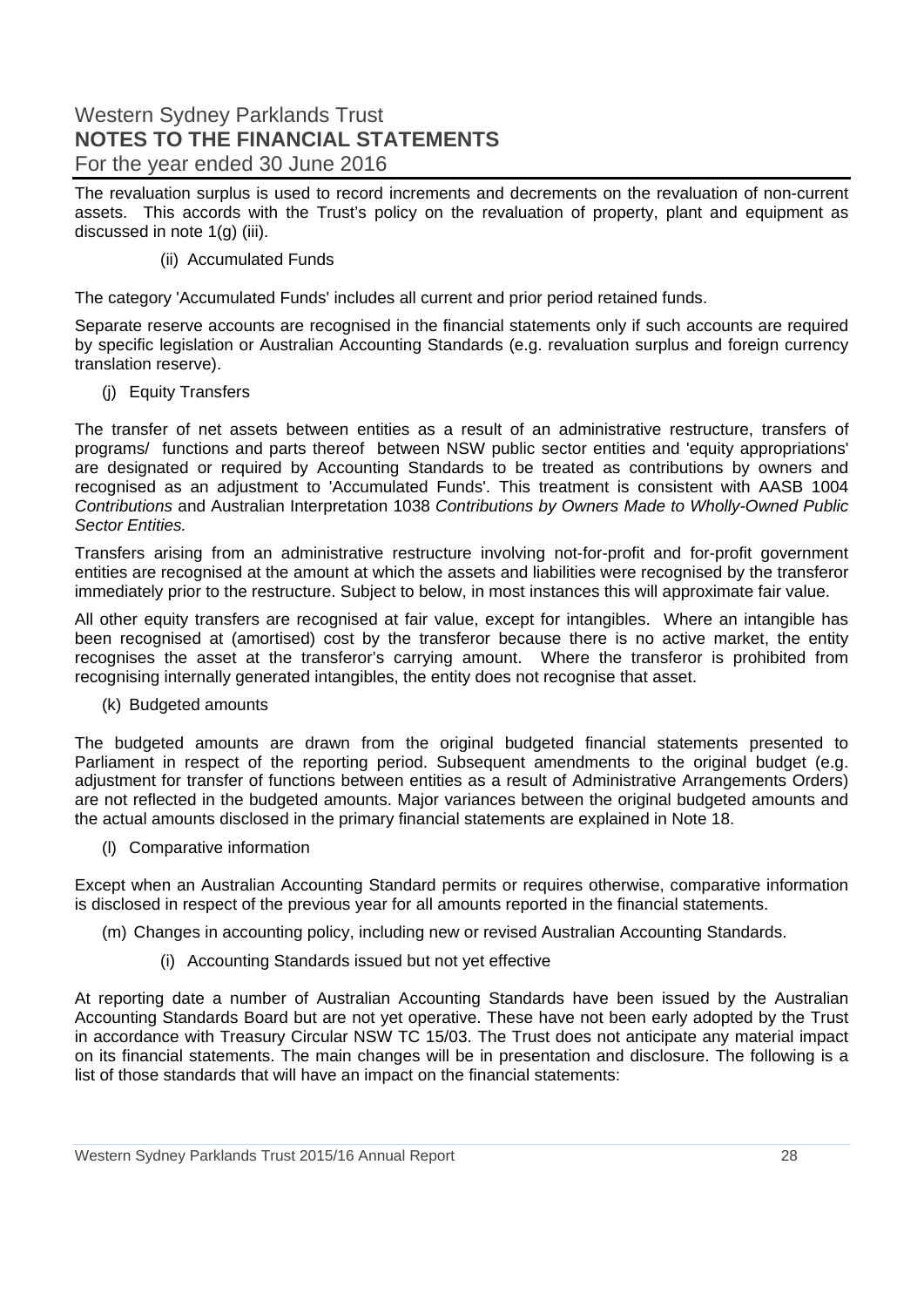- AASB 15 and AASB 2014-5 *Revenue from Contracts with Customers*
- AASB 16 *Leases*
- AASB 124 *Related Party Disclosures*
- AASB 2015-2 *Amendments to AASB 101 Disclosure Initiatives* 
	- (n) Fair value hierarchy

A number of the Trust's accounting policies and disclosures require the measurement of fair values, for both financial and non-financial assets and liabilities. When measuring fair value, the valuation technique used maximises the use of relevant observable inputs and minimises the use of unobservable inputs. Under AASB 13 *Fair Value Measurement*, the Trust categorises, for disclosure purposes, the valuation techniques based on the inputs used in the valuation techniques as follows:

• Level 1 - quoted prices in active markets for identical assets / liabilities that the Trust can access at the measurement date,

Level  $2$  – inputs other than quoted prices included within Level 1 that are observable, either directly or indirectly and

Level  $3$  – inputs that are not based on observable market data (unobservable inputs).

The Trust recognises transfers between levels of the fair value hierarchy at the end of the reporting period during which the change has occurred. Refer Note 10 for further disclosures regarding fair value measurements of financial and non-financial assets.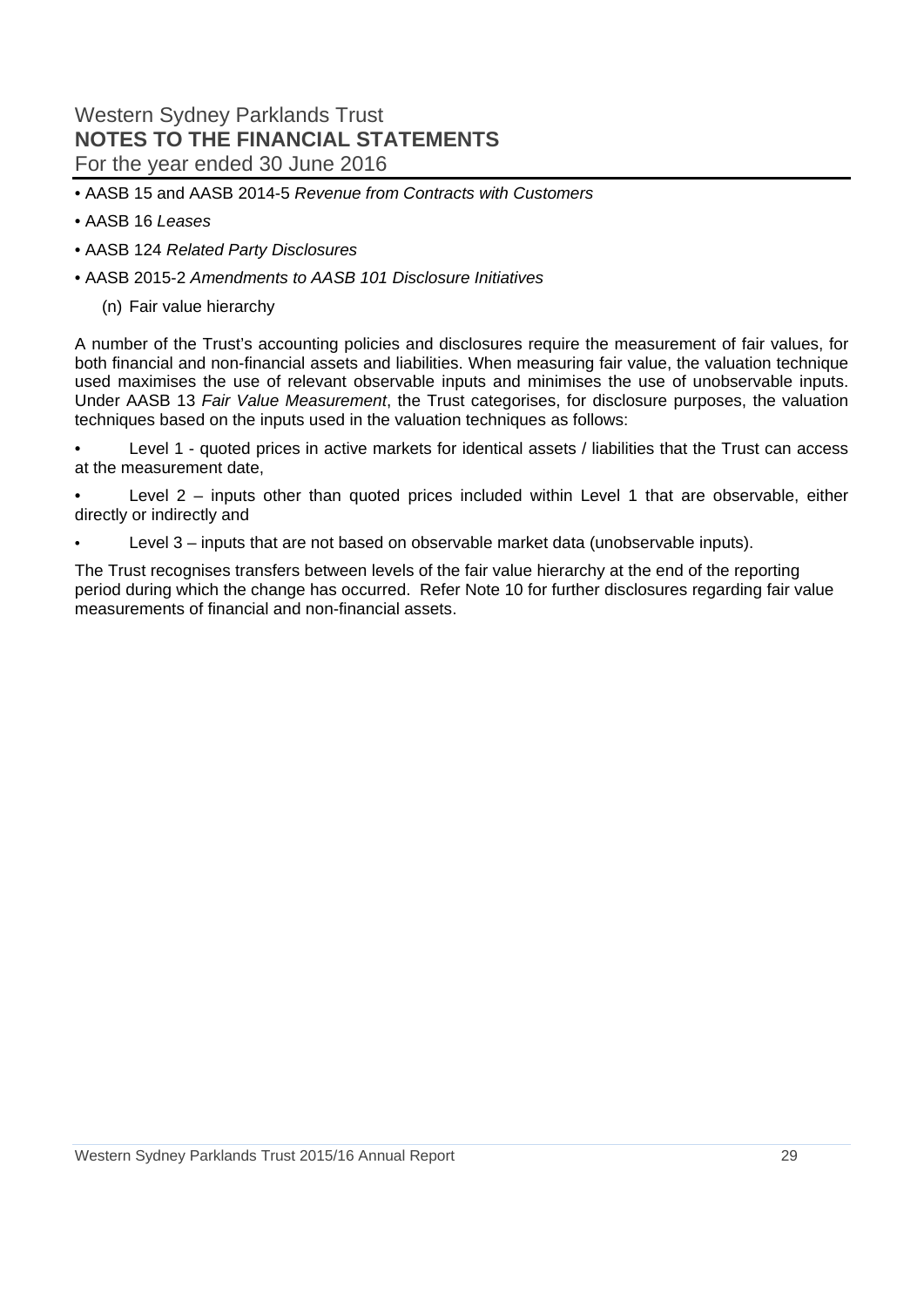|                                                     | 2016<br>\$'000 | 2015<br>\$'000 |
|-----------------------------------------------------|----------------|----------------|
| <b>Note 2. Expenses excluding losses</b>            |                |                |
| (a) Personnel services expenses representing        |                |                |
| Salaries and wages (including recreation leave)     | 1,977          | 2,060          |
| Superannuation-defined contribution plans           | 153            | 189            |
| Long service leave                                  | 129            | 109            |
| Workers' compensation insurance                     | 11             | 12             |
| Payroll tax and fringe benefits tax                 | 122            | 120            |
| <b>Total</b>                                        | 2,392          | 2,490          |
| (b) Other operating expenses include the following: |                |                |
| Maintenance - grounds & garden 1                    | 1,449          | 1,804          |
| Repairs and maintenance – property                  | 377            | 380            |
| Property management                                 | 540            | 367            |
| Repairs and maintenance - other                     | 51             | 103            |
| Services fee                                        | 612            | 490            |
| Consultancies                                       | 345            | 191            |
| Legal                                               | 109            | 157            |
| Office accommodation                                | 415            | 290            |
| Marketing, promotion and advertising                | 635            | 441            |
| Auditor's remuneration                              |                |                |
| audit of the financial statements                   | 60             | 51             |
| Insurance                                           | 67             | 50             |
| Motor vehicle                                       | 80             | 66             |
| <b>Bad debt</b>                                     |                | 8              |
| Other                                               |                | 99             |
| <b>Total</b>                                        | 4,740          | 4,497          |
| <b>Depreciation and amortisation expense</b><br>(c) |                |                |
| Land and buildings                                  | 247            | 239            |
| Infrastructure systems                              | 1,476          | 1,234          |
| Plant and equipment                                 | 204            | 174            |
| <b>Total</b>                                        | 1,927          | 1,647          |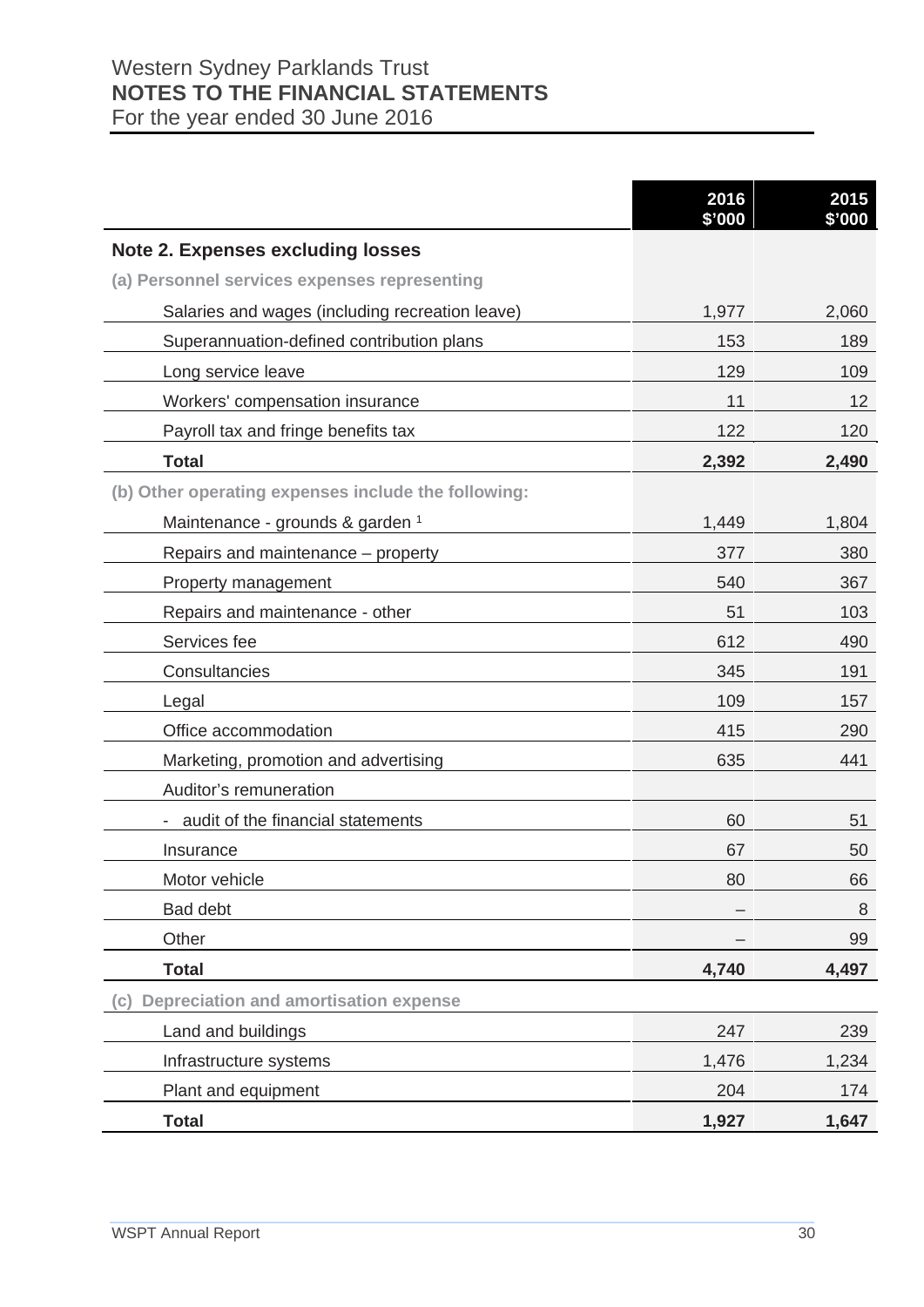## Western Sydney Parklands Trust **NOTES TO THE FINANCIAL STATEMENTS**

For the year ended 30 June 2016

<sup>1</sup> Day-to-day servicing costs or maintenance are charged as expenses incurred, except where they relate to the replacement of a part or component of an asset, in which case the costs are capitalised and depreciated in accordance with NSW Treasury Policy and Guidelines Paper TPP06-6. There were no personnel services related maintenance expenses during the year.

|                                                                               | 2016<br>\$'000 | 2015<br>\$'000 |
|-------------------------------------------------------------------------------|----------------|----------------|
|                                                                               |                |                |
| <b>Note 3. Revenue</b>                                                        |                |                |
| (a) Investment Revenue                                                        |                |                |
| Interest received                                                             | 1,038          | 1,270          |
| Finance lease                                                                 | 5,627          |                |
| Bio-banking Trust Fund - interest                                             | 63             | 373            |
| <b>Total</b>                                                                  | 6,728          | 1,643          |
| (b) Grants and contributions                                                  |                |                |
| Grants/contributions received                                                 | 4,469          | 4,506          |
| <b>Total</b>                                                                  | 4,469          | 4,506          |
| (c) Rental revenue                                                            |                |                |
| Rental revenue                                                                | 3,534          | 3,542          |
| <b>Total</b>                                                                  | 3,534          | 3,542          |
| Other revenue<br>(d)                                                          |                |                |
| Share of land proceeds - Office of Strategic Lands                            |                | 10,893         |
| Parkland booking                                                              | 156            | 117            |
| Events contribution                                                           | 24             | 69             |
| Insurance recovery                                                            | 62             | 45             |
| Compensation for easement                                                     | 92             | 7              |
| Other                                                                         | 1,814          | 1,752          |
| Acceptance by the Crown Entity of employee benefits<br>and other liabilities: |                |                |
| - Long service leave                                                          | 128            | 112            |
| <b>Total</b>                                                                  | 2,276          | 12,995         |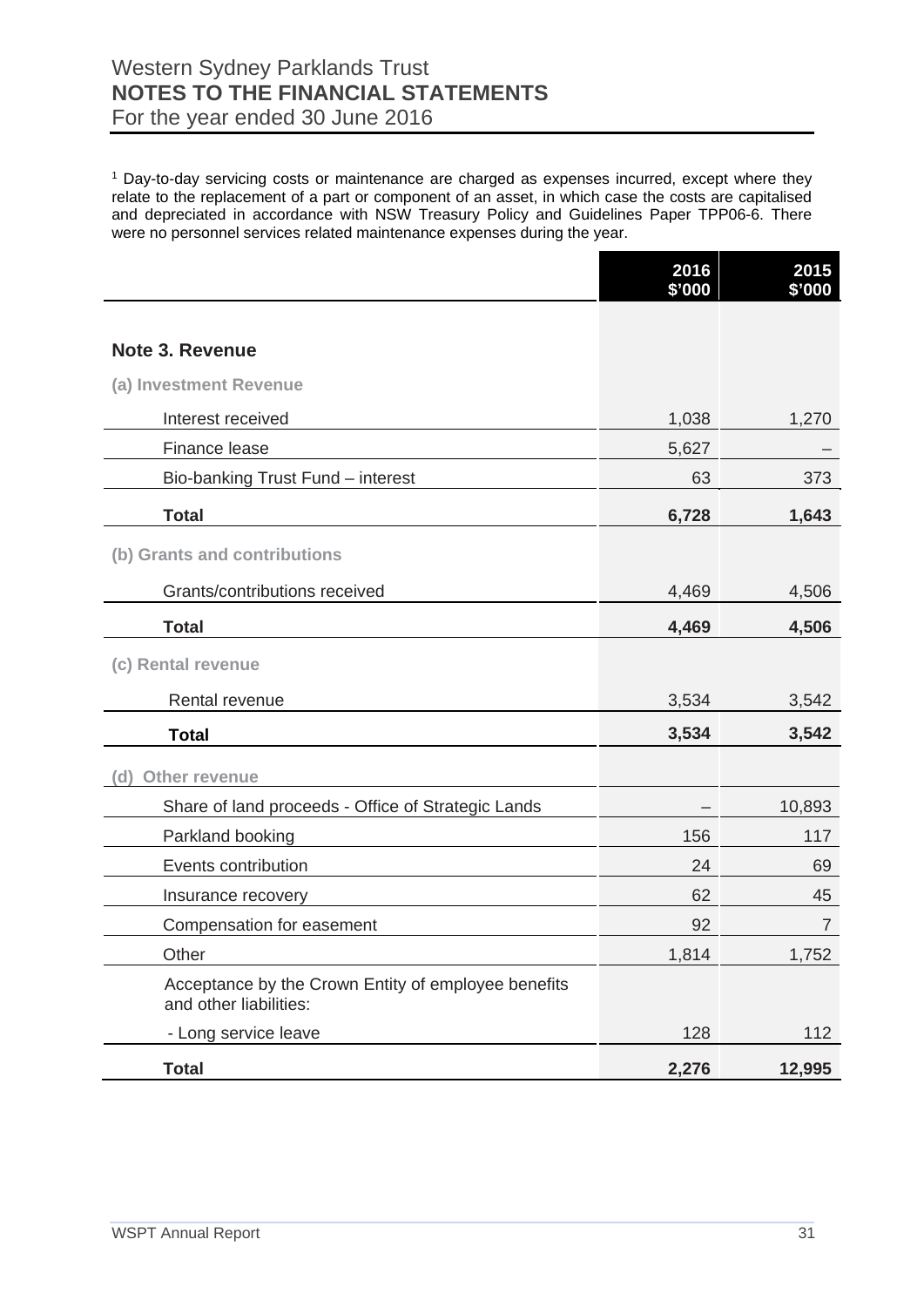## **(e) Future minimum lease receipts under Non-cancellable**

| operating lease                                                                                                                                                                                                                                                                              |        |        |
|----------------------------------------------------------------------------------------------------------------------------------------------------------------------------------------------------------------------------------------------------------------------------------------------|--------|--------|
| Not later than one year                                                                                                                                                                                                                                                                      | 3,698  | 3,528  |
| Later than one year and not later than five years                                                                                                                                                                                                                                            | 6,943  | 6,140  |
| Later than five years                                                                                                                                                                                                                                                                        | 46,675 | 43,865 |
| Total                                                                                                                                                                                                                                                                                        | 57,316 | 53,533 |
| Total there are all together 47 commercial, 68 residential<br>and 13 agistment operating leases in Western Sydney<br>Parklands Trust consisting of diverse tenants lease types<br>including commercial, agistment licence, high ropes,<br>road construction, vacant land, market garden etc. |        |        |
| (f) Gain or loss on Disposals                                                                                                                                                                                                                                                                |        |        |
| Gain on sale of bio banking credits                                                                                                                                                                                                                                                          | 67     | 2,083  |
| Total                                                                                                                                                                                                                                                                                        | 67     | 2,083  |

|                                                                                                                                                                                                                                                                                                                                          | 2016<br>\$'000 | 2015<br>\$'000 |
|------------------------------------------------------------------------------------------------------------------------------------------------------------------------------------------------------------------------------------------------------------------------------------------------------------------------------------------|----------------|----------------|
| <b>Note 4. Current assets</b>                                                                                                                                                                                                                                                                                                            |                |                |
| <b>Cash and cash equivalents</b>                                                                                                                                                                                                                                                                                                         |                |                |
| Cash at bank and on hand                                                                                                                                                                                                                                                                                                                 | 5,380          | 7,455          |
| <b>Total</b>                                                                                                                                                                                                                                                                                                                             | 5,380          | 7,455          |
| For the purposes of the statement of cash flows, cash and<br>cash equivalents include cash at bank, cash on hand, short-<br>term deposits and bank overdraft. Cash and cash equivalent<br>assets recognised in the statement of financial position are<br>reconciled at the end of the financial year to the statement of<br>cash flows. |                |                |
| Note 5. Financial asset at fair value                                                                                                                                                                                                                                                                                                    |                |                |
| Term Deposit at NAB via T-Corp                                                                                                                                                                                                                                                                                                           | 26,759         | 31,569         |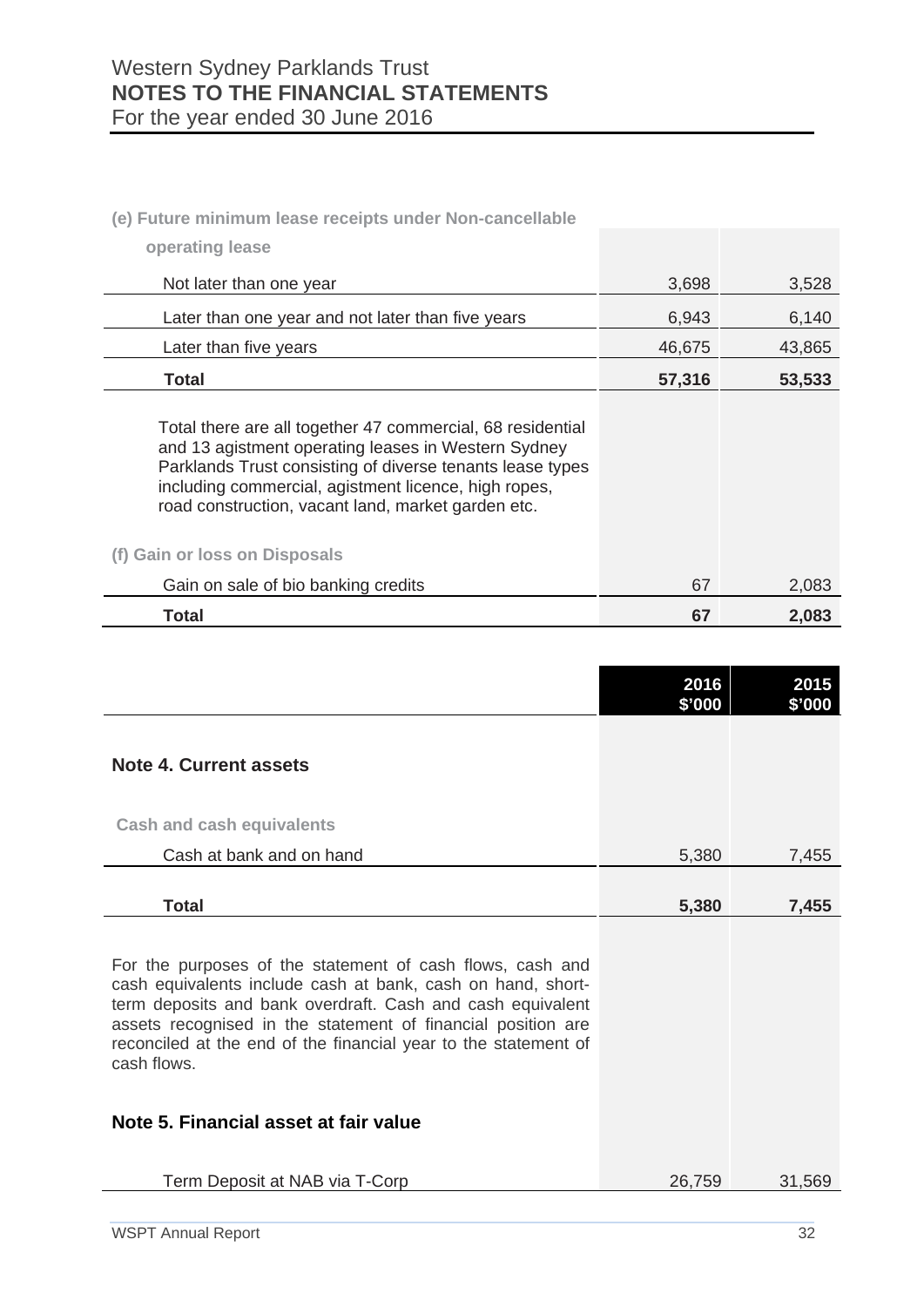| $\overline{\phantom{a}}$<br>υιαι | <b>26 750</b><br>nu<br>JJ<br>$-$ |  |
|----------------------------------|----------------------------------|--|
|                                  |                                  |  |

Refer Note 16 for details regarding credit risk, liquidity risk and market risk arising from financial instrument.

|                                 | 2016<br>\$'000 | 2015<br>\$'000 |
|---------------------------------|----------------|----------------|
|                                 |                |                |
| Note 6. Receivables             |                |                |
| <b>Current</b>                  |                |                |
| Trade and other receivables     | 599            | 1,777          |
| Goods and services tax          | 469            | 214            |
| Less: allowance for impairment  |                | (8)            |
| <b>Total current assets</b>     | 1,067          | 1,983          |
| <b>Non-Current</b>              |                |                |
| Bio-banking Fund held in Trust  | 6,197          | 6,563          |
| Less: allowance for impairment  |                |                |
| Finance lease receivable        | 26,726         |                |
| <b>Total non-current assets</b> | 32,923         | 6,563          |

Refer to Note 1 g (x) and (xi) for further information regarding Bio-banking credits and Biobanking Trust Fund.

Details regarding credit risk, liquidity risk and market risk, including financial assets that are either past due or impaired, are disclosed in Note 18.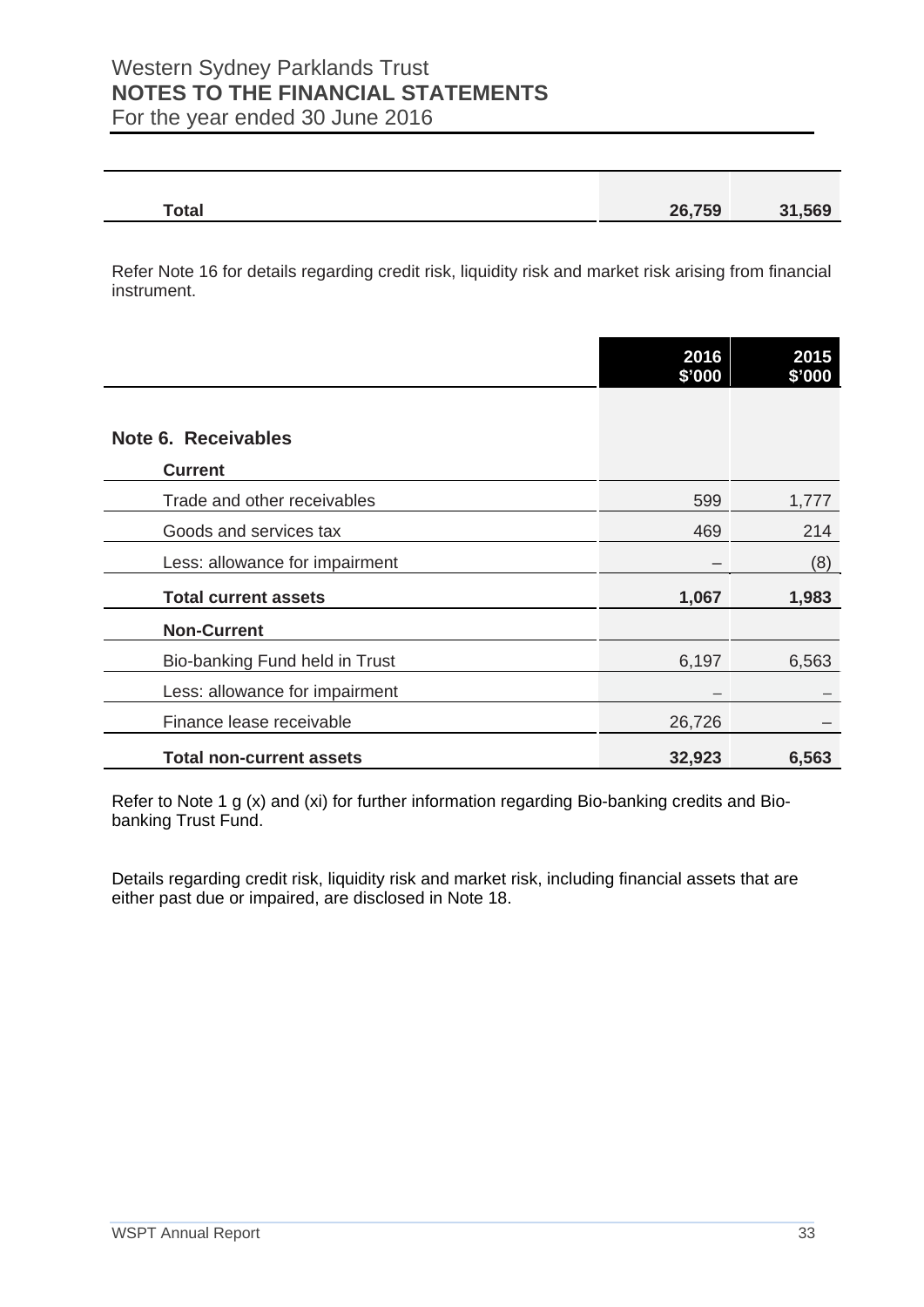|                              | <b>Land and</b><br><b>Buildings</b><br>\$'000 | <b>Plant and</b><br><b>Equipment</b><br>\$'000 | Infrastructure<br><b>Systems</b><br>\$'000 | <b>Biodiversity</b><br><b>Improvements</b><br>\$'000 | Total<br>\$'000 |
|------------------------------|-----------------------------------------------|------------------------------------------------|--------------------------------------------|------------------------------------------------------|-----------------|
| At 1 July 2015 - fair value  |                                               |                                                |                                            |                                                      |                 |
|                              |                                               |                                                |                                            |                                                      |                 |
| Gross carrying amount        | 632,269                                       | 2,316                                          | 64,736                                     | 2,167                                                | 701,488         |
| Accumulated depreciation     | (943)                                         | (546)                                          | (5, 237)                                   |                                                      | (6, 726)        |
|                              |                                               |                                                |                                            |                                                      |                 |
| Net carrying amount          | 633,212                                       | 2,862                                          | 69,973                                     | 2,167                                                | 694,762         |
| At 30 June 2016 - fair value |                                               |                                                |                                            |                                                      |                 |
|                              |                                               |                                                |                                            |                                                      |                 |
| Gross carrying amount        | 625,197                                       | 2,320                                          | 82,736                                     | 2,552                                                | 712,805         |
| Accumulated depreciation     | (1, 190)                                      | (749)                                          | (6, 713)                                   |                                                      | (8,652)         |
|                              |                                               |                                                |                                            |                                                      |                 |
| Net carrying amount          | 624,007                                       | 1,571                                          | 76,023                                     | 2,552                                                | 704,153         |

## **Note 7. Non-Current Assets – Property, Plant and Equipment**

During the 2015/16 financial year, there were no land transfers from the Corporation Sole, *Minister Administering the Environmental Planning and Assessment Act 1979* to the Trust.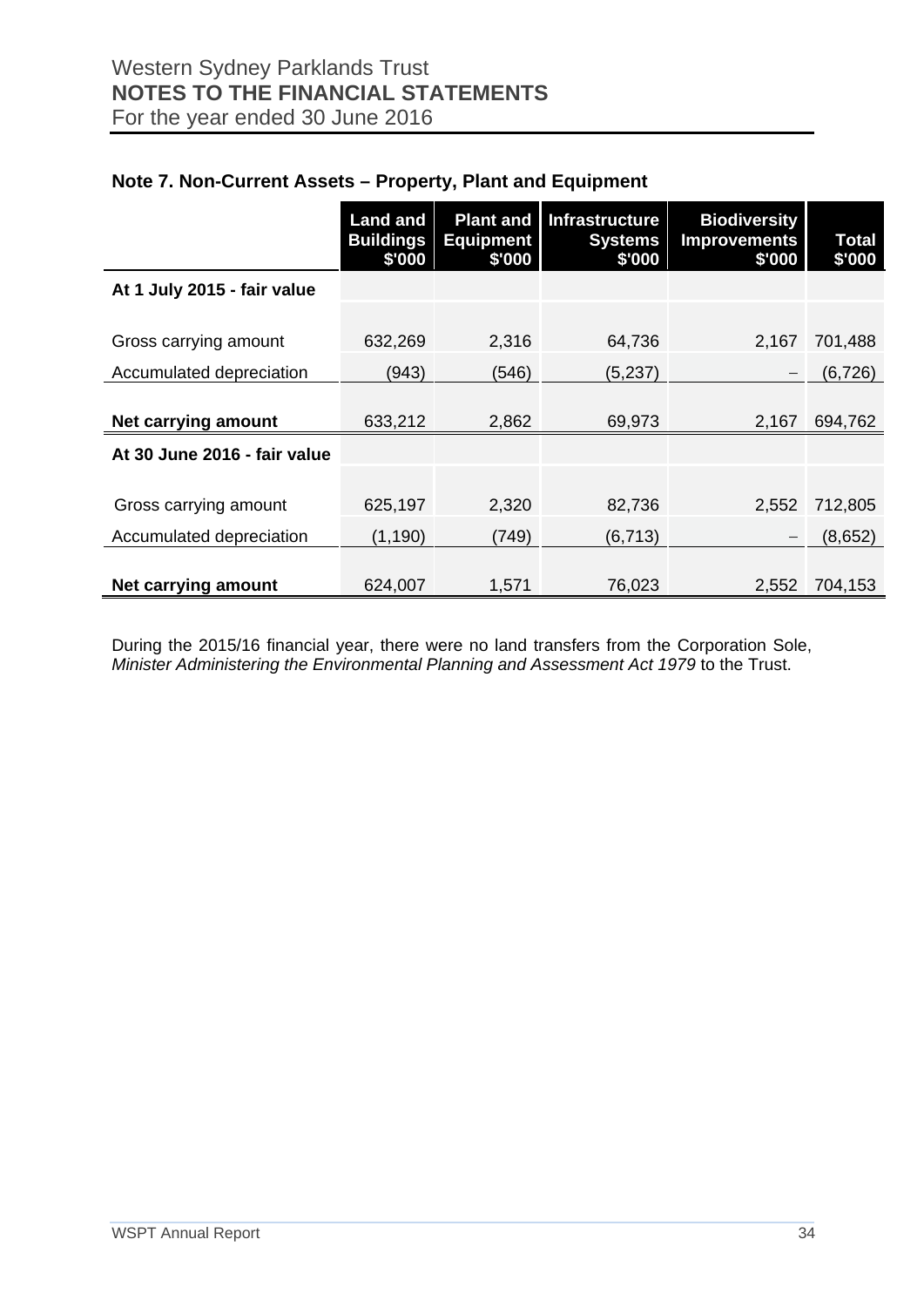## **Reconciliation**

A reconciliation of the carrying amount of each class of property, plant and equipment at the beginning and end of the current reporting period is set out below:

|                                                                                                                  | <b>Land and</b><br><b>Buildings</b><br>\$'000 | <b>Plant and</b><br><b>Equipment</b><br>\$'000 | <b>Infrastructure</b><br><b>Systems</b><br>\$'000 | <b>Biodiversity</b><br><b>Improve</b><br>ment<br>\$'000 | <b>Total</b><br>\$'000 |
|------------------------------------------------------------------------------------------------------------------|-----------------------------------------------|------------------------------------------------|---------------------------------------------------|---------------------------------------------------------|------------------------|
| For the year ended 30 June 2016                                                                                  |                                               |                                                |                                                   |                                                         |                        |
| Net carrying amount at start of year                                                                             | 628,340                                       | 1,770                                          | 59,499                                            | 2,167                                                   | 691,776                |
| Additions                                                                                                        | 300                                           | 5                                              | 18,001                                            | 385                                                     | 18,691                 |
| <b>Land transfer for Business Hubs</b>                                                                           | (24,065)                                      |                                                |                                                   |                                                         | (24,065)               |
| Transfer from assets held for sale                                                                               | 2,986                                         |                                                |                                                   |                                                         | 2,986                  |
| Net revaluation increment less<br>revaluation decrements                                                         | 16,693                                        |                                                |                                                   |                                                         | 16,693                 |
| Depreciation expense                                                                                             | (247)                                         | (204)                                          | (1, 477)                                          |                                                         | (1,928)                |
| Net carrying amount at end of year                                                                               | 624,007                                       | 1,571                                          | 76,023                                            | 2,552                                                   | 704,153                |
| For the year ended 30 June 2015                                                                                  |                                               |                                                |                                                   |                                                         |                        |
| Net carrying amount at start of year                                                                             | 541,435                                       | 1,409                                          | 49,744                                            | 2,167                                                   | 594,755                |
| Additions                                                                                                        |                                               | 140                                            | 11,052                                            |                                                         | 11,192                 |
| Transfer                                                                                                         | (332)                                         | 395                                            | (63)                                              |                                                         |                        |
| <b>Corporation Sole "Minister</b><br>Administering the Environmental<br><b>Planning and Assessment Act 1979"</b> | 3,070                                         |                                                |                                                   |                                                         | 3,070                  |
| Net revaluation increment less<br>revaluation decrements                                                         | 87,392                                        |                                                |                                                   |                                                         | (87, 392)              |
| Depreciation expense                                                                                             | (239)                                         | (174)                                          | (1, 234)                                          |                                                         | (1,647)                |
| Net carrying amount at end of year                                                                               | 628,340                                       | 1,770                                          | 59,499                                            | 2,167                                                   | 691,776                |

Included in property, plant and equipment above are the following amounts of work in progress which will not commence to be depreciated until construction is completed or the items are installed ready for use.

| <b>Work in progress</b>    | 2016<br>\$'000 | 2015<br>\$'000 |
|----------------------------|----------------|----------------|
| Land and Buildings         | 300            |                |
| <b>Plant and Equipment</b> | 5              |                |
| Infrastructure Systems     | 26,920         | 21,022         |
| <b>Total</b>               | 27,225         | 21,022         |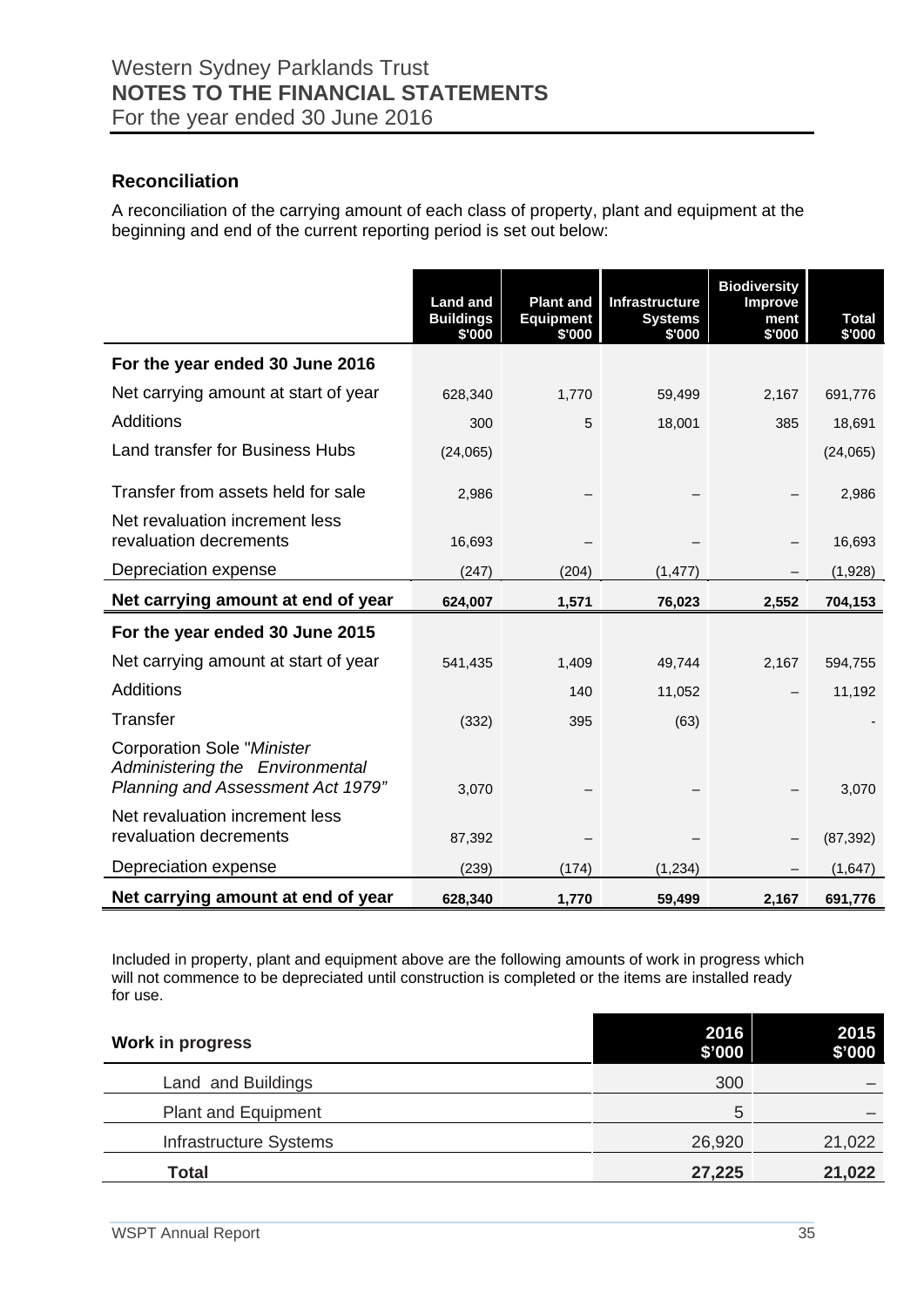| Note 8. Intangible Assets-Bio-banking credits      | <b>Bio-banking</b><br>Credits \$'000 |
|----------------------------------------------------|--------------------------------------|
| At 30 June 2016                                    |                                      |
| Cost (gross carrying amount)                       | 2,893                                |
| Accumulated amortisation                           |                                      |
| <b>Net carrying amount</b>                         | 2,893                                |
| At 30 June 2015                                    |                                      |
| Cost (gross carrying amount)                       | 2,940                                |
| Accumulated amortisation                           |                                      |
| <b>Net carrying amount</b>                         | 2,940                                |
| Year ended 30 June 2016                            |                                      |
| Net carrying amount at start of year (1 July 2015) | 2,940                                |
| Additions                                          |                                      |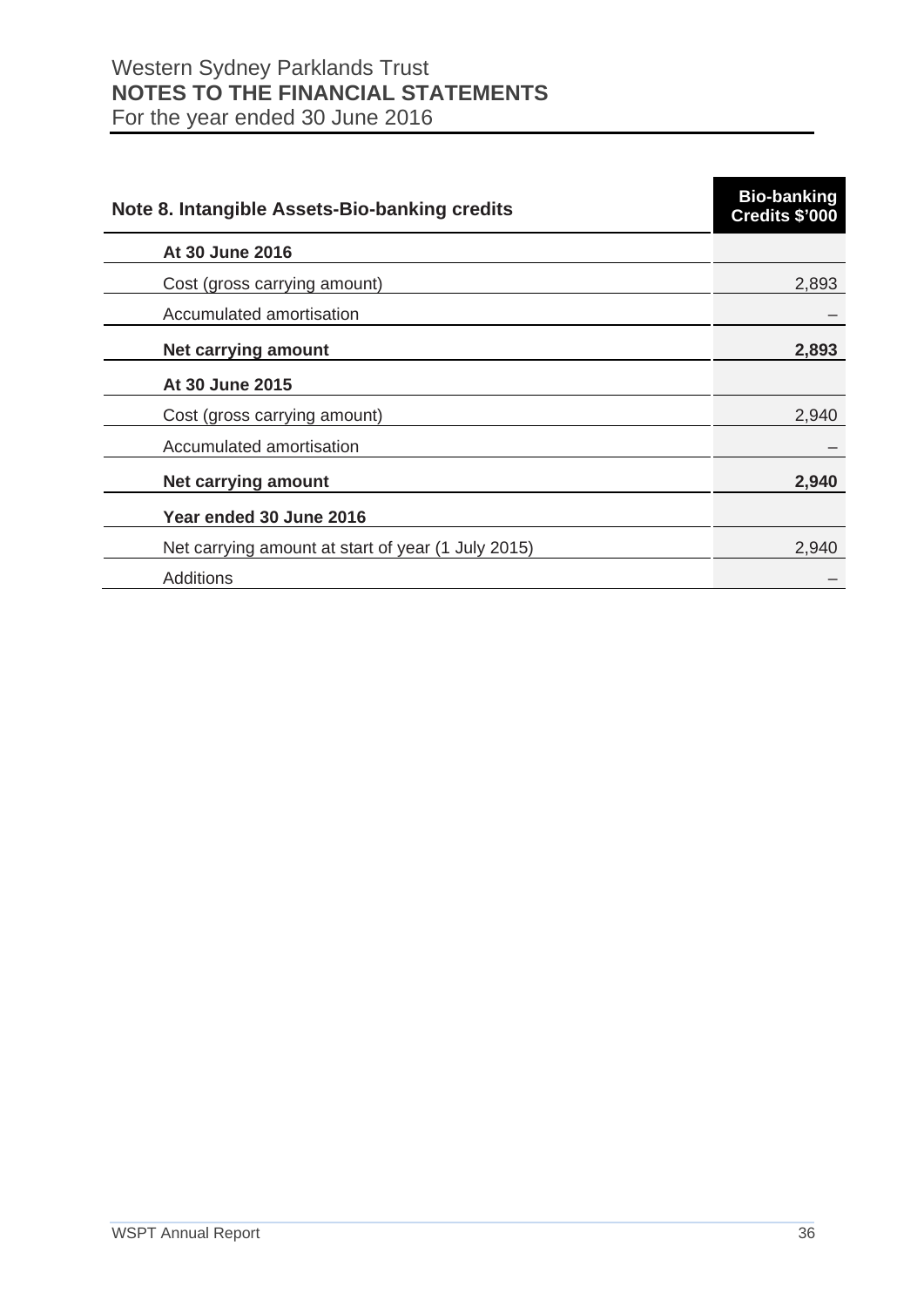| Amortisation                 |       |
|------------------------------|-------|
| Disposal                     | .47   |
| Net carrying amount year end | 2,893 |

Refer to Note 1g (x) and (xi) for further information regarding Bio-banking credits and Bio-banking Trust fund.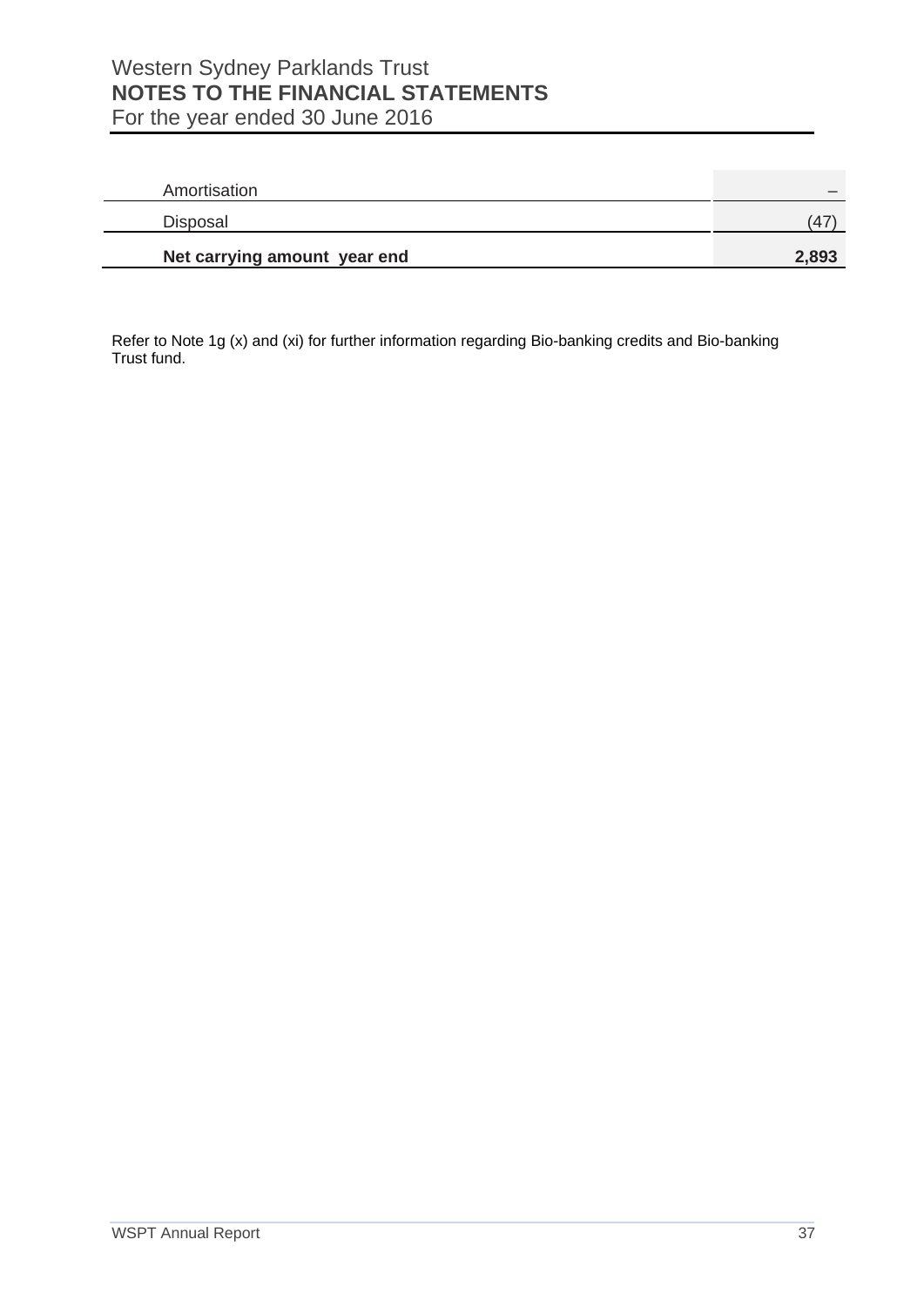**(a) Fair Value Hierarchy**

| 2016                                          | Level<br>1<br>\$'000 | <b>Level 2</b><br>\$'000 | Level<br>$\mathbf{3}$<br>\$'000 | <b>Total</b><br>Fair<br>Value<br>\$'000 |
|-----------------------------------------------|----------------------|--------------------------|---------------------------------|-----------------------------------------|
| <b>Property, Plant and Equipment (Note 7)</b> |                      |                          |                                 |                                         |
|                                               |                      |                          |                                 |                                         |
| Land and Buildings                            |                      | 612,116                  | 35,957                          | 648,073                                 |
|                                               |                      |                          |                                 |                                         |
| <b>Total</b>                                  |                      | 612,116                  | 35,957                          | 648,073                                 |

There were no transfers between Level 1 or 2 during the year.

| 2015                                          | Level<br>1<br>\$'000 | <b>Level 2</b><br>\$'000 | Level<br>$\mathbf{3}$<br>\$'000 | <b>Total</b><br>Fair<br>Value<br>\$'000 |
|-----------------------------------------------|----------------------|--------------------------|---------------------------------|-----------------------------------------|
| <b>Property, Plant and Equipment (Note 7)</b> |                      |                          |                                 |                                         |
|                                               |                      |                          |                                 |                                         |
| Land and Buildings                            |                      | 592,436                  | 35,904                          | 628,340                                 |
|                                               |                      |                          |                                 |                                         |
| <b>Total</b>                                  |                      | 508,335                  | 85,012                          | 593,347                                 |

**(b) Reconciliation of recurring Level 3 fair value measurements**

| 2016                          | <b>Total Recurring</b><br>Level 3<br><b>Fair value</b><br>\$'000 |
|-------------------------------|------------------------------------------------------------------|
|                               |                                                                  |
| Fair value as at 1 July 2015  | 35,904                                                           |
| Additions                     | 300                                                              |
| Depreciation                  | (247)                                                            |
| Fair value as at 30 June 2016 | 35,957                                                           |

#### **(i) Valuation Techniques and Inputs**

| <b>Asset Class</b> | Valuation<br><b>Technique</b> | <b>Comments</b>                                           |
|--------------------|-------------------------------|-----------------------------------------------------------|
| Land               | Market<br>Approach            | <b>Based on market</b><br>evidence for open<br>space land |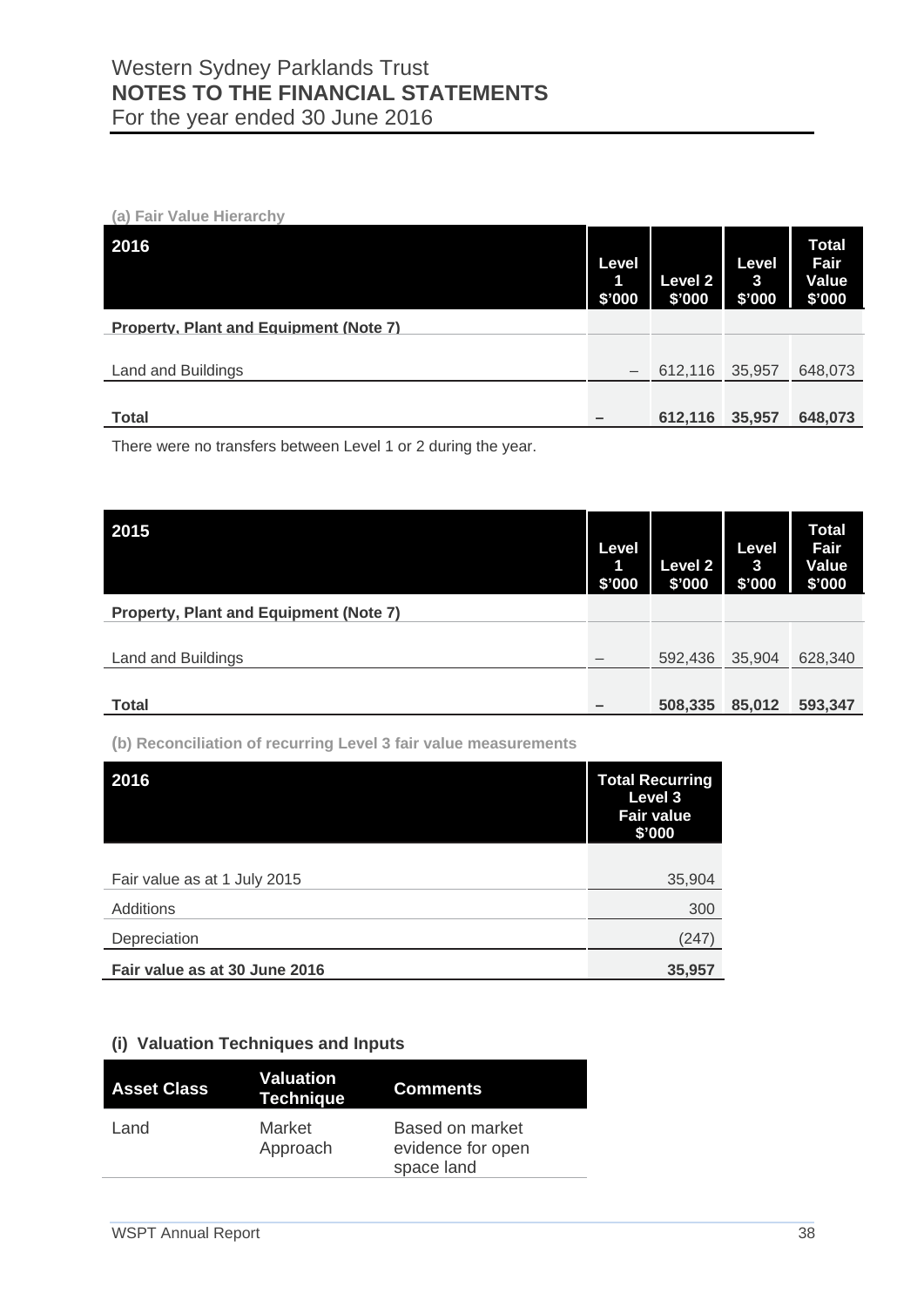| <b>Building</b> | Current             | <b>Based on Current</b> |
|-----------------|---------------------|-------------------------|
|                 | <b>Replace Cost</b> | <b>Replacement Cost</b> |

The Trust has employed unobservable inputs to measure fair value to the extent that relevant observable inputs are not available, thereby allowing for situations in which there is little, if any, market activity for the asset or liability at the measurement date. These unobservable inputs reflect the assumptions that market participants would use when pricing the asset or liability, including assumptions about risk. The Trust has taken into consideration various factors, assessed and analysed the followings:

- Original life of assets
- Remaining life of assets
- Current condition of assets
- Amortisation rate applied
- Utilisation of assets
- Benefits provided by assets
- Replacement cost of assets
- Any technical, legal or operational obsolesce associated with assets
- Any risks associated with valuation techniques of assets

The Trust is confident that unobservable inputs developed above reflect market participant assumptions and meet the objective of a fair value measurement.

#### **(ii) Level 3 Measurement**

Western Sydney Parklands Trust assets classified as Level 3 in the fair value hierarchy have been valued using current replacement cost. Cost has been determined based on actual cost information.

Comprehensive external valuations are obtained on a three yearly cycle for open space land & buildings and infrastructure systems. The last such valuation was completed on 30 June 2014 and indexation valuation was performed on 30 June 2016.

The external valuations are prepared by an independent professional qualified valuer who holds a recognised relevant professional qualification and has recent experience in the location and category of the respective properties.

Bio-Banking liability above represents the Trust's environmental obligations to maintain the biodiversity of the land in accordance with the terms and conditions of the Bio-Banking Agreement.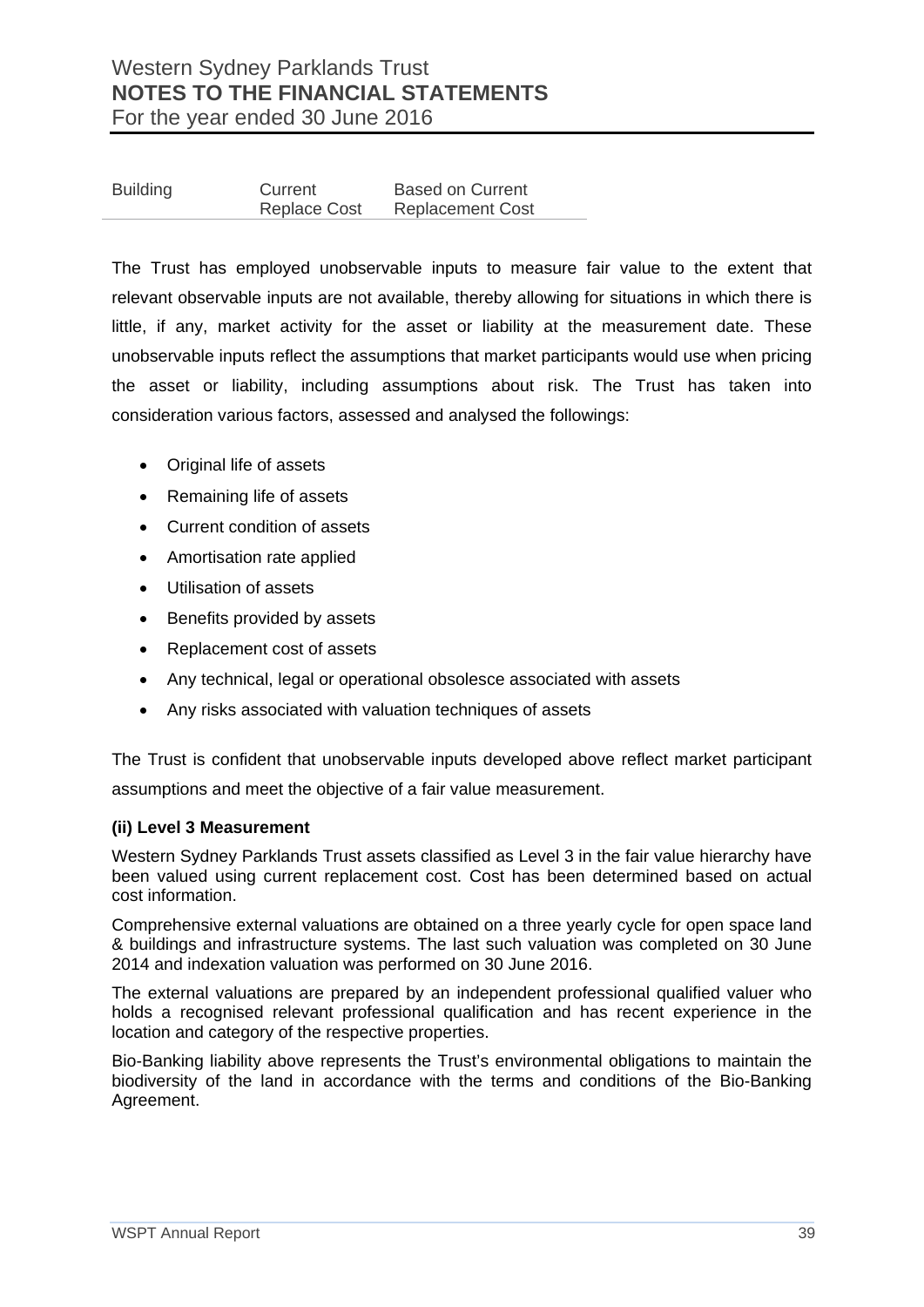|                                         | 2016<br>\$'000 | 2015<br>\$'000 |
|-----------------------------------------|----------------|----------------|
| Note 10. Current liabilities - payables |                |                |
| Personnel services                      | 273            | 434            |
| Trade payables                          | 4,902          | 5,093          |
| Unearned revenue                        |                | 43             |
| Total                                   | 5,175          | 5,570          |

Refer Note 16 for details regarding credit risk, liquidity risk and market risk arising from financial instruments.

#### **Note 11. Non-Current Provisions**

| Total                        | 11,760 | 8,170 |
|------------------------------|--------|-------|
|                              |        |       |
| Make good provision          | 125    | 125   |
| Lease non-current liability  | 4,105  |       |
| <b>Bio-Banking Liability</b> | 7,530  | 8,045 |
|                              |        |       |

#### **Movements in provisions (other than personnel services related benefits)**

Movements in each class of provision during the financial year, other than personnel related services benefits, are set out below:

|                                                       | <b>Bio-Banking</b><br>Liability | Make good<br><b>Provision</b> | Total |
|-------------------------------------------------------|---------------------------------|-------------------------------|-------|
| Carrying amount at the beginning of<br>financial year | 8,045                           | 125                           | 8,170 |
| Bio Banking liability added during the year           |                                 |                               |       |
| Amortisation during the year                          | (515)                           |                               | (515) |
| Addition during the year                              |                                 |                               |       |
| Carrying amount at 30 June 2016                       | 7,530                           | 125                           | 7,655 |

| 2016<br>\$'000 | 2015<br>\$'000 |
|----------------|----------------|
|                |                |

### **Note 12. Increase in net assets from equity transfers**

| Assets transferred from:                                                                       |       |
|------------------------------------------------------------------------------------------------|-------|
| Corporation Sole, Minister Administering the<br>Environmental Planning and Assessment Act 1979 | 3.070 |
| Total                                                                                          | 3.070 |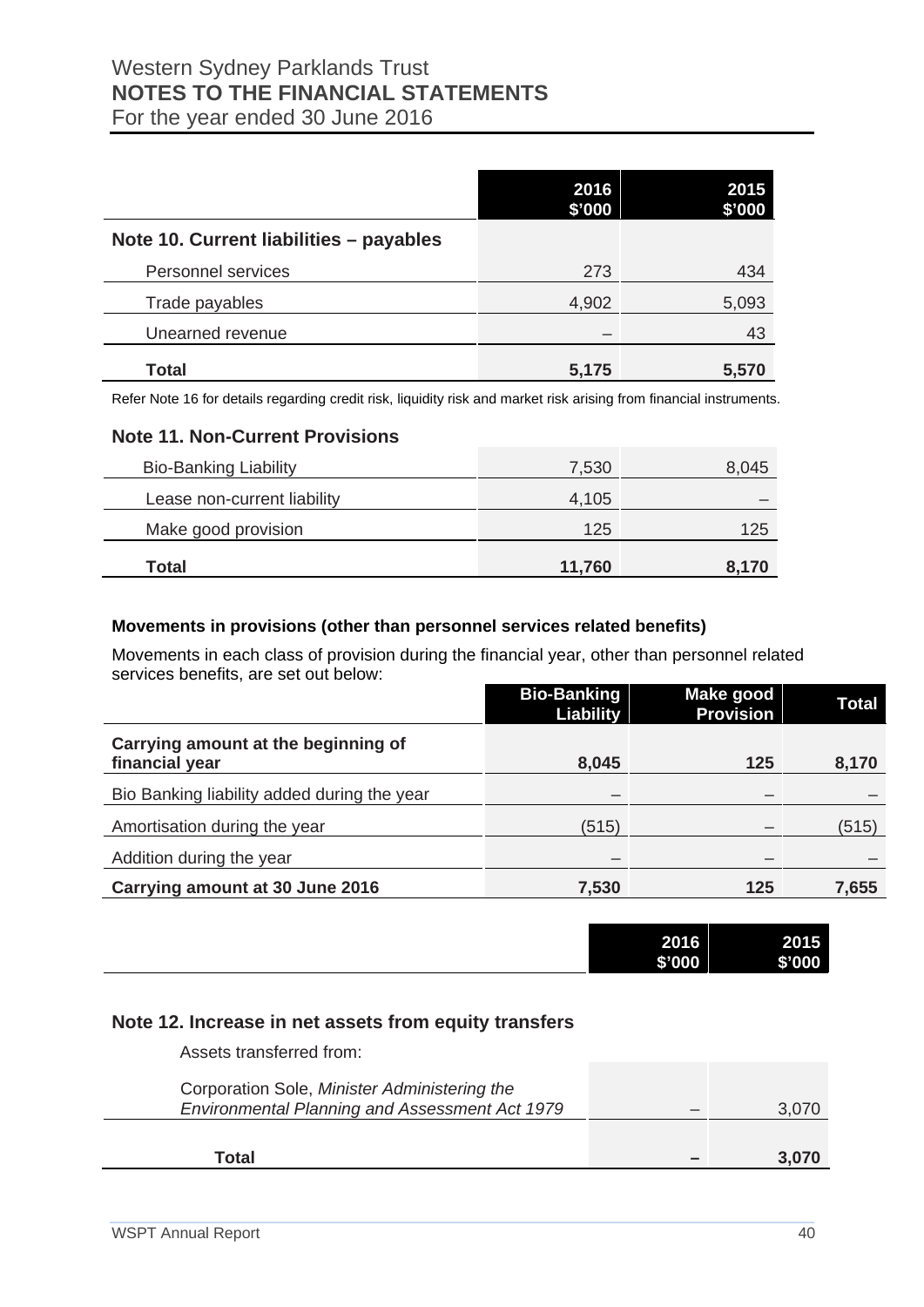## **Note 13. Commitments for expenditure**

(a) Capital Commitments

Aggregate capital expenditure for the Park improvements and Bio-restoration Programs contracted for at balance date and not provided for:

| Not later than one year                           | 8.646  | 3.579 |
|---------------------------------------------------|--------|-------|
| Later than one year and not later than five years | 3,983  | 475   |
| <b>Total (including GST)</b>                      | 12,629 | 4,054 |

#### (b) Operating lease commitments

Future non-cancellable motor vehicle operating lease rentals not provided for and payable:

| Not later than one year                           | 32  | 14 |
|---------------------------------------------------|-----|----|
|                                                   |     |    |
| Later than one year and not later than five years | 68  | 28 |
|                                                   |     |    |
| Later than five years                             |     |    |
|                                                   |     |    |
| <b>Total (including GST)</b>                      | 100 |    |
|                                                   |     |    |

GST amount in above operating lease amount to \$9,009.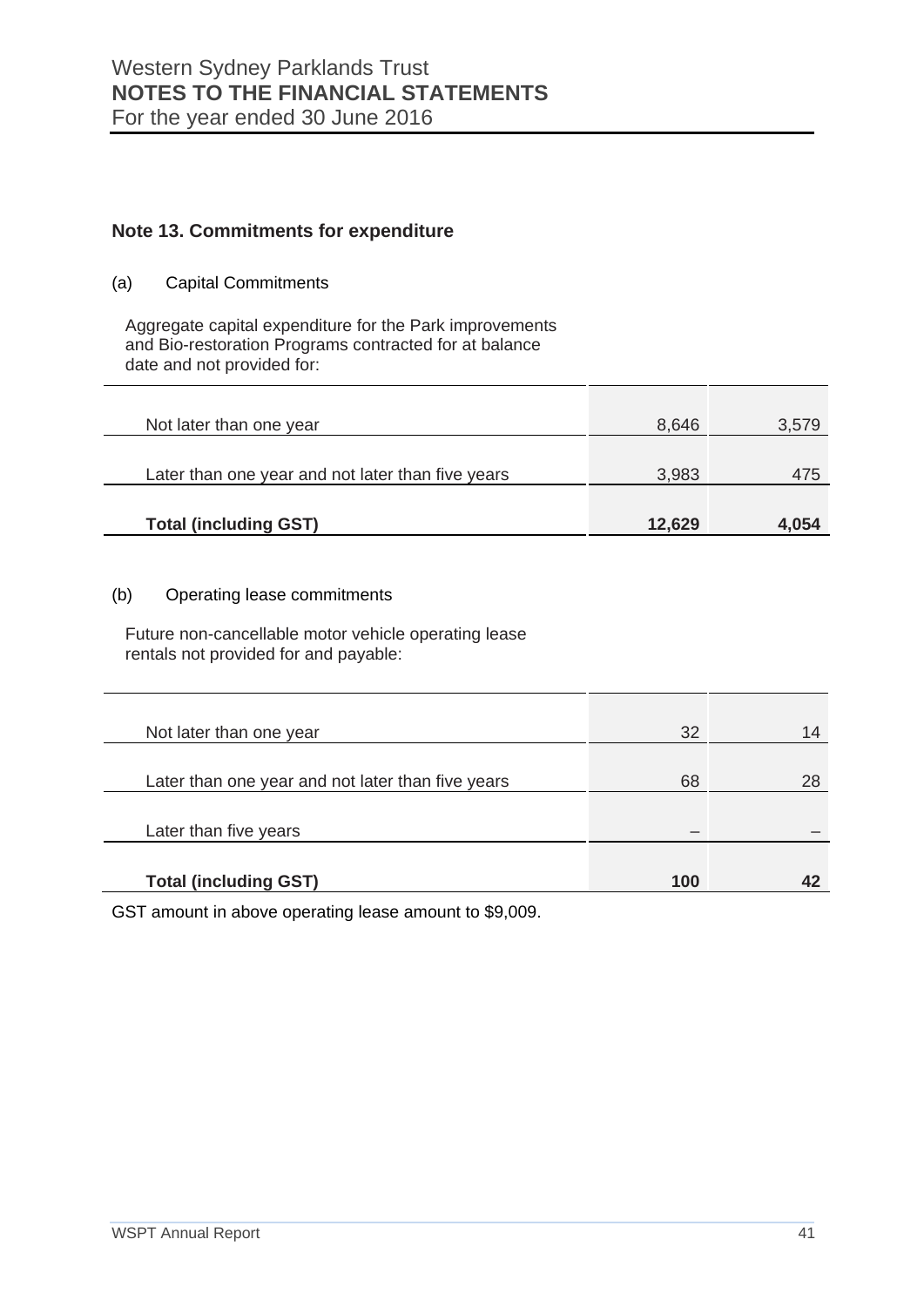Leases are classified as finance leases whenever the terms of the lease transfer substantially all the risks and rewards of ownership to the lessee. All other leases are classified as operating leases.

#### **Leases as Lessor**

The Trust entered into a number of finance lease arrangement during the year. Movement in the lease receivable is shown in the table below.

|                                                                                                                                          | 2016       | 2015   |
|------------------------------------------------------------------------------------------------------------------------------------------|------------|--------|
|                                                                                                                                          | \$'000     | \$'000 |
| (c) Finance Lease Receivables                                                                                                            |            |        |
| Movement                                                                                                                                 |            |        |
| Carrying amount as at 1 July                                                                                                             | 33,124     |        |
| Lease payments received                                                                                                                  | (7,614)    |        |
| Finance lease income (Note 3c)                                                                                                           | 1,216      |        |
| Carrying Amount as at 30 June 2016                                                                                                       | 26,726     |        |
| (i) Reconciliation between gross investment in Finance Lease as Lessor and<br>the present value of the minimum lease payments receivable |            |        |
| <b>Gross Investment</b>                                                                                                                  | 768,501    |        |
| Less: Unearned finance income                                                                                                            | (426, 106) |        |
| Less: Unguaranteed residual                                                                                                              | (315,668)  |        |
| <b>Present Value of Minimum Lease Payments Receivables</b>                                                                               | 26,726     |        |
| (ii) Aged reconciliation of the gross investment in finance lease as lessor                                                              |            |        |
| No later than one year                                                                                                                   |            |        |
| No later than one year and not later than five years                                                                                     | 7,457      |        |
| Later than five years                                                                                                                    | 761,043    |        |
| <b>Gross Investment in Finance Lease as Lessor</b>                                                                                       | 768,501    |        |
| (iii) Aged Reconciliation of the present value of minimum lease payments<br>receivables                                                  |            |        |
| No later than one year                                                                                                                   | 545        |        |
| Later than one year and not later than five years                                                                                        | 4.875      |        |
| Later than five years                                                                                                                    | 21,305     |        |
| Present value of the minimum lease payments receivables                                                                                  | 26,726     |        |

Finance lease receivable above represents new and review of existing lease agreements in accordance with AASB 117 - *Leases* and TPP 11-1 *Accounting Policy*: *Lessor classification*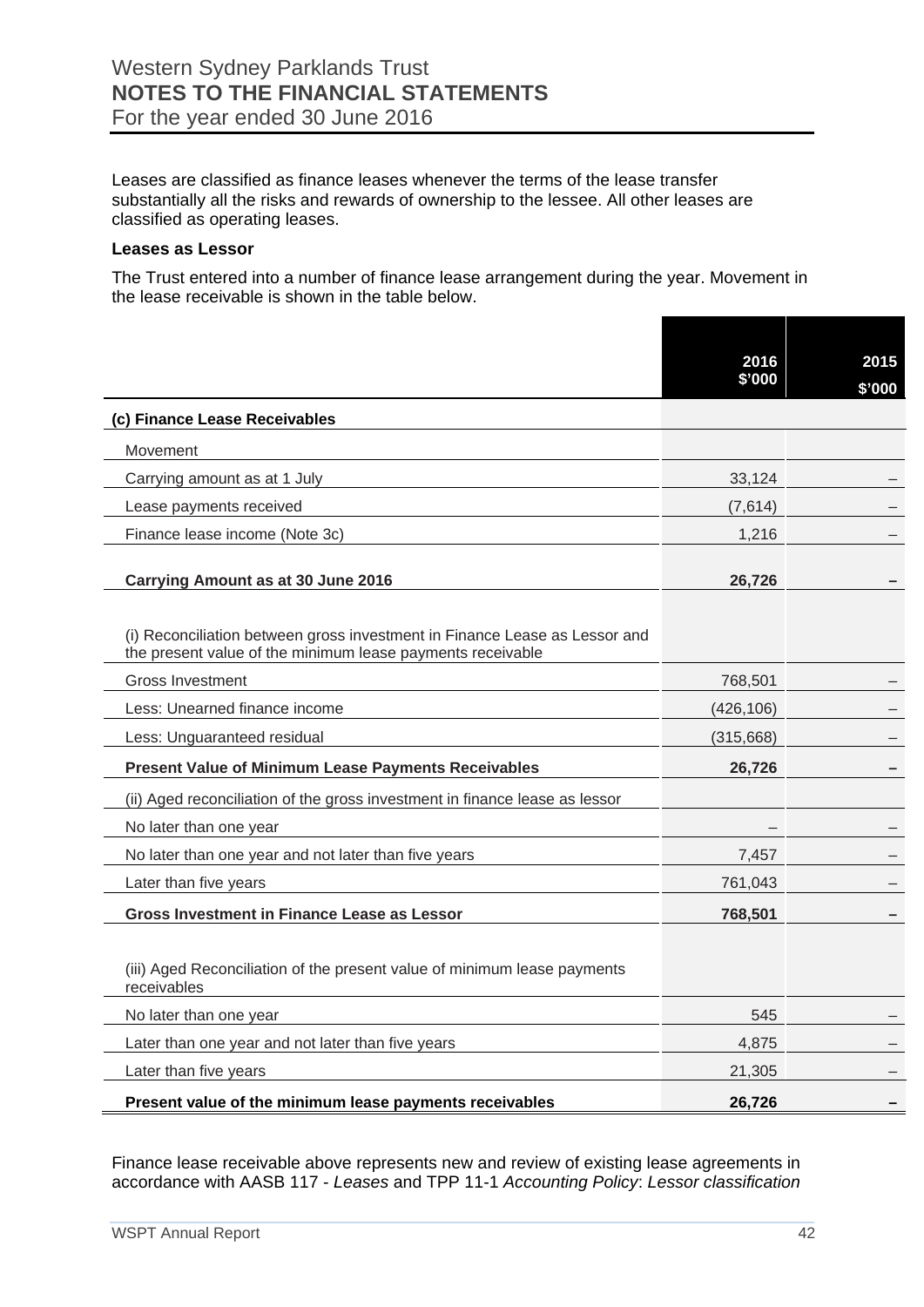|                                                                                                | 2016<br>\$'000 | 2015<br>\$'000 |
|------------------------------------------------------------------------------------------------|----------------|----------------|
| <b>Note 14. Reconciliation of Cash Flows from</b><br><b>Operating Activities to Net Result</b> |                |                |
| Net cash used on operating activities                                                          | 5,202          | 16,142         |
| Depreciation                                                                                   | (1, 927)       | (1,647)        |
| Bad debts Write-off                                                                            |                | (8)            |
| <b>Bio-banking Trust Fund-Interest</b>                                                         | 63             | 63             |
| <b>Others</b>                                                                                  | 3,365          | 595            |
| Increase / (decrease) in receivables                                                           | 916            | 1,033          |
| Decrease / (increase) in creditors                                                             | 396            | (43)           |
| Net result                                                                                     | 8,015          | 16,135         |
| of long-term land leases. During the year the Trust entered into a long term lease             |                |                |

*of long-term land leases*. During the year the Trust entered into a long term lease agreements of 90 years for a number of land parcels at Horsley Drive Business Hub.

#### **Note 15. Contingent assets and contingent liabilities**

**Contingent Assets**: As at balance date Western Sydney Parklands Trust has not identified any contingent assets that need to be disclosed.

**Contingent Liabilities**: The Trust has extended bank guarantees on issue to other government authorities and in management's assessment, the possibility of any outflow of funds at settlement is remote.

#### **Note 16. Financial Instruments**

The Trust's principal financial instruments are outlined below. These financial instruments arise directly from the Trust's operations or are required to finance the Trust's operations. The Trust does not enter into or trade financial instruments, including derivative financial instruments, for speculative purposes.

The Trust's main risks arising from financial instruments are outlined below, together with the Trust's objectives, policies and processes for measuring and managing risk. Further quantitative and qualitative disclosures are included throughout these financial statements.

The Executive Director has overall responsibility for the establishment and oversight of risk management and reviews and agrees policies for managing each of these risks. Risk management policies are established to identify and analyse the risks faced by the Trust, to set risk limits and controls to monitor risks. Compliance with policies is reviewed by the Audit and Risk Committee on a periodic basis.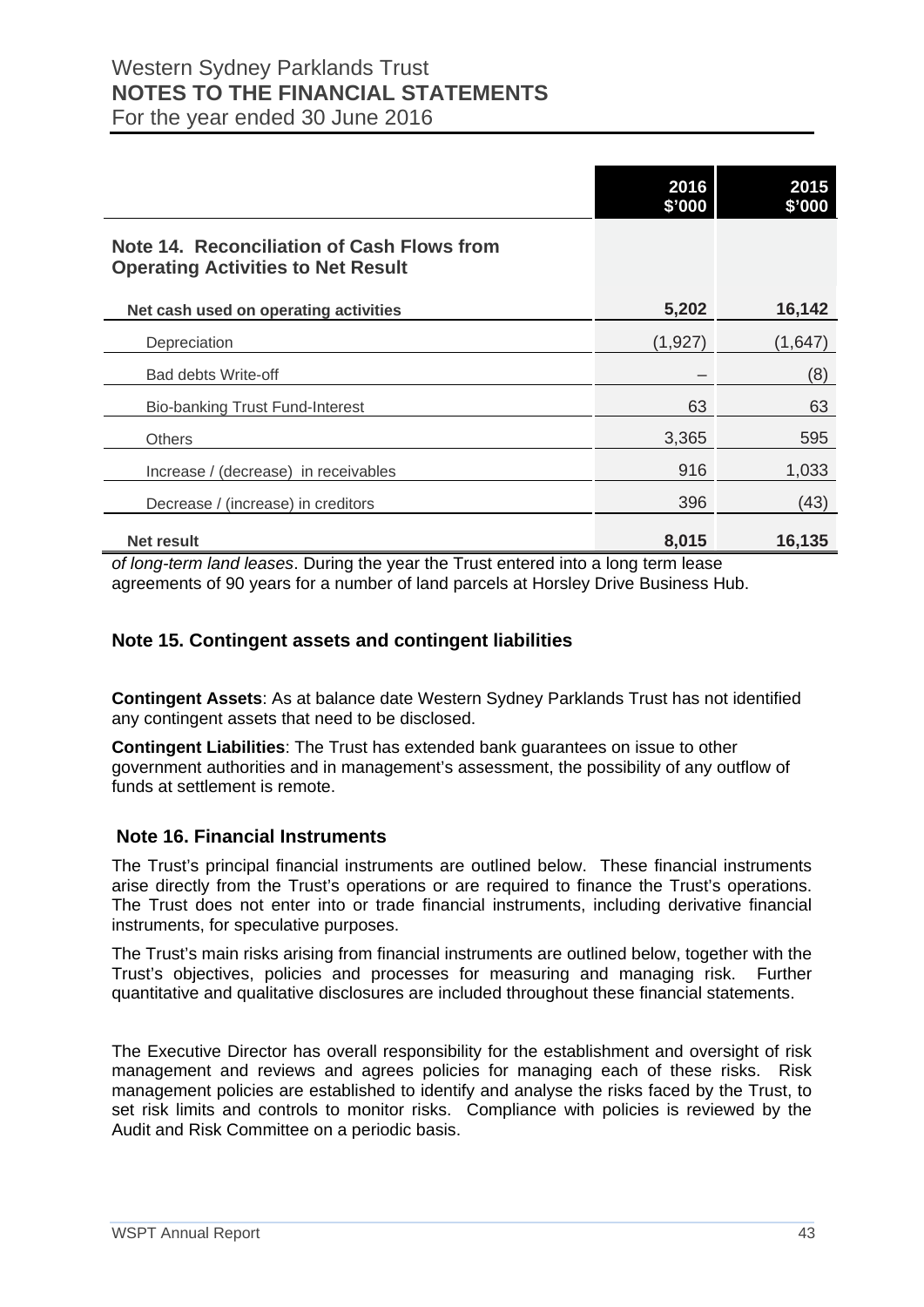#### **a. Financial instrument categories**

| <b>Financial Assets</b>   | <b>Note</b> | Category                                     | <b>Carrying</b><br><b>Amount</b><br>2016<br>\$'000 | <b>Carrying</b><br><b>Amount</b><br>2015<br>\$'000 |
|---------------------------|-------------|----------------------------------------------|----------------------------------------------------|----------------------------------------------------|
| Class:                    |             |                                              |                                                    |                                                    |
| Cash and cash equivalents | 4           | N/A                                          | 5,380                                              | 7,455                                              |
| Other financial assets    | 4(a)        | At fair value through<br>profit or loss      | 26,759                                             | 31,569                                             |
| Receivables <sup>1</sup>  | 5           | Loans and receivables<br>(at amortised cost) | 33,521                                             | 8,408                                              |

| <b>Financial Liabilities</b>       | <b>Note</b> | <b>Category</b>                             | <b>Carrying</b><br><b>Amount</b><br>2016<br>\$'000 | <b>Carrying</b><br><b>Amount</b><br>2015<br>\$'000 |
|------------------------------------|-------------|---------------------------------------------|----------------------------------------------------|----------------------------------------------------|
| Class:                             |             |                                             |                                                    |                                                    |
| Financial liabilities <sup>2</sup> |             | Financial liabilities at<br>amortised costs | 4,902                                              | 5,093                                              |

Notes

1. Excludes statutory receivables and prepayments (i.e. not within scope of AASB 7)

2. Excludes statutory payables and unearned revenue (not within scope of AASB 7)

#### **Fair value measurement**

Financial instruments are generally recognised at cost, with the exception of the TCorp Hour Glass facilities which are measure at fair value. The amortised cost of other financial instruments recognised in the statement of financial position approximates the fair value, because of the short term nature of many of the financial instruments.

The amounts disclosed are the contractual undiscounted cash flows of each class of financial liabilities based on the earliest date on which the Trust can be required to pay. The tables include both interest and principal cash flows and therefore will not reconcile to the statement of financial position.

#### **a) Credit risk**

Credit risk arises when there is the possibility of the Trust's debtors defaulting on their contractual contributions, resulting in a financial loss to the Trust. The maximum exposure to credit risk is generally represented by the carrying amount of the financial assets (net of any allowance for impairment).

Credit risk arises from the financial assets of the Trust, including cash, receivables, and authority deposits. No collateral is held by the Trust. The Trust has not granted any financial guarantees.

Cash comprises cash on hand and bank balances. Interest is earned on daily bank balances.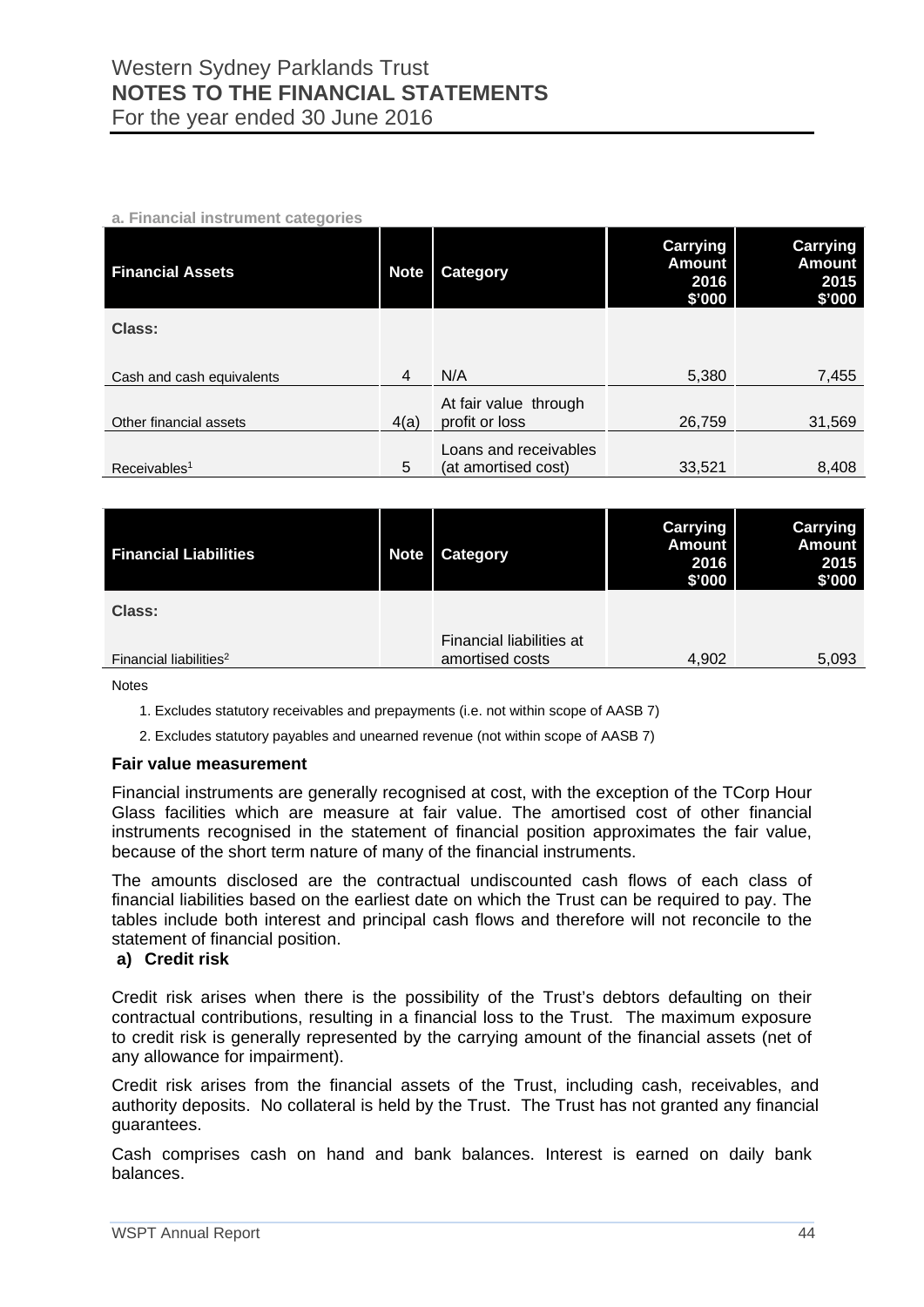|                                | Total <sup>1,2</sup> | Past due but not<br>impaired $1,2$ | <b>Considered</b><br>impaired <sup>1,2</sup> |
|--------------------------------|----------------------|------------------------------------|----------------------------------------------|
|                                | \$'000               | \$'000                             | \$'000                                       |
| 2016                           |                      |                                    |                                              |
| < 3 months overdue             | 159                  |                                    |                                              |
| $3$ months $-6$ months overdue | $\overline{4}$       | 4                                  |                                              |
| > 6 months overdue             |                      |                                    |                                              |
| 2015                           |                      |                                    |                                              |
| < 3 months overdue             | 1,744                |                                    |                                              |
| $3$ months $-6$ months overdue | 8                    | 8                                  |                                              |
| > 6 months overdue             | 24                   | 16                                 | 8                                            |

#### **Receivables – trade debtors**

All trade and other debtors are recognised as amounts receivable at balance date. Collectability of all debtors is reviewed on an ongoing basis. Debts which are known to be uncollectable are written off. An allowance for impairment is raised when there is objective evidence that the entity will not be able to collect all amounts due. The credit risk is the carrying amount (net of any allowance for impairment). No interest is earned on trade debtors. The carrying amount approximates net fair value. Sales are generally made on 30 days term.

The Trust is not materially exposed to concentrations of credit risk to a single trade debtor or group of debtors. Based on past experience, debtors that are not past due and not less than three months past due are not considered impaired and together these represent 100% of the total trade debtors. There are no debtors which are currently not past due or impaired whose terms have been renegotiated**.** 

**Notes** 

1. Each column in the table reports 'gross receivables'.

2. The ageing analysis excludes statutory receivables, as these are not within the scope of AASB 7 and excludes receivables that are not past due and not impaired. Therefore, the 'total' will not reconcile to the receivables total recognised in the statement of financial position.

#### *(a)* **Liquidity risk**

Liquidity risk is the risk that the Trust will be unable to meet its payment obligations when they fall due. The Trust continuously manages risk through monitoring future cash flows and maturities planning to ensure adequate holding of high quality liquid assets. No assets have been pledged as collateral. The Trust's exposure to liquidity risk is deemed insignificant based on current assessment of risk.

The liabilities are recognised for amounts due to be paid in the future for goods and services received, whether or not invoiced. Amounts owing to suppliers (which are unsecured) are settled in accordance with the policy set out in NSW TC 11/12. If trade terms are not specified, payment is made no later than the end of the month following the month in which an invoice or statement is received. NSW TC 11/12 allows the Minister to award interest for late payment. No Interest was applied during the financial year.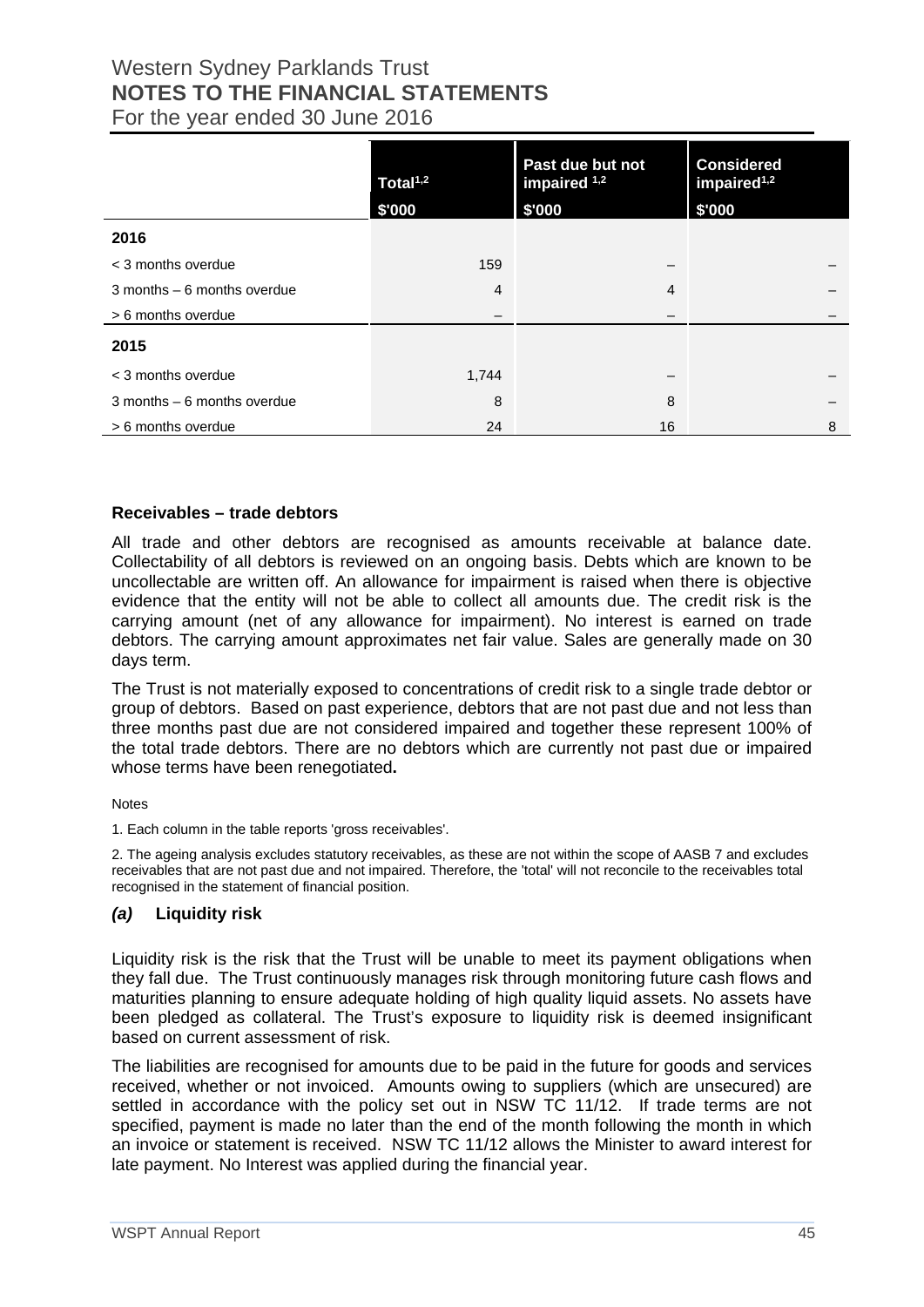The table below summarises the maturity profile of the Trust's financial liabilities, together with the interest rate exposure.

The table below summarises the maturity profile of the Trust's financial liabilities, together with the interest rate exposure.

|          |                                                             |                                                                  |                                                   | <b>Interest Rate Exposure</b>                 |                                       | <b>Maturity Dates</b> |                        |                      |
|----------|-------------------------------------------------------------|------------------------------------------------------------------|---------------------------------------------------|-----------------------------------------------|---------------------------------------|-----------------------|------------------------|----------------------|
|          | Weighted<br><b>Average</b><br><b>Effective</b><br>Int. Rate | <b>Nominal</b><br><b>Nominal</b><br><b>Amount</b><br>1<br>\$'000 | <b>Fixed</b><br><b>Interest</b><br>Rate<br>\$'000 | Variable<br><b>Interest</b><br>Rate<br>\$'000 | Non-<br>interest<br>bearing<br>\$'000 | < 1 yr<br>\$'000      | $1-5$<br>yrs<br>\$'000 | > 5<br>yrs<br>\$7000 |
| 2016     |                                                             |                                                                  |                                                   |                                               |                                       |                       |                        |                      |
| Payables |                                                             | 1,393                                                            |                                                   |                                               | 1,393                                 | 1,393                 |                        |                      |
|          |                                                             | 1,393                                                            |                                                   | $\overline{\phantom{m}}$                      | 1,393                                 | 1,393                 |                        |                      |
| 2015     |                                                             |                                                                  |                                                   |                                               |                                       |                       |                        |                      |
| Payables |                                                             | 937                                                              |                                                   |                                               | 937                                   | 937                   |                        |                      |
|          |                                                             | 937                                                              |                                                   |                                               | 937                                   | 937                   |                        |                      |

#### **Maturity analysis and interest rate exposure of financial liabilities**

#### *(b)* **Market risk**

Market risk is the risk that the fair value of future cash flows of a financial instrument will fluctuate because of changes in market prices. The Trust has no exposure to foreign currency risk and does not enter into commodity contracts or interest rate swaps.

The effect on profit and equity due to a reasonably possible change in risk variable is outlined in the information below for interest rate risk and other price risk. A reasonably possible change in risk variable has been determined after taking into account the economic environment in which the Trust operates and the time frame for the assessment (i.e. until the end of the next annual reporting period). The sensitivity analysis is based on risk exposure in existence at the financial position date. The analysis assumed that all other variables remain constant.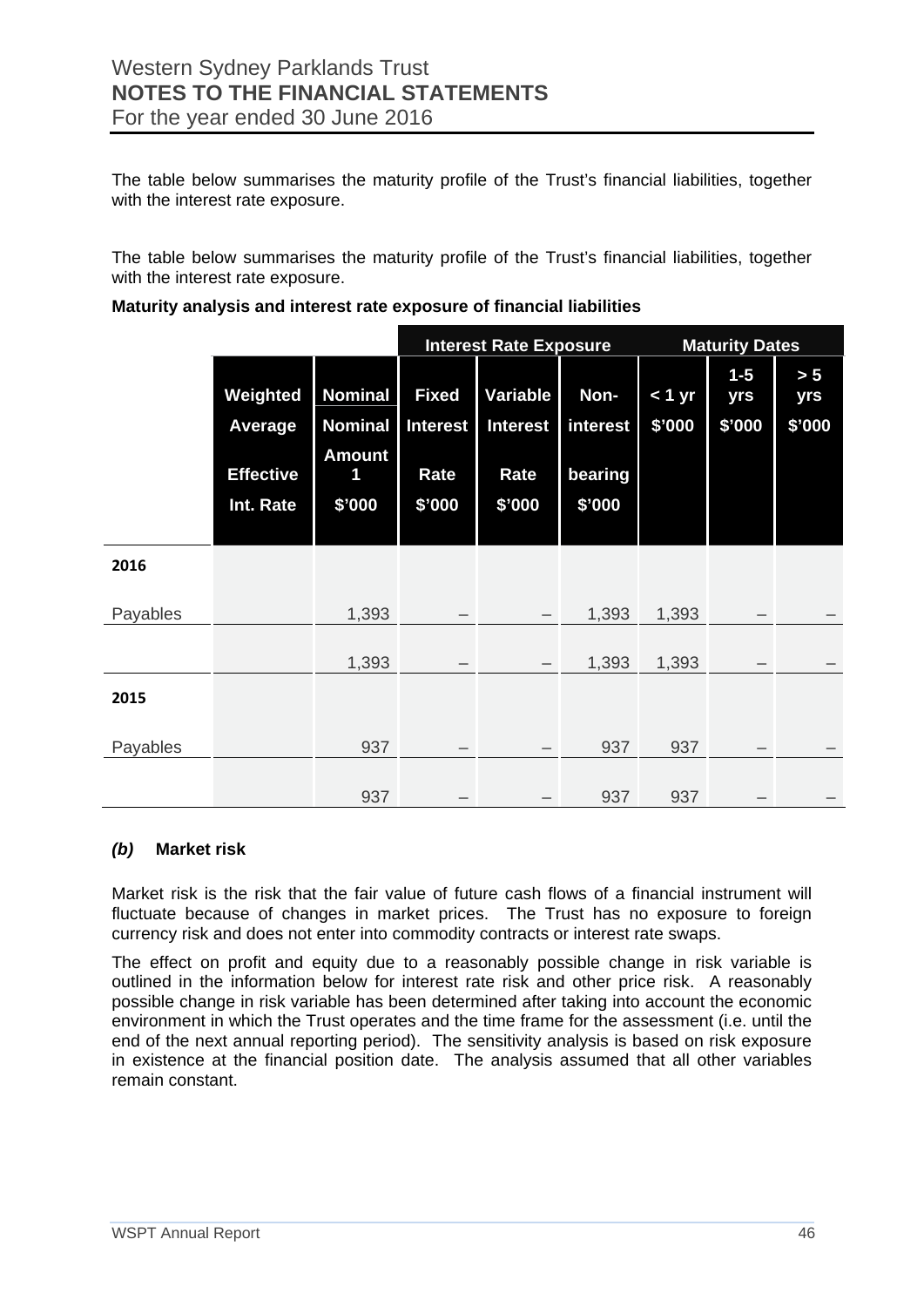**Facility Investment Sectors Impact Horizon <sup>2016</sup> \$000 2015 \$000** Term Deposit Cash and money market instrument Less than 1 year 26,759 31,569

#### **Other price risk-Term Deposit**

Exposure to "other price risk" primarily arises through the investment in the TCorp Term Deposit in National Australia Bank, which is held for strategic rather than trading purpose. The Trust has no direct equity investments. The Trust holds units in the following Term Deposits:

The unit price of each facility is equal to the total fair value of the net assets held by the facility divided by the number of units on issue for that facility. Unit prices are calculated and published daily.

NSW TCorp as trustee for each of the above facilities is required to act in the best interest of the unit holders and to administer the trusts in accordance with the trust deeds. As trustee, TCorp has appointed external managers to manage the performance and risks of each facility in accordance with a mandate agreed by the parties. TCorp has also leveraged off internal expertise to manage certain fixed income assets for the Hour-Glass facilities. A significant portion of the administration of the facilities is outsourced to an external custodian.

Investment in the Hour-Glass facilities limits the Trust's exposure to risk, as it allows diversification across a pool of funds with different investment horizons and a mix of investments.

NSW TCorp provides sensitivity analysis information for each of the Investment facilities, using historically based volatility information collected over a ten year period, quoted at two standard deviations (i.e. 95% probability). The TCorp Hour-Glass Investment facilities are designated at fair value through profit or loss and therefore any change in unit price impacts directly on profit (rather than equity). A reasonably possible change is based on the percentage change in unit price (as advised by TCorp) multiplied by the redemption value as at 30 June each year for each facility (balance from Hour-Glass statement).

A reasonable change is based on the percentage change in unit price multiplied by the redemption price as at 30 June each year for each facility as advised by TCorp.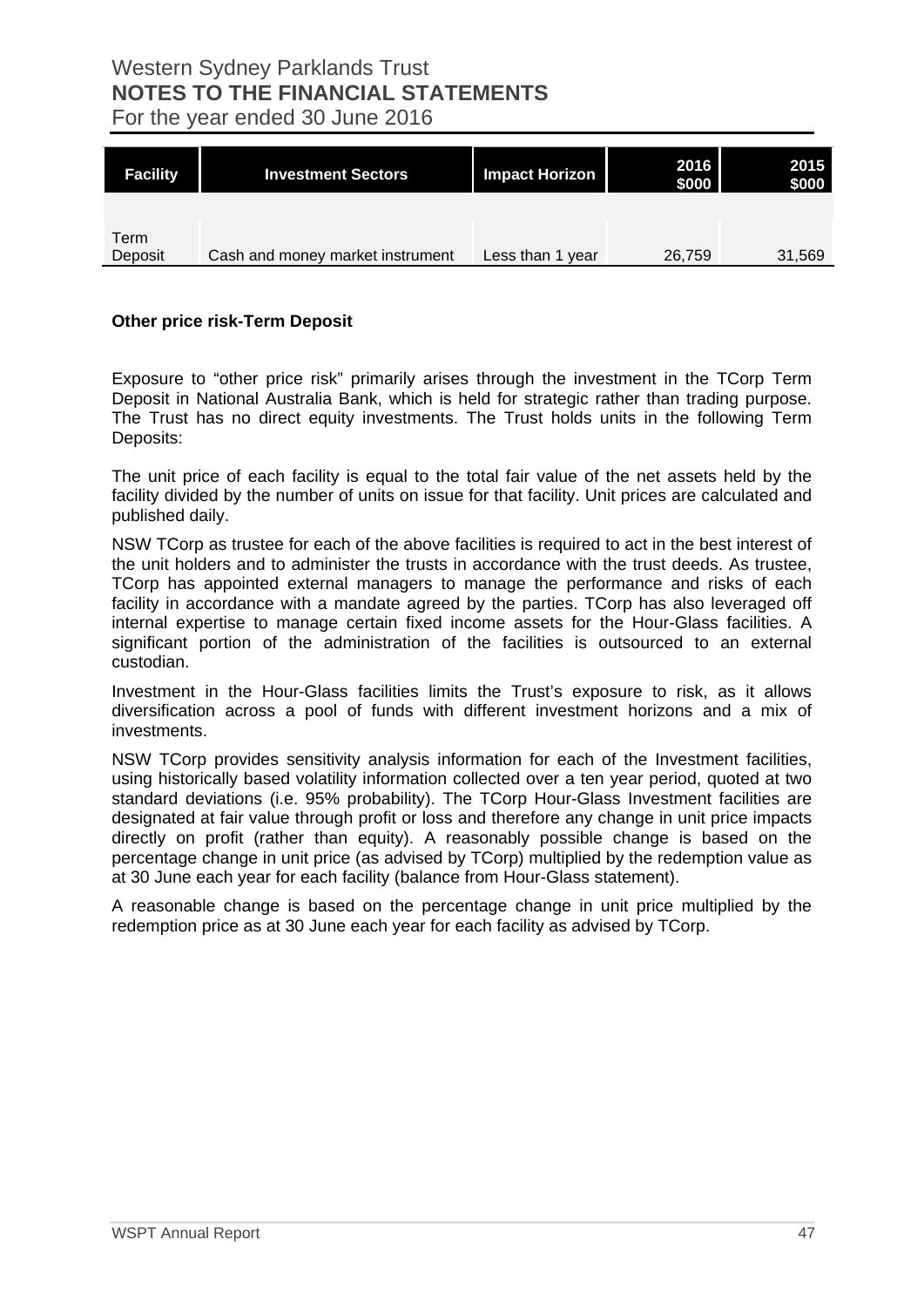|                      |                           | <b>Change in unit price</b> | Impact on profit/loss |               |
|----------------------|---------------------------|-----------------------------|-----------------------|---------------|
|                      | 2015<br>2016<br>%<br>$\%$ |                             | 2016<br>\$000         | 2015<br>\$000 |
|                      |                           |                             |                       |               |
| Term Deposit -T Corp | $+/-1$                    | $+/-1$                      | 268                   | 316           |
| <b>Total</b>         |                           |                             | 268                   | 316           |

The Trust does not account for any fixed rate financial instruments at fair value through profit or loss or as available-for-sale. Therefore, for these financial instruments, a change in interest rates would not affect profit or loss or equity. A reasonably possible change of +/- 1% is used, consistent with current trends in interest rates. The basis will be reviewed annually and amended where there is a structural change in the level of interest rate volatility. The Trust's exposure to interest rate risk is set out below.

|                           |                                  | $-1%$                   |                         | 1%                      |                         |
|---------------------------|----------------------------------|-------------------------|-------------------------|-------------------------|-------------------------|
|                           | <b>Carrying</b><br><b>Amount</b> | <b>Profit</b><br>\$'000 | <b>Equity</b><br>\$'000 | <b>Profit</b><br>\$'000 | <b>Equity</b><br>\$'000 |
|                           |                                  |                         |                         |                         |                         |
| 2016                      |                                  |                         |                         |                         |                         |
| <b>Financial assets</b>   |                                  |                         |                         |                         |                         |
| Cash and cash equivalents | 5,380                            | (54)                    | (54)                    | 54                      | 54                      |
|                           | 5,380                            | (54)                    | (54)                    | 54                      | 54                      |
|                           |                                  |                         |                         |                         |                         |
| 2015                      |                                  |                         |                         |                         |                         |
| <b>Financial assets</b>   |                                  |                         |                         |                         |                         |
| Cash and cash equivalents | 7,455                            | (75)                    | (75)                    | 75                      | 75                      |
|                           | 7,455                            | (75)                    | (75)                    | 75                      | 75                      |

## **Note 17. Events after the Reporting Period**

Western Sydney Parklands Trust is not aware of any significant subsequent events after reporting year end 30 June 2016.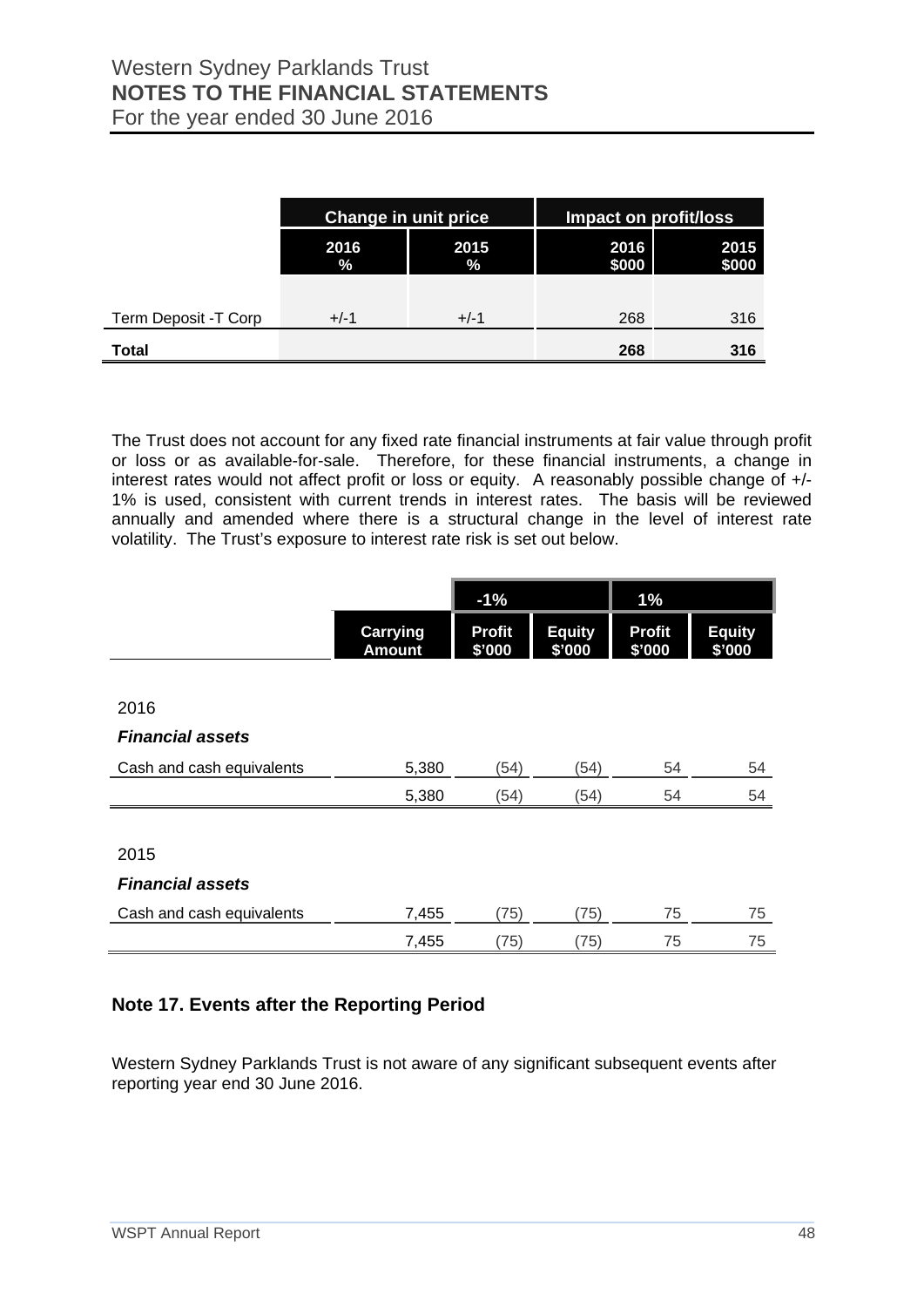#### **Note 18. Budget Review**

#### **18.1 Net Results**

#### **18.1.1 Investment revenue**

Additional funds were generated through investment in Bank term deposit via T-Corp.

#### **18.1.2 Other revenue**

Funds from the anticipated sale of interface lands by Corporation Sole, *Minister Administering the Environmental Planning and Assessment Act 197*9 were not eventuated due to the delay in the sale of land.

#### **18.2 Assets and liabilities**

#### **18.2.1 Cash and cash equivalents**

The variance between actual cash and cash equivalent reported in the financial statements and budget is due to the term deposit of greater than 3 months being classified as financial assets at fair value in the financial statements.

#### **18.2.2 Receivables (Non-current)**

The difference is due to additional assets under long term leases being classification as finance leases.

#### **18.2.3 Property Plant and Equipment**

Property, Plant and Equipment as at 30 June 2016 was \$704 million against the budget figure of \$682 million. The primary reason for the difference is the revaluation gain of \$16.69 million.

#### **18.3 Cash flows**

#### **18.3.1 Cash Flows from Operating Activities**

Net flows from operating activity was less than budget due to non-receipt of anticipated funds from Corporation Sole, *Minister Administering the Environmental Planning and Assessment Act 1979* during the year.

#### **18.3.2 Interest received**

Higher cash reserves and diligent management of funds through T-Corp Bank term deposit resulted in additional interest income.

#### **18.3.3 Rent received**

There was an increase in the number of commercial properties under leases, additionally, timely rent reviews and collections resulted in a higher than anticipated cash inflow.

#### **18.3.4 Purchases of land and buildings, plant and equipment and infrastructure systems**

Delay in the planning approvals for Eastern Creek Business Hub and saving from infrastructure cost due to value management of infrastructure works at Horsley Drive Business Hub resulted in a lower than anticipated cash outflow to capital expenditures on business hubs.

#### **End of Audited Financial Statements**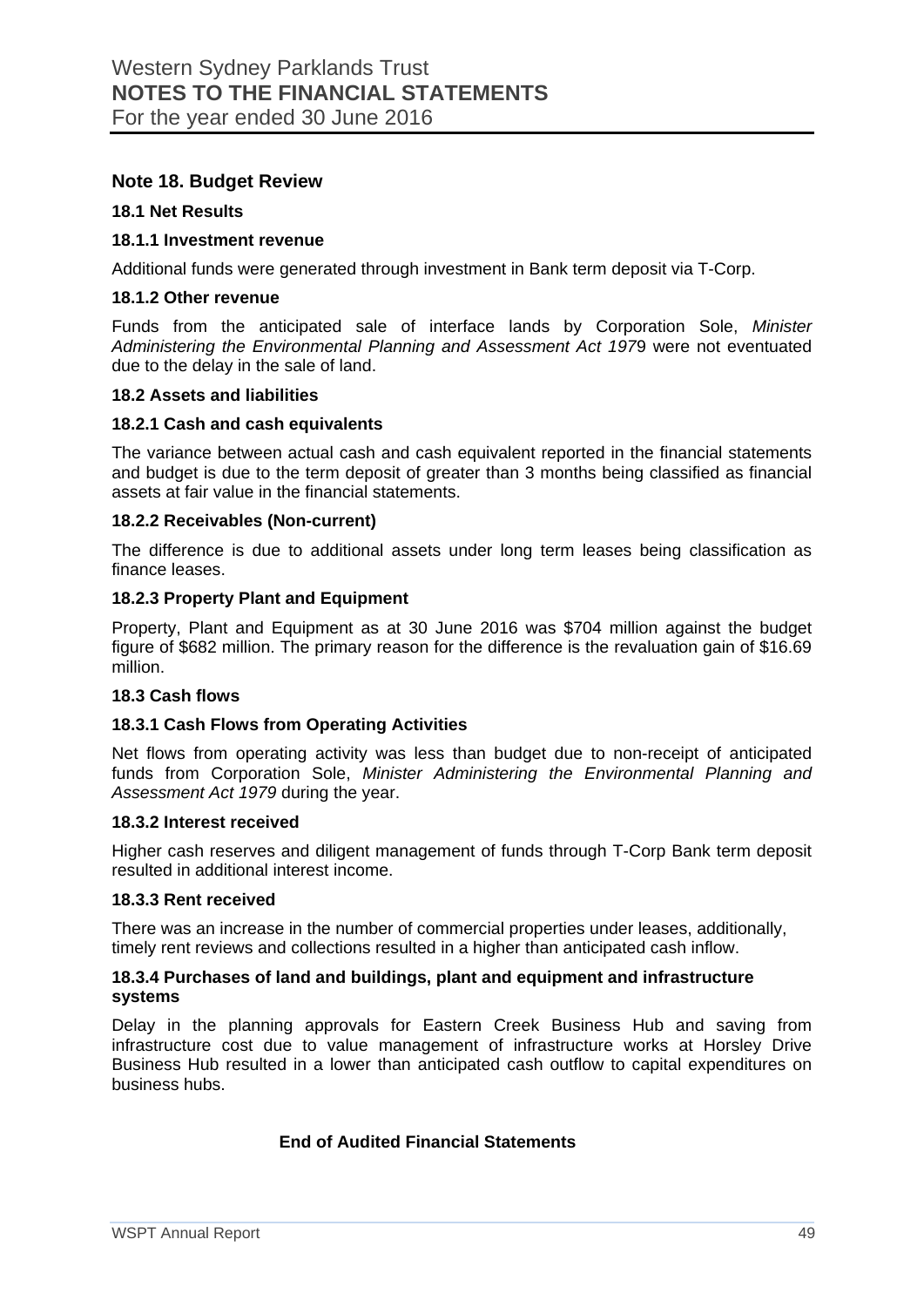## **Appendices**

## **Agreements with the Community Relations Commission**

There were no agreements made with the Community Relations Commission during the 2015-2016 period.

## **Annual Report Availability**

The Western Sydney Parklands Trust Annual Report 2015-2016 is available online at www.westernsydneyParklands.com.au

## **Board Members**

| <b>Member</b>                                                                                        | <b>Appointment</b>       |
|------------------------------------------------------------------------------------------------------|--------------------------|
| Brendan Crotty (Chairman)                                                                            | Reappointed January 2016 |
| Dianne Azzopardi                                                                                     | Reappointed January 2016 |
| Alan Zammit                                                                                          | Appointed November 2015  |
| <b>Kerry Bartlett</b>                                                                                | Appointed January 2014   |
| Marcus Ray<br>(Representative of the Secretary of the Department of<br>Planning and Environment)     | Appointed April 2016     |
| Mike Patrick<br>(Representative of the Chief Executive of the Office of<br>Environment and Heritage) | Reappointed January 2011 |
| Janett Milligan<br>(Representative of the Secretary of the Department of<br>Education and Community) | Appointed January 2014   |
| Suellen Fitzgerald (Parklands Executive Director)                                                    | Reappointed October 2015 |

Current Board member profiles can be accessed at www.westernsydneyParklands.com.au/about-us/the-board/ on the Trust's website.

Board meetings are held every six weeks.

## **Audit Risk and Compliance Committee**

The committee addressed financial, accounting, reporting and internal controls, risk management and compliance issues.

Bruce Turner, Chair Brendan Crotty Diane Azzopardi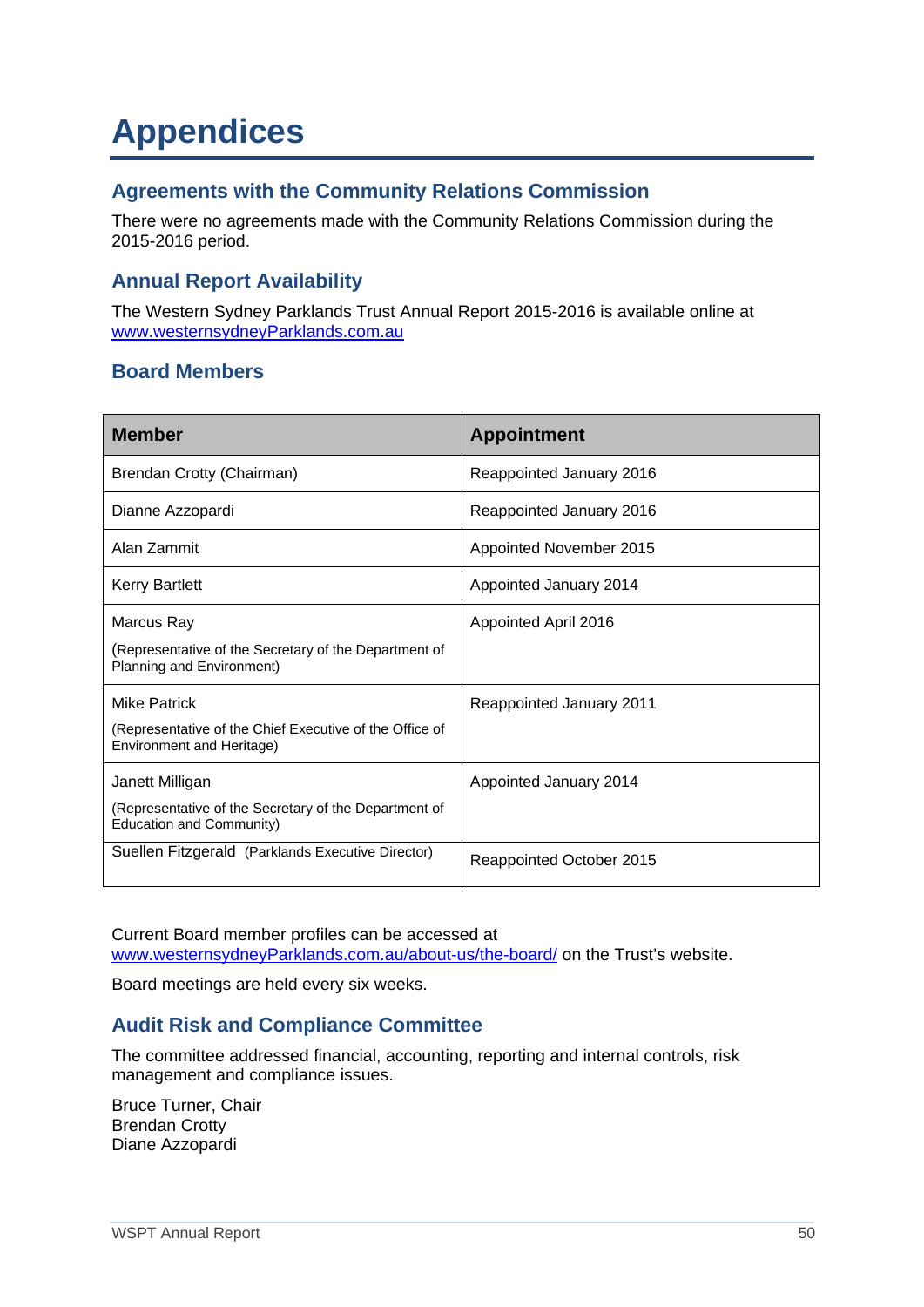### **Management and Structure**

Executive Director - Suellen Fitzgerald, BSc, MLandArch, Fellow AILA Director, Business Development – Joanna Savill Director, Finance and Business – Kerry Jahangir, BBA, DipBus, Member CPA Australia Director, Parkland Development and Strategy – Yolanda Gil, MProDev, MURPIn, BEcon, Member PIA

Director, Parklands Operations and Visitor Services – Jacob Messer, B.App.Sci, ADEC

## **Organisational Chart**



## **Code of Conduct**

Western Sydney Parklands Trust staff are bound by the requirements of the Public Sector Employment and Management Act 2002, the Department of Premier and Cabinet Code of Conduct and other relevant legislation applying to public employment.

#### **Consultants' Fees**

The Trust engages consultants for specialised work only where there is no in-house expertise. The Trust has used consultants in specialist areas such as engineering, management services, community consultation, planning, design and sustainability.

There were 2 consultants used during the year whose fees were \$30,000 or more. 8 consultants whose fees were up to \$30,000 were engaged with their fees totalling \$75,795

### **Consumer response and effect of functions on members of the general public**

The Trust has a direct effect on the public by encouraging the use and enjoyment of Western Sydney Parklands. The Trust maintains and improves Western Sydney Parklands and encourages its use.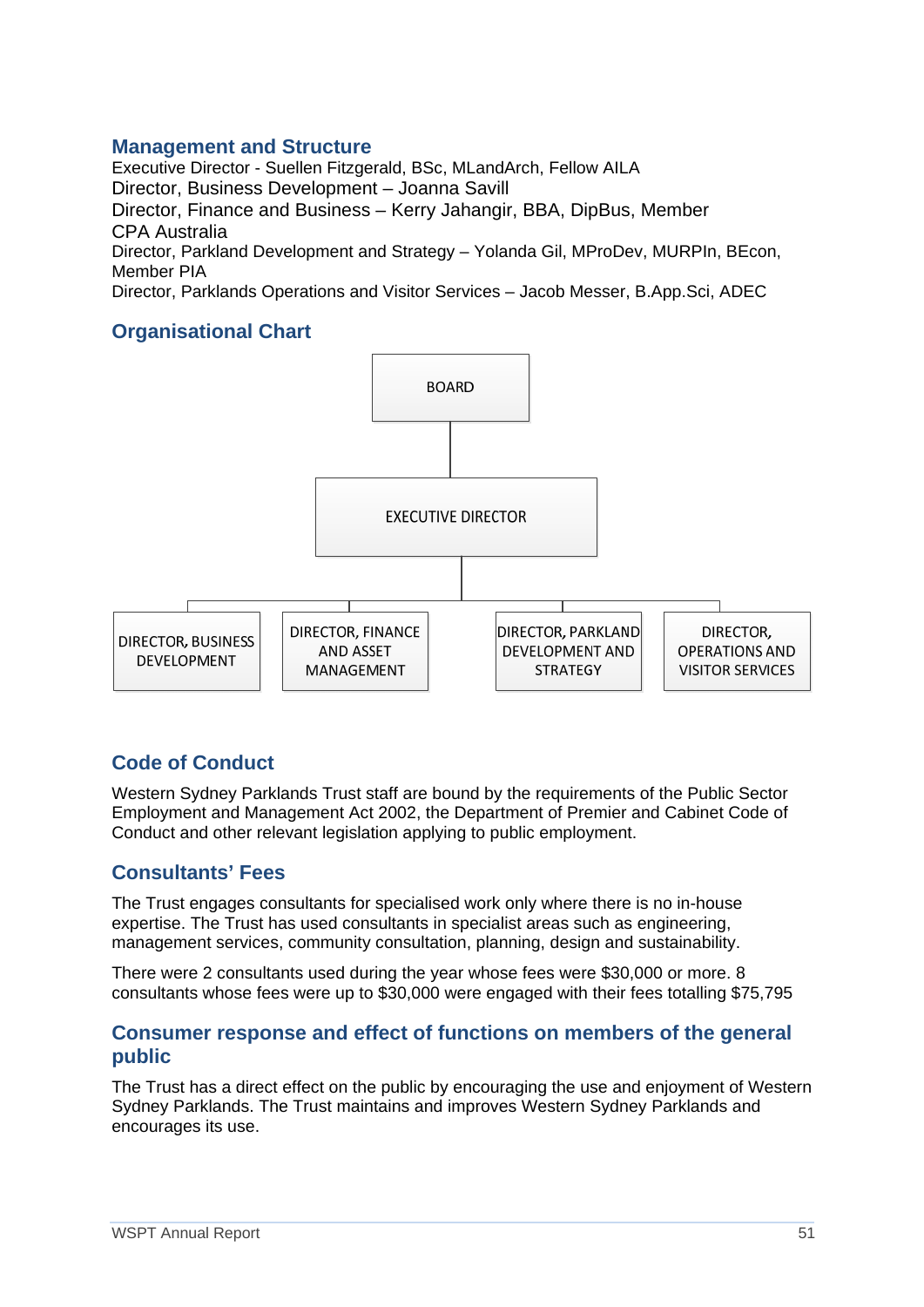Members of the general public who wish to provide the Trust with feedback, comments or a complaint are encouraged to contact the Trust office directly or to leave feedback at http://www.westernsydneyParklands.com.au/feedback

## **Contacting Western Sydney Parklands Trust:**

Western Sydney Parklands Trust Level 7, 10 Valentine Avenue Parramatta NSW 2150

Telephone 02 9895 7500

Facsimile 02 9895 7580

Online www.westernsydneyParklands.com.au

Office hours 9.00am to 5.00pm, Monday to Friday

#### **Disclosure of controlled entities and subsidiaries**

Western Sydney Parklands Trust has no controlled entities or subsidiaries.

## **Electronic Service Delivery**

The Trust continues to focus on increasing the information and services available electronically on our website www.westernsydneyParklands.com.au

## **Equal Employment Opportunity and Workforce Diversity**

The Trust strives to ensure that its work place is free of discrimination and harassment, and that the Trust's practices and behaviour do not disadvantage people because they belong to a particular group. Staff members are encouraged to take advantage of flexible working arrangements and leave options to help them maintain an effective work life balance.

#### **Trends in the representation of EEO groups as at 30 June 2016**

| <b>Employmen</b><br>t Basis | Total no of<br>employees | % of total<br>employees | <b>Number of</b><br>men | <b>Number of</b><br>women | People from<br>racial,<br>ethnic,<br>ethno<br>religious<br>minority<br>groups | People<br>whose first<br>language is<br>not English |
|-----------------------------|--------------------------|-------------------------|-------------------------|---------------------------|-------------------------------------------------------------------------------|-----------------------------------------------------|
| Permanent<br>full-time      | 14                       | 74%                     | 6                       | 7                         | 4                                                                             | 3                                                   |
| Casual                      | 1                        | 5%                      | 1                       | ٠                         | 1                                                                             |                                                     |
| Board<br>Members            | 4                        | 21%                     | 3                       | 1                         | 1                                                                             |                                                     |
| <b>Total</b>                | 19                       | 100%                    | 11                      | 8                         | 6.0                                                                           | 3.0                                                 |
| Percentage                  | 100%                     |                         | 58%                     | 42%                       | 32%                                                                           | 16%                                                 |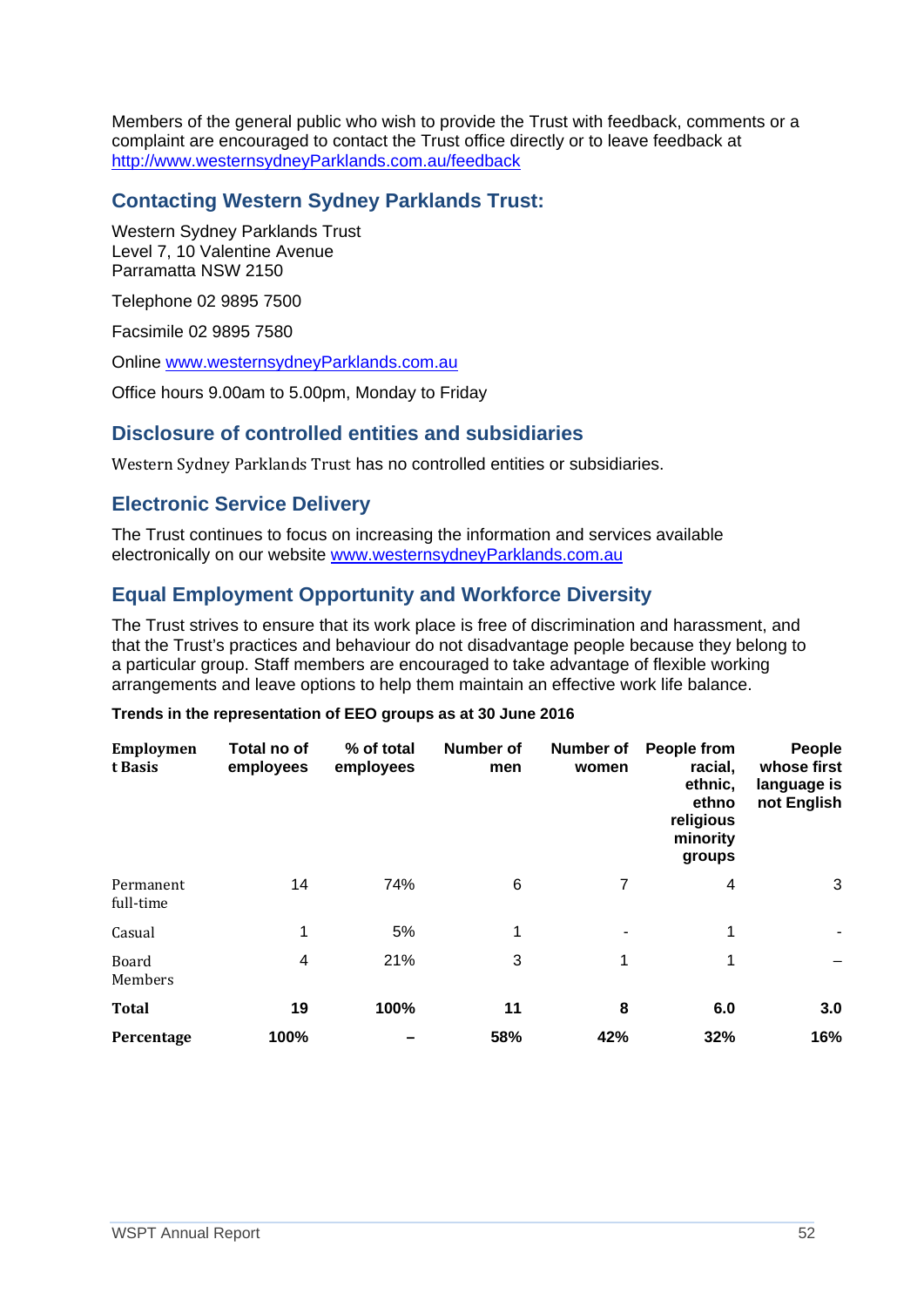## **Government Information (Public Access) Act 2009 (GIPA Act)**

|                                                           | <b>Access</b><br>granted<br>in full | <b>Access</b><br>granted<br>in part | <b>Access</b><br>refused<br>in full | Info not<br>held | <b>Info</b><br>already<br>available | <b>Refuse to</b><br>deal with<br>application | <b>Application</b><br>withdrawn |
|-----------------------------------------------------------|-------------------------------------|-------------------------------------|-------------------------------------|------------------|-------------------------------------|----------------------------------------------|---------------------------------|
| Media                                                     | 0                                   | 0                                   | $\pmb{0}$                           | $\boldsymbol{0}$ | $\boldsymbol{0}$                    | 0                                            | 0                               |
| Members of<br>Parliament                                  | $\overline{0}$                      | $\mathbf 0$                         | $\mathbf 0$                         | $\boldsymbol{0}$ | $\boldsymbol{0}$                    | $\Omega$                                     | $\mathbf 0$                     |
| Private<br>Sector<br><b>Business</b>                      | 0                                   | 0                                   | $\mathbf 0$                         | $\boldsymbol{0}$ | 0                                   | $\Omega$                                     | $\mathbf 0$                     |
| Not for profit<br><sub>or</sub><br>community<br>groups    | $\mathbf 0$                         | $\mathbf 0$                         | $\mathbf 0$                         | $\boldsymbol{0}$ | $\boldsymbol{0}$                    | $\Omega$                                     | $\pmb{0}$                       |
| Members of<br>the public<br>(application<br>by legal rep) | $\overline{0}$                      | 3                                   | $\mathbf 0$                         | 0                | 0                                   |                                              | $\mathbf 0$                     |
| Members of<br>the public<br>(other)                       | $\mathbf 0$                         | 0                                   | $\pmb{0}$                           | $\pmb{0}$        | 0                                   | 0                                            | $\mathbf 0$                     |

**Statistical information about access applications – Clause 7(d) and Schedule 2**

(note: WSPT have decided 3 GIPA decisions and in all three WSPT has released some documents and withheld some documents. The WSPT have refused to deal with 1 application for non‐payment of advanced deposit).

#### **Grants to non-government organisations**

Nil

#### **Human Resources**

Employees of the Trust are employees of the Department of Planning and Environment in accordance with the *Public Sector Employment Legislation Amendment Act 2006*.

The Trust is committed to attracting, developing and retaining a professional workforce and providing a safe, productive and healthy workplace. As at June 2016, the Trust had a total of 14 permanent staff.

#### **Industrial Relations**

There were no industrial relations disputes during the year.

Salary award increases for the Trust in the year were in line with the Crown Employees (Public Sector Salaries 2008) Award.

#### **Leave entitlements**

Value of recreation and long service leave entitlements as at 30 June 2016 was \$182,000

#### **Legal change**

There were no significant judicial decisions in the 2015-2016 year.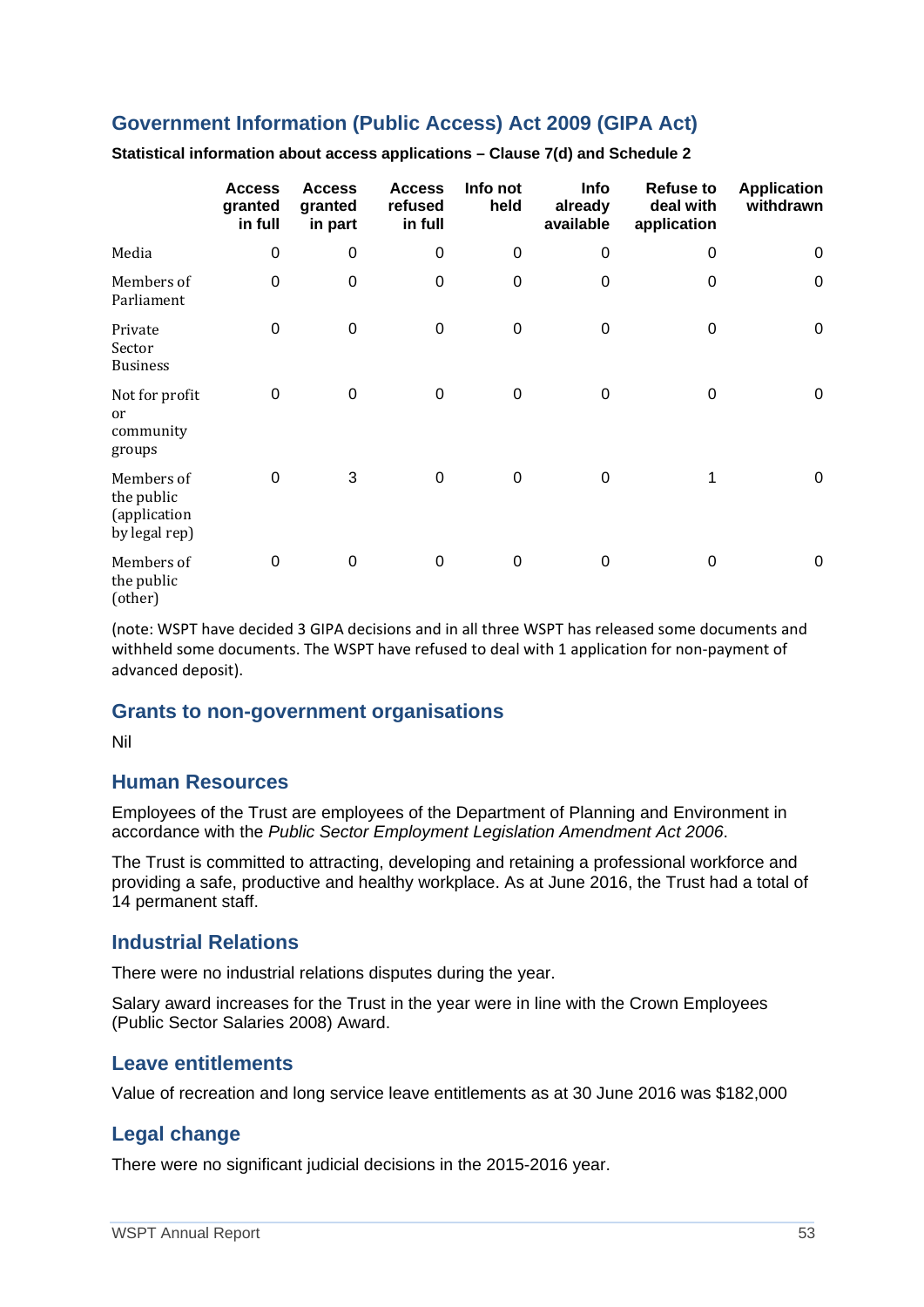## **Policies and procedures**

Western Sydney Parklands Trust is committed to comply with legislative requirements and NSW public sector policies and procedures. The organisation regularly reviews, updates and develops new policies to improve its governance and performance.

## **Multicultural Policies and Services Program (MPSP)**

Western Sydney Parklands Trust's strategies, programs and actions align with whole-ofgovernment multicultural policies and services programs.

The Trust remains sensitive to the cultural, racial, religious and linguistic traditions of communities in NSW and ensures that all people are considered and have full access to appropriate information and services.

Western Sydney Parklands Trust continues to develop and implement initiatives to cater to people from culturally and linguistically diverse backgrounds.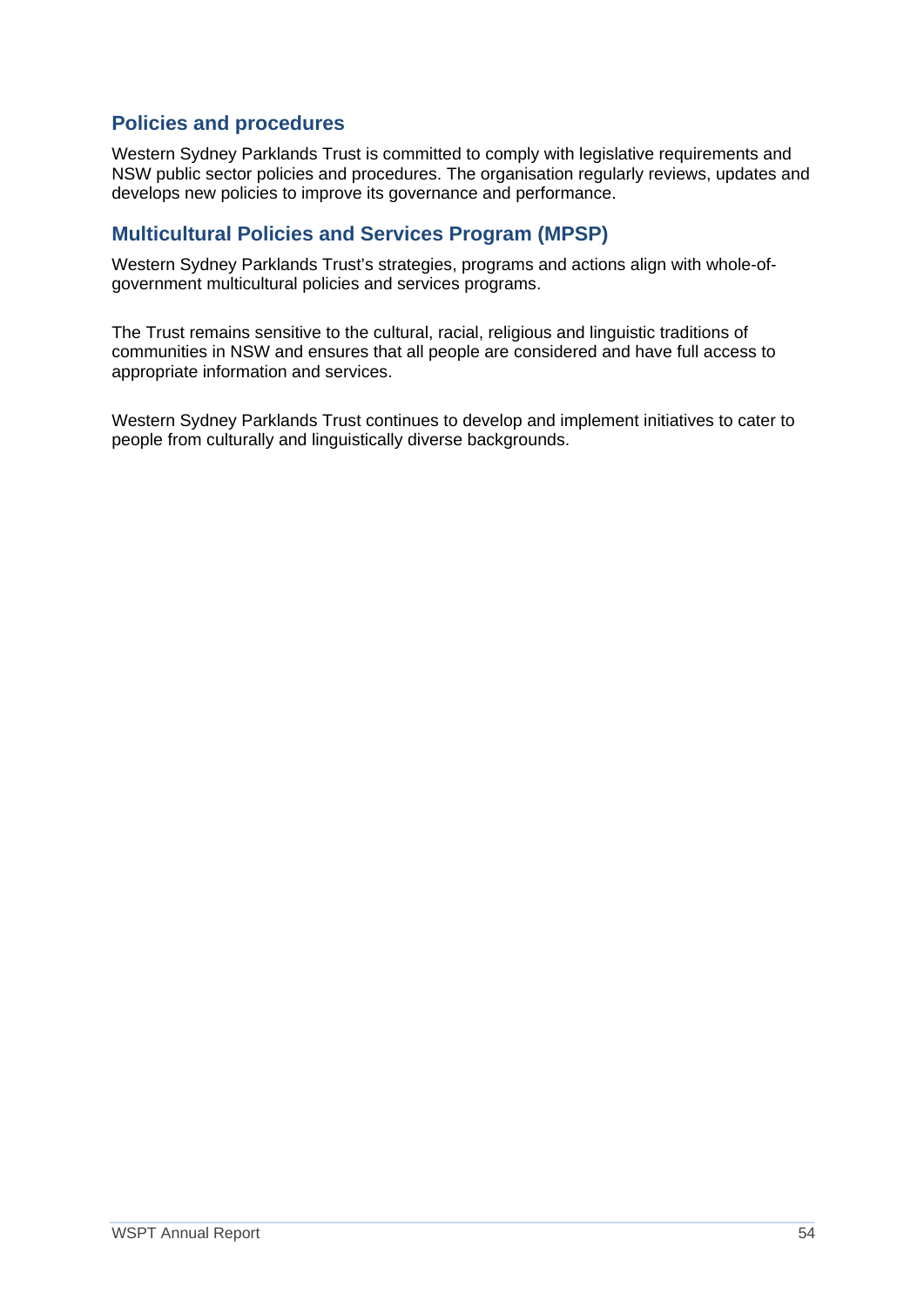## **MPSP Statement**

### **Summary of Progress / Multicultural Outcomes achieved in the Last Three Years**

- The Trust has engaged Muru Mittigar, a non-profit Aboriginal organisation, to undertake bushland management in Plough and Harrow, Western Sydney Parklands. Muru Miitigar tends to bush regeneration, revegetation and weed management using staff employed through programs that offer training and career pathways. This initiative provides real job opportunities for socially disadvantaged indigenous people.
- Western Sydney Parklands Trust has conducted visitor surveys to identify key multicultural groups utilising our parks in order to tailor our services and communications to these communities.
- Western Sydney Parklands Trust is undertaking an urban farming project within the Horsley Park precinct and have targeted specific multicultural communities when advertising new lease opportunities. The Trust has advertised in Chinese and Cambodian newspapers as part of the marketing campaign. This strategy has resulted in members of these communities creating urban farms within the Parklands.
- Western Sydney Parklands Trust provides coal barbecue areas at Lizard Log. These areas cater to the needs of park visitors who have a cultural preference for this cooking method. Due to the popularity and high use of these areas they have recently been expanded to meet growing demand.
- During the year, Western Sydney Parklands Trust (as a cluster agency of the Office of Environment and Heritage) has worked with OEH and Multicultural NSW to develop a new Multicultural plan. This plan outlines the ways Western Sydney Parklands Trust conducts its business within a culturally, linguistically and religiously diverse society.

#### **Summary of MPSP Strategies, Activities Planned and Priorities for the next three years**

- Continuation of Western Sydney Parklands Trust's successful partnership with Muru Mittigar that is providing job opportunities for socially disadvantaged indigenous people.
- Western Sydney Parklands Trust will continue to seek opportunities to support the engagement of multicultural communities with the Parklands.
- Further data will be obtained on multicultural groups using the Parklands in order to identify their needs via visitor surveys.
- Marketing material will continue to be targeted in order to reach specific multicultural groups.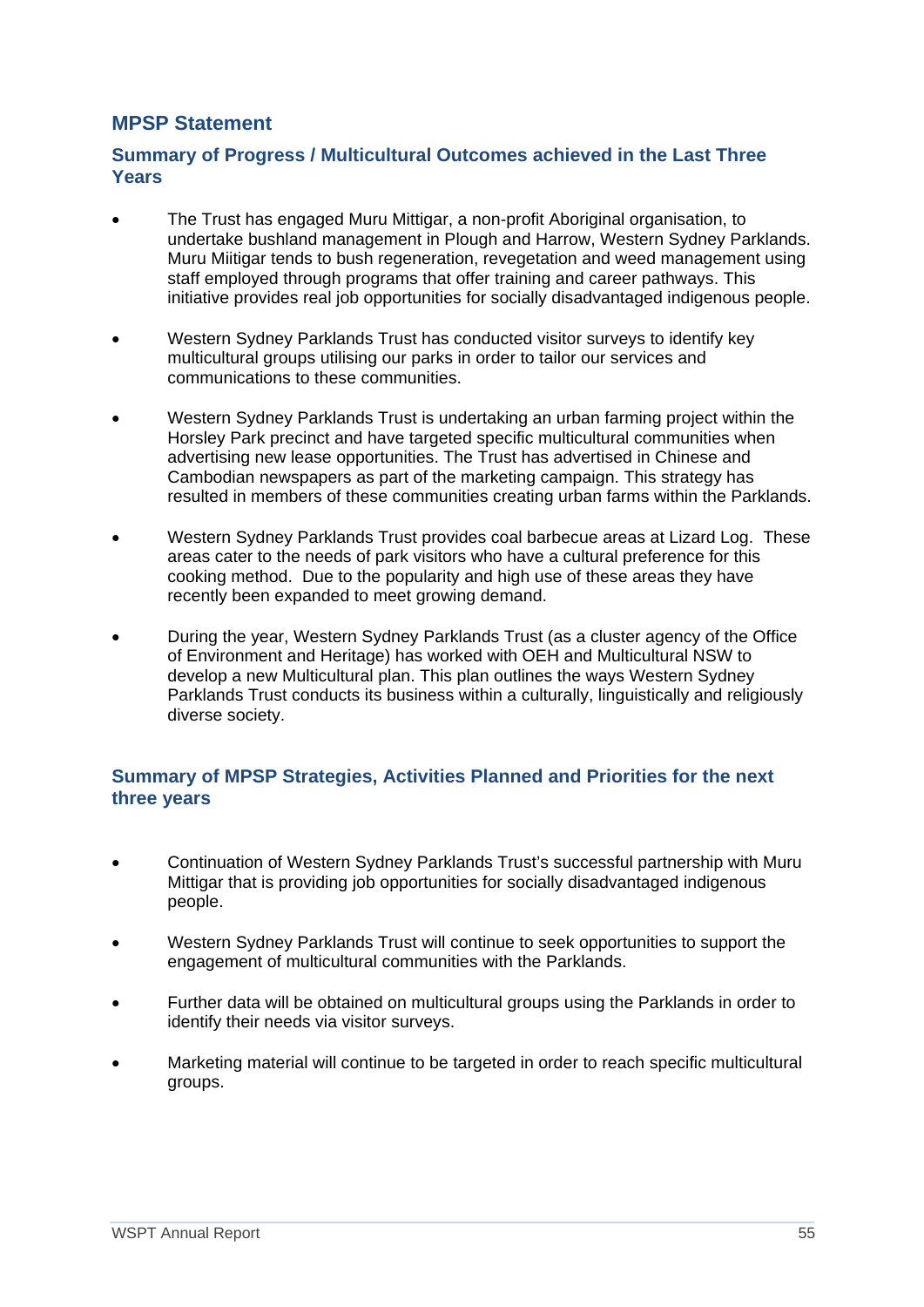## **Workplace Health and Safety (WHS)**

One significant injury was recorded during the year and a formal return to work program was required to be developed.

An Employee Assistance Program is in place to provide staff and members of their family with access to a no cost, confidential counselling service on a 24 hour day/seven days a week basis.

The Trust's Workplace Health and Safety Working Group met quarterly during the year and addressed a range of matters.

There has been no prosecution for breach of WHS Act.

## **Training**

Staff attended a variety of training courses, seminars and conferences during the year, reflecting the occupational and functional diversity within the organisation.

### **Payment of Accounts**

| Quarter ended           | <b>Current Less</b><br>than 30 days<br>(within due<br>date) \$'000 | Between 31 & 60 days<br>(over due) $$'000$ | Between 61 & 90<br>days (over due)<br>\$'000 | More than 90<br>days (over due)<br>\$'000 |
|-------------------------|--------------------------------------------------------------------|--------------------------------------------|----------------------------------------------|-------------------------------------------|
| At 30 September<br>2015 | 56                                                                 |                                            | 1                                            |                                           |
| At 31 December<br>2015  | 14                                                                 |                                            | -                                            |                                           |
| At 31 March 2016        | 361                                                                |                                            | 1                                            |                                           |
| At 30 June 2016         | 362                                                                |                                            |                                              |                                           |

99% per cent of the trade creditors were paid on time within each quarter. No suppliers requested or were reasonably entitled to penalty interest for the year.

#### **Purchase card use – Statement of responsibility**

Western Sydney Parklands Trust's purchase card policies and procedures outline conditions for the eligibility, usage and management of corporate cards. These are consistent with NSW Government policy as outlined in relevant Treasury circulars and Treasurer's directions.

The Executive Director certifies that purchase card use in Western Sydney Parklands Trust has been in accordance with NSW Government requirements.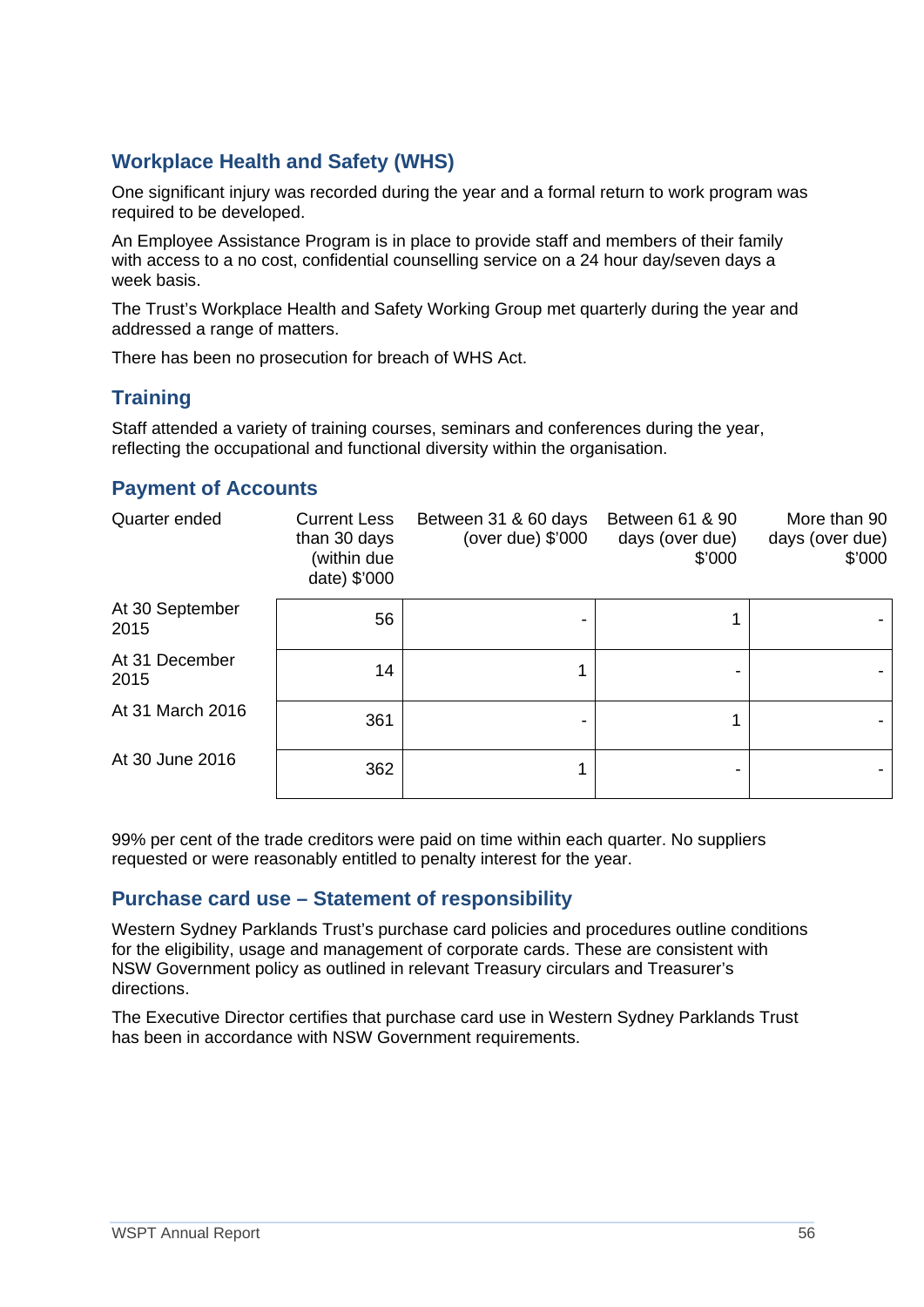## **Major capital works 2015–16**

|                                                          | <b>Cost During</b><br>the Year | <b>Estimated</b> |
|----------------------------------------------------------|--------------------------------|------------------|
| <b>Project</b>                                           | \$'000                         | completion       |
| <b>Bungarribee Super Park</b>                            | 6,520                          | Jun 2018         |
| <b>Conservation and Biodiversity</b>                     | 1,303                          | ongoing          |
| Signage and Track Improvements                           | 681                            | ongoing          |
| Upgrade & improvement of Park Facilities & Minor Project | 3,316                          | ongoing          |
| Eastern Creek Business Hub                               | 225                            | Jun 2018         |
| Horsley Drive Business Hub                               | 5,230                          | Jun 2017         |
| <b>Bringelly Rd Business Hub</b>                         | 456                            | Jun 2019         |
| Fifteen Ave Business Hub                                 | 231                            | Jun 2021         |
| Multipurpose Track                                       | 729                            | ongoing          |
| Total                                                    | 18,691                         |                  |

There were no significant cost overruns in these projects.

## **Land disposal**

In 2015–16 no land disposals of value greater than \$5,000,000 occurred that would have required disposal by way of public auction or tender.

## **Privacy and Personal Information Protection**

During 2015-2016 the Trust received no applications under the Privacy and Personal Information Protection Act 1998. The Trust continues to monitor compliance with this Act.

## **Public interest disclosures**

Under section 31 of the *Public Interest Disclosures Act 1994,* each public authority is required to prepare an annual report on their obligations under the Act. Western Sydney Parklands Trust received no Public Interest disclosures during the reporting period.

Western Sydney Parklands Trust has established an internal reporting policy which is consistent with the NSW Ombudsman's model policy. WSPT takes action to ensure staff are aware of responsibilities under section 6E(1)(b) of the Public Interest Disclosures Act including staff training and access to information / policies.

## **Reviews and Appeals**

There were no reviews or appeals conducted by either the NSW Ombudsman or the Administrative Decisions Tribunal.